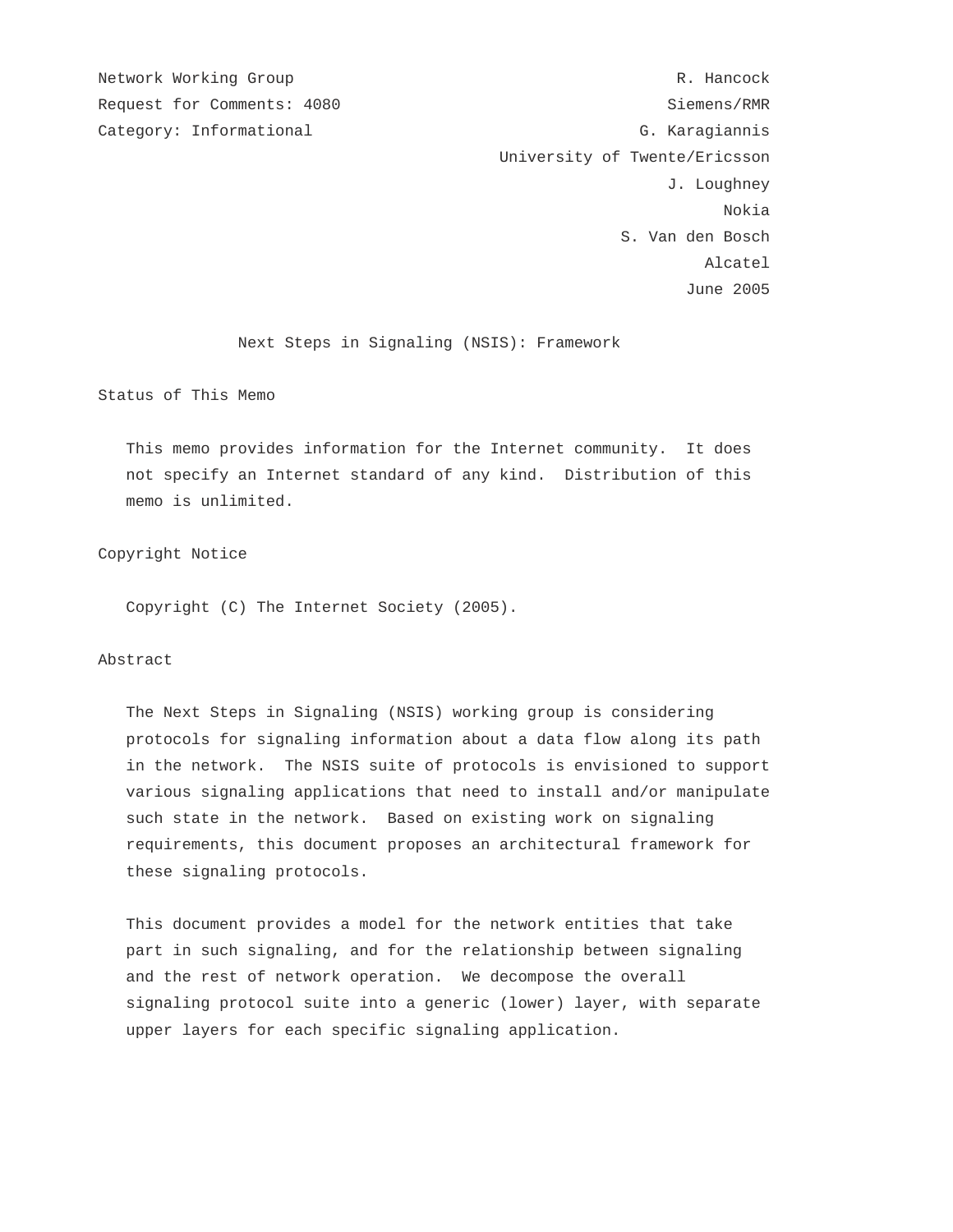Table of Contents

|                                       | 1.1. Definition of the Signaling Problem 3                  |  |  |  |
|---------------------------------------|-------------------------------------------------------------|--|--|--|
|                                       | 1.2. Scope and Structure of the NSIS Framework 3            |  |  |  |
|                                       |                                                             |  |  |  |
|                                       | 3. Overview of Signaling Scenarios and Protocol Structure 6 |  |  |  |
|                                       |                                                             |  |  |  |
|                                       |                                                             |  |  |  |
|                                       |                                                             |  |  |  |
|                                       | 3.1.2. Path-Coupled and Path-Decoupled Signaling 7          |  |  |  |
|                                       | 3.1.3. Signaling to Hosts, Networks, and Proxies  8         |  |  |  |
|                                       | 3.1.4. Signaling Messages and Network Control State 10      |  |  |  |
|                                       | 3.1.5. Data Flows and Sessions 10                           |  |  |  |
|                                       | 3.2. Layer Model for the Protocol Suite 11                  |  |  |  |
|                                       | 3.2.1. Layer Model Overview 11                              |  |  |  |
|                                       | 3.2.2. Layer Split Concept 12                               |  |  |  |
|                                       | 3.2.3. Bypassing Intermediate Nodes 13                      |  |  |  |
|                                       | 3.2.4. Core NSIS Transport Layer Functionality 15           |  |  |  |
|                                       | 3.2.5. State Management Functionality 16                    |  |  |  |
|                                       | 3.2.6. Path-Decoupled Operation 17                          |  |  |  |
|                                       | 3.3. Signaling Application Properties 18                    |  |  |  |
|                                       | 3.3.1. Sender/Receiver Orientation 18                       |  |  |  |
|                                       | 3.3.2. Uni- and Bi-Directional Operation 19                 |  |  |  |
|                                       | 3.3.3. Heterogeneous Operation 19                           |  |  |  |
|                                       |                                                             |  |  |  |
|                                       | 3.3.5. Peer-Peer and End-End Relationships 21               |  |  |  |
|                                       | 3.3.6. Acknowledgements and Notifications 21                |  |  |  |
|                                       | 3.3.7. Security and Other AAA Issues 22                     |  |  |  |
|                                       |                                                             |  |  |  |
|                                       |                                                             |  |  |  |
| 4.3. Classical Transport Functions 24 |                                                             |  |  |  |
|                                       |                                                             |  |  |  |
|                                       |                                                             |  |  |  |
|                                       |                                                             |  |  |  |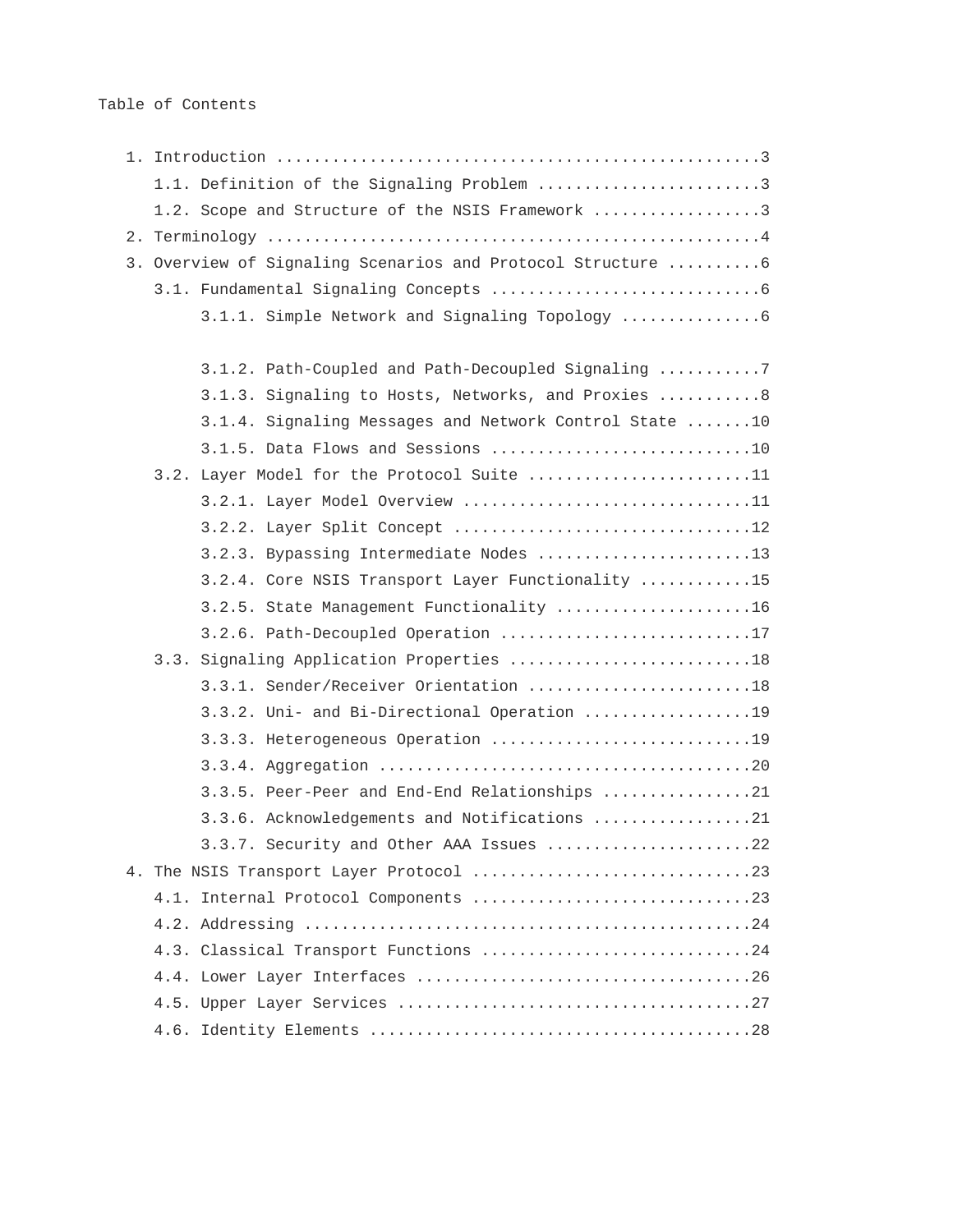|    | 4.6.2. Session Identification 28                   |
|----|----------------------------------------------------|
|    | 4.6.3. Signaling Application Identification 29     |
|    |                                                    |
| 5. | Interactions with Other Protocols 30               |
|    |                                                    |
|    | 5.1.1. Load Sharing and Policy-Based Forwarding 31 |
|    |                                                    |
|    | 5.2. Mobility and Multihoming Interactions 33      |
|    |                                                    |
|    | 5.4. Interactions with IP Tunneling 36             |
|    |                                                    |
|    | 6.1. Signaling for Quality of Service 37           |
|    | 6.1.1. Protocol Message Semantics 38               |
|    |                                                    |
|    | 6.1.3. Route Changes and QoS Reservations 39       |
|    | 6.1.4. Resource Management Interactions 41         |
|    |                                                    |
|    |                                                    |
|    |                                                    |
|    |                                                    |
|    |                                                    |

# 1. Introduction

# 1.1. Definition of the Signaling Problem

 The Next Steps in Signaling (NSIS) working group is considering protocols for signaling information about a data flow along its path in the network.

 It is assumed that the path taken by the data flow is already determined by network configuration and routing protocols, independently of the signaling itself; that is, signaling to set up the routes themselves is not considered. Instead, the signaling simply interacts with nodes along the data flow path. Additional simplifications are that the actual signaling messages pass directly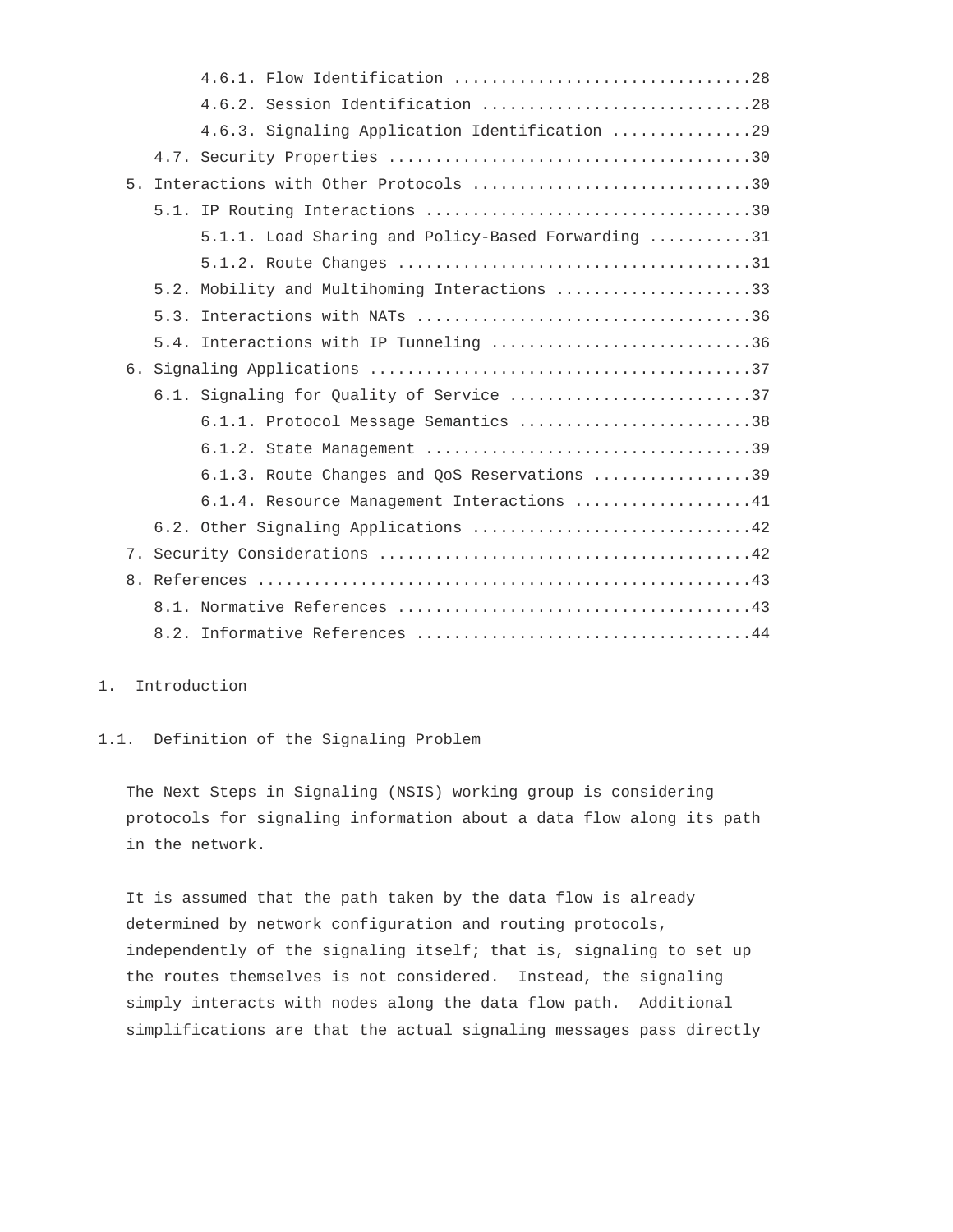through these nodes themselves (i.e., the 'path-coupled' case; see Section 3.1.2) and that only unicast data flows are considered.

 The signaling problem in this sense is very similar to that addressed by RSVP. However, there are two generalizations. First, the intention is that components of the NSIS protocol suite will be usable in different parts of the Internet, for different needs, without requiring a complete end-to-end deployment (in particular, the signaling protocol messages may not need to run all the way between the data flow endpoints).

 Second, the signaling is intended for more purposes than just QoS (resource reservation). The basic mechanism to achieve this flexibility is to divide the signaling protocol stack into two layers: a generic (lower) layer, and an upper layer specific to each signaling application. The scope of NSIS work is to define both the generic protocol and, initially, upper layers suitable for QoS signaling (similar to the corresponding functionality in RSVP) and middlebox signaling. Further applications may be considered later.

1.2. Scope and Structure of the NSIS Framework

 The underlying requirements for signaling in the context of NSIS are defined in [1] and a separate security threats document [2]; other related requirements can be found in [3] and [4] for QoS/Mobility and middlebox communication, respectively. This framework does not replace or update these requirements. Discussions about lessons to be learned from existing signaling and resource management protocols are contained in separate analysis documents [5], [6].

 The role of this framework is to explain how NSIS signaling should work within the broader networking context, and to describe the overall structure of the protocol suite itself. Therefore, it

 discusses important protocol considerations such as routing, mobility, security, and interactions with network 'resource' management (in the broadest sense).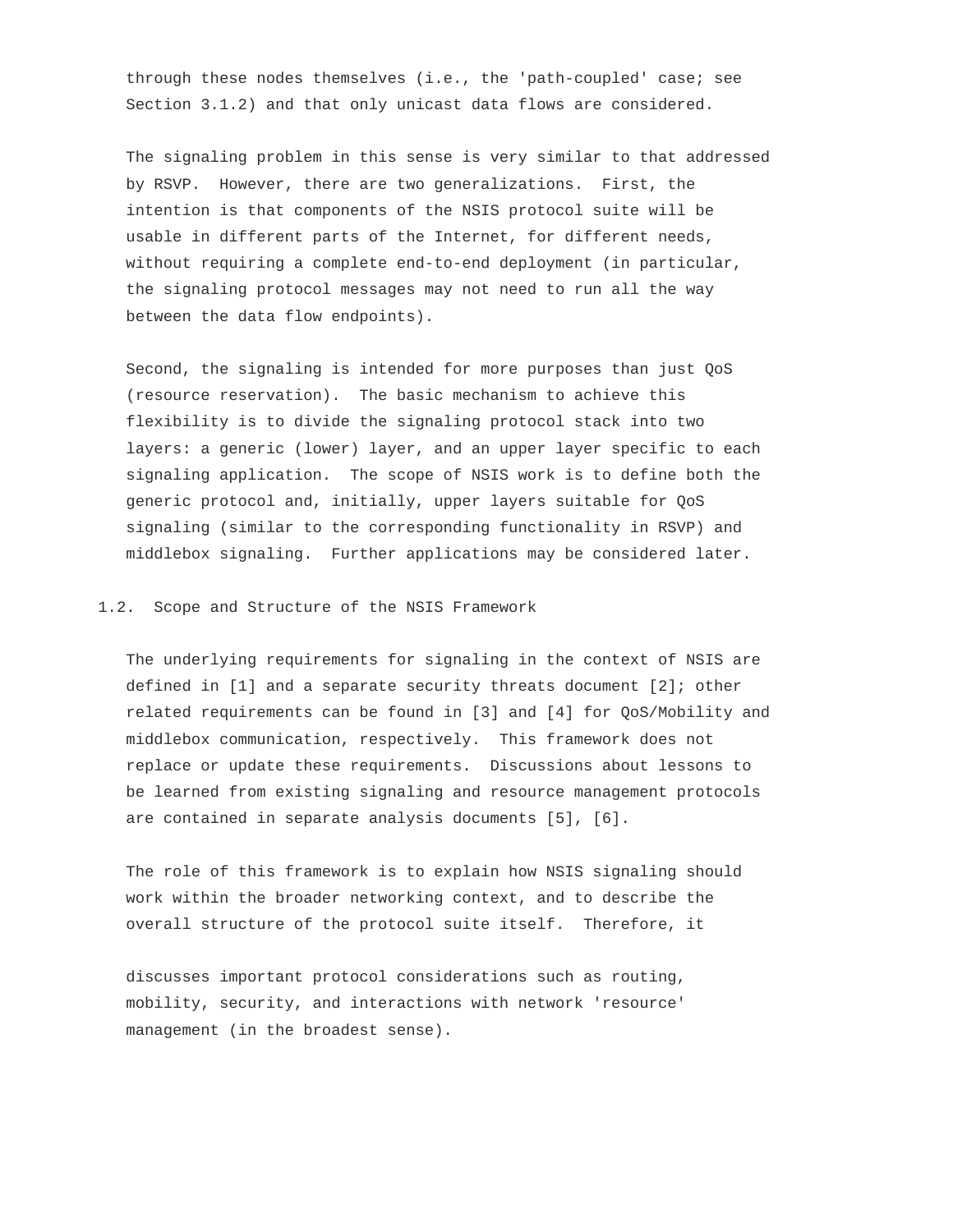The basic context for NSIS protocols is given in Section 3. Section 3.1 describes the fundamental elements of NSIS protocol operation in comparison to RSVP [7]; in particular, Section 3.1.3 describes more general signaling scenarios, and Section 3.1.4 defines a broader class of signaling applications for which the NSIS protocols should be useful. The two-layer protocol architecture that supports this generality is described in Section 3.2, and Section 3.3 gives examples of the ways in which particular signaling application properties can be accommodated within signaling layer protocol behavior.

 The overall functionality required from the lower (generic) protocol layer is described in Section 4. This is not intended to define the detailed design of the protocol or even design options, although some are described as examples. It describes the interfaces between this lower-layer protocol and the IP layer (below) and signaling application protocols (above), including the identifier elements that appear on these interfaces (Section 4.6). Following this, Section 5 describes how signaling applications that use the NSIS protocols can interact sensibly with network layer operations; specifically, routing (and re-routing), IP mobility, and network address translation (NAT).

 Section 6 describes particular signaling applications. The example of signaling for QoS (comparable to core RSVP QoS signaling functionality) is given in detail in Section 6.1, which describes both the signaling application specific protocol and example modes of interaction with network resource management and other deployment aspects. However, note that these examples are included only as background and for explanation; we do not intend to define an over-arching architecture for carrying out resource management in the Internet. Further possible signaling applications are outlined in Section 6.2.

2. Terminology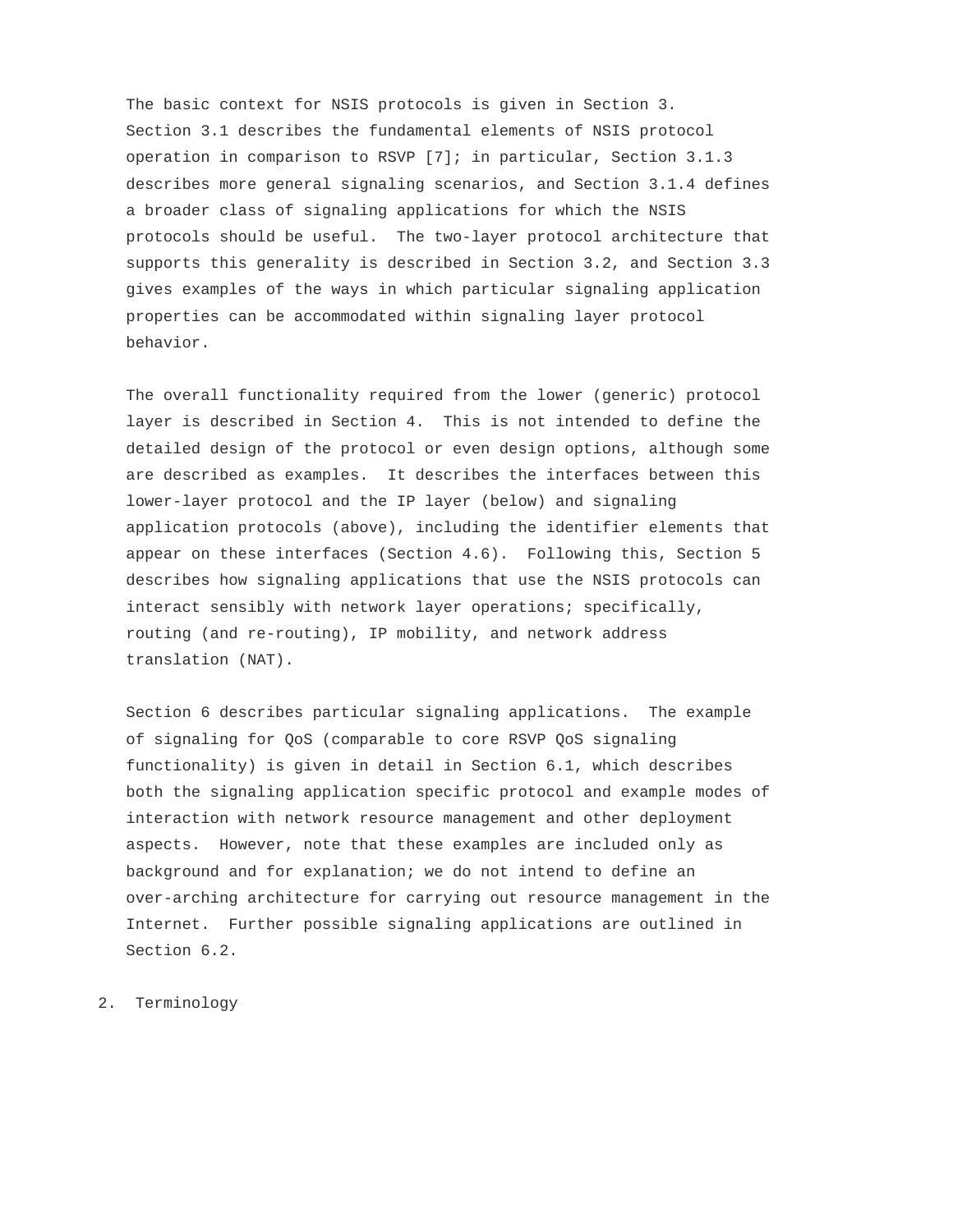- Classifier: an entity that selects packets based on their contents according to defined rules.
- [Data] flow: a stream of packets from sender to receiver that is a distinguishable subset of a packet stream. Each flow is distinguished by some flow identifier (see Section 4.6.1).
- Edge node: an (NSIS-capable) node on the boundary of some administrative domain.
- Interior nodes: the set of (NSIS-capable) nodes that form an administrative domain, excluding the edge nodes.
- NSIS Entity (NE): the function within a node that implements an NSIS protocol. In the case of path-coupled signaling, the NE will always be on the data path.
- NSIS Signaling Layer Protocol (NSLP): generic term for an NSIS protocol component that supports a specific signaling application. See also Section 3.2.1.
- NSIS Transport Layer Protocol (NTLP): placeholder name for the NSIS protocol component that will support lower-layer (signaling application-independent) functions. See also Section 3.2.1.
- Path-coupled signaling: a mode of signaling in which the signaling messages follow a path that is tied to the data messages.
- Path-decoupled signaling: signaling for state manipulation related to data flows, but only loosely coupled to the data path; e.g., at the AS level.
- Peer discovery: the act of locating and/or selecting which NSIS peer to carry out signaling exchanges with for a specific data flow.
- Peer relationship: signaling relationship between two adjacent NSIS entities (i.e., NEs with no other NEs between them).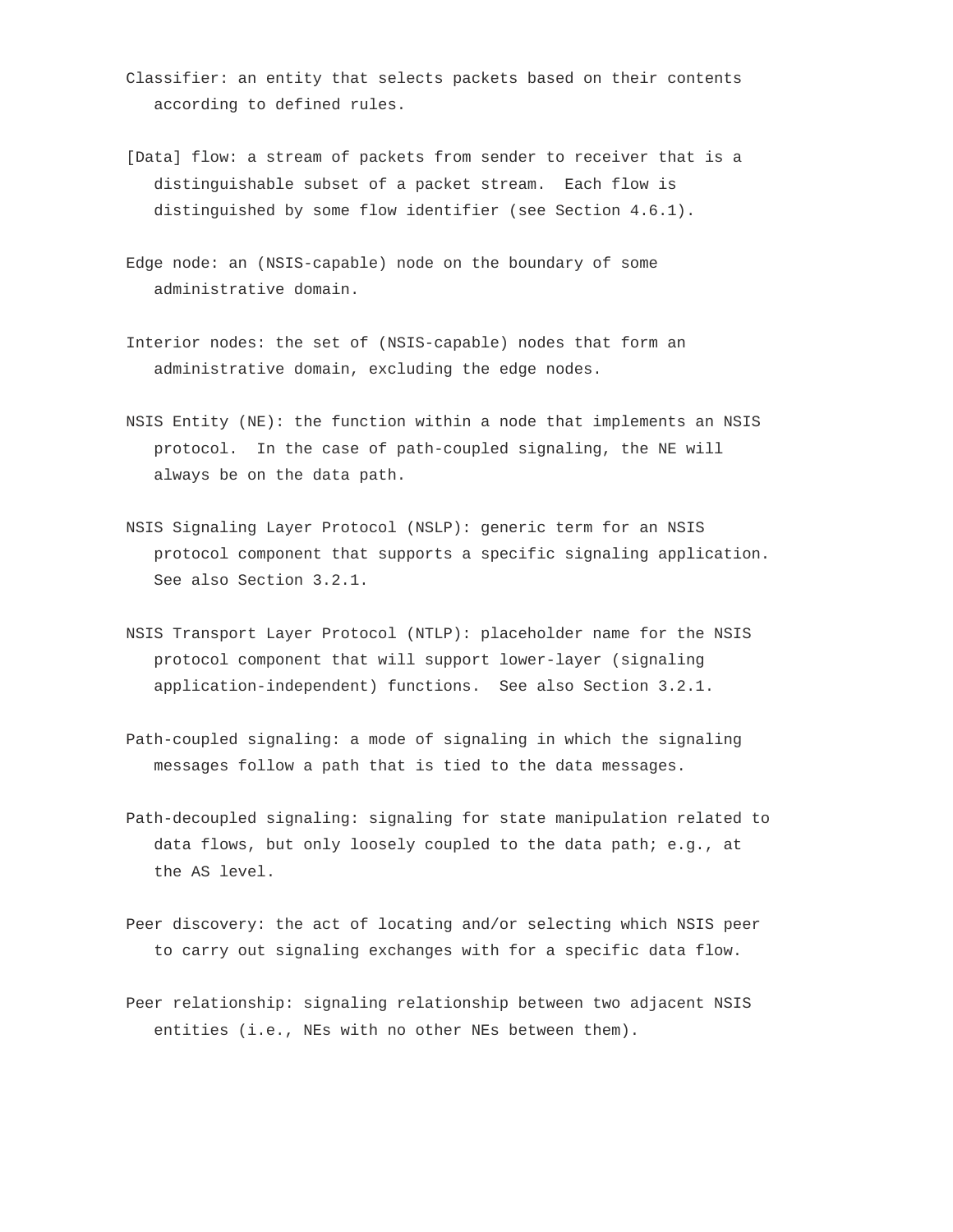- Receiver: the node in the network that is receiving the data packets in a flow.
- Sender: the node in the network that is sending the data packets in a flow.
- Session: application layer flow of information for which some network control state information is to be manipulated or monitored (see Section 3.1.5).
- Signaling application: the purpose of the NSIS signaling. A signaling application could be QoS management, firewall control, and so on. Totally distinct from any specific user application.
- 3. Overview of Signaling Scenarios and Protocol Structure
- 3.1. Fundamental Signaling Concepts

# 3.1.1. Simple Network and Signaling Topology

 The NSIS suite of protocols is envisioned to support various signaling applications that need to install and/or manipulate state in the network. This state is related to a data flow and is installed and maintained on the NSIS Entities (NEs) along the data flow path through the network; not every node has to contain an NE. The basic protocol concepts do not depend on the signaling application, but the details of operation and the information carried do. This section discusses the basic entities involved with signaling as well as interfaces between them.

 Two NSIS entities that communicate directly are said to be in a 'peer relationship'. This concept might loosely be described as an 'NSIS hop'; however, there is no implication that it corresponds to a single IP hop. Either or both NEs might store some state information about the other, but there is no assumption that they necessarily establish a long-term signaling connection between themselves.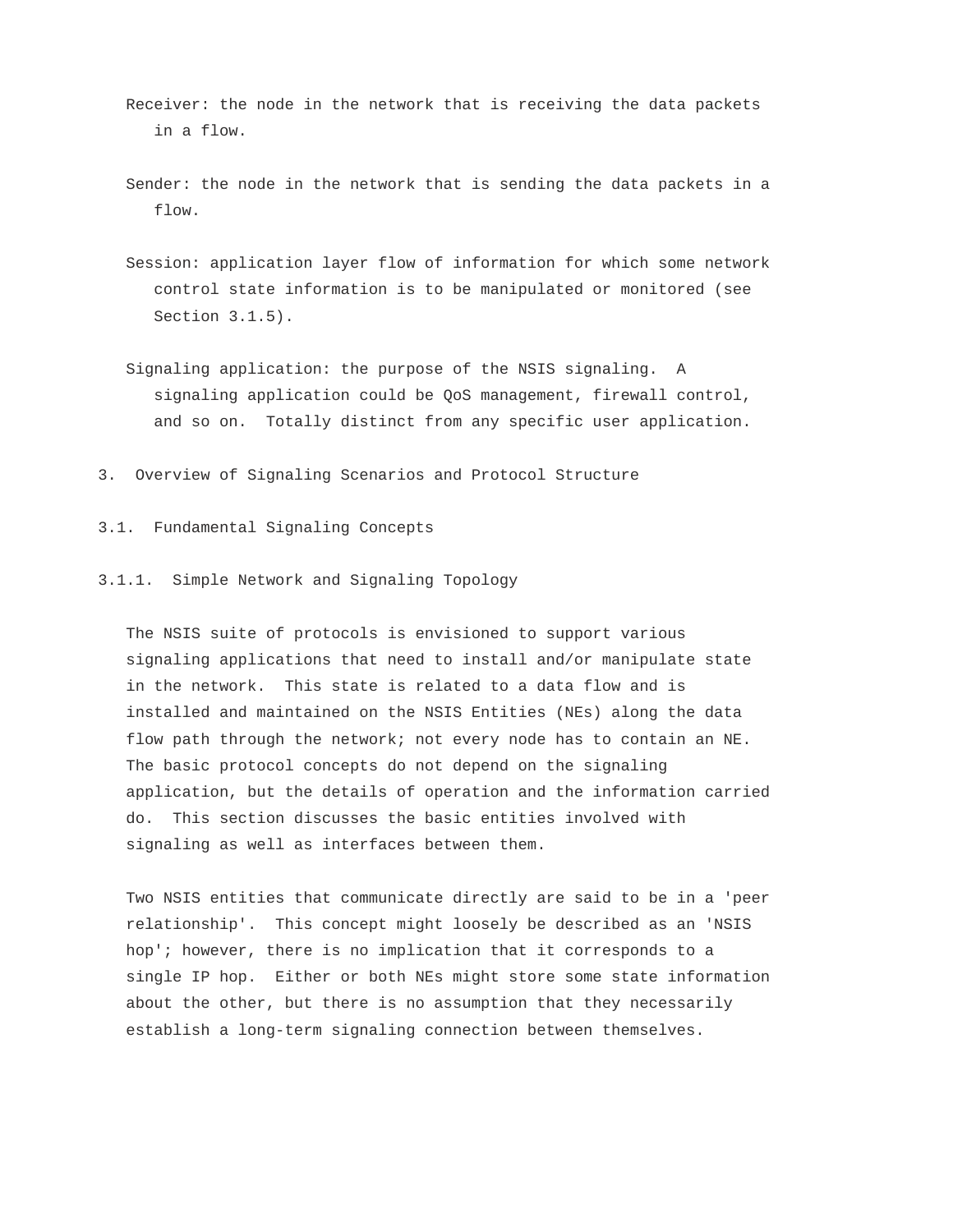It is common to consider a network as composed of various domains (e.g., for administrative or routing purposes), and the operation of signaling protocols may be influenced by these domain boundaries. However, it seems there is no reason to expect that an 'NSIS domain' should exactly overlap with an IP domain (AS, area), but it is likely that its boundaries would consist of boundaries (segments) of one or several IP domains.

 Figure 1 shows a diagram of nearly the simplest possible signaling configuration. A single data flow is running from an application in the sender to the receiver via routers R1, R2, and R3. Each host and two of the routers contain NEs that exchange signaling messages - possibly in both directions -- about the flow. This scenario is essentially the same as that considered by RSVP for QoS signaling; the main difference is that here we make no assumptions about the particular sequence of signaling messages that will be invoked.

Sender Receiver +-----------+ +----+ +----+ +----+ +-----------+ |Application|----->| R1 |----->| R2 |----->| R3 |----->|Application| | +--+ | |+--+| |+--+| +----+ | +--+ | | |NE|====|======||NE||======||NE||==================|===|NE| |  $|$  +--+  $|$   $|$  +--+ $|$   $|$  +--+ $|$   $|$  +--+ $|$   $|$  +--+  $|$   $|$  +--+  $|$ +-----------+ +----+ +----+ +-----------+

 $+ - - +$ |NE| = NSIS ==== = Signaling ---> = Data flow messages +--+ Entity Messages (unidirectional)

Figure 1: Simple Signaling and Data Flows

3.1.2. Path-Coupled and Path-Decoupled Signaling

 We can consider two basic paradigms for resource reservation signaling, which we refer to as "path-coupled" and "path-decoupled".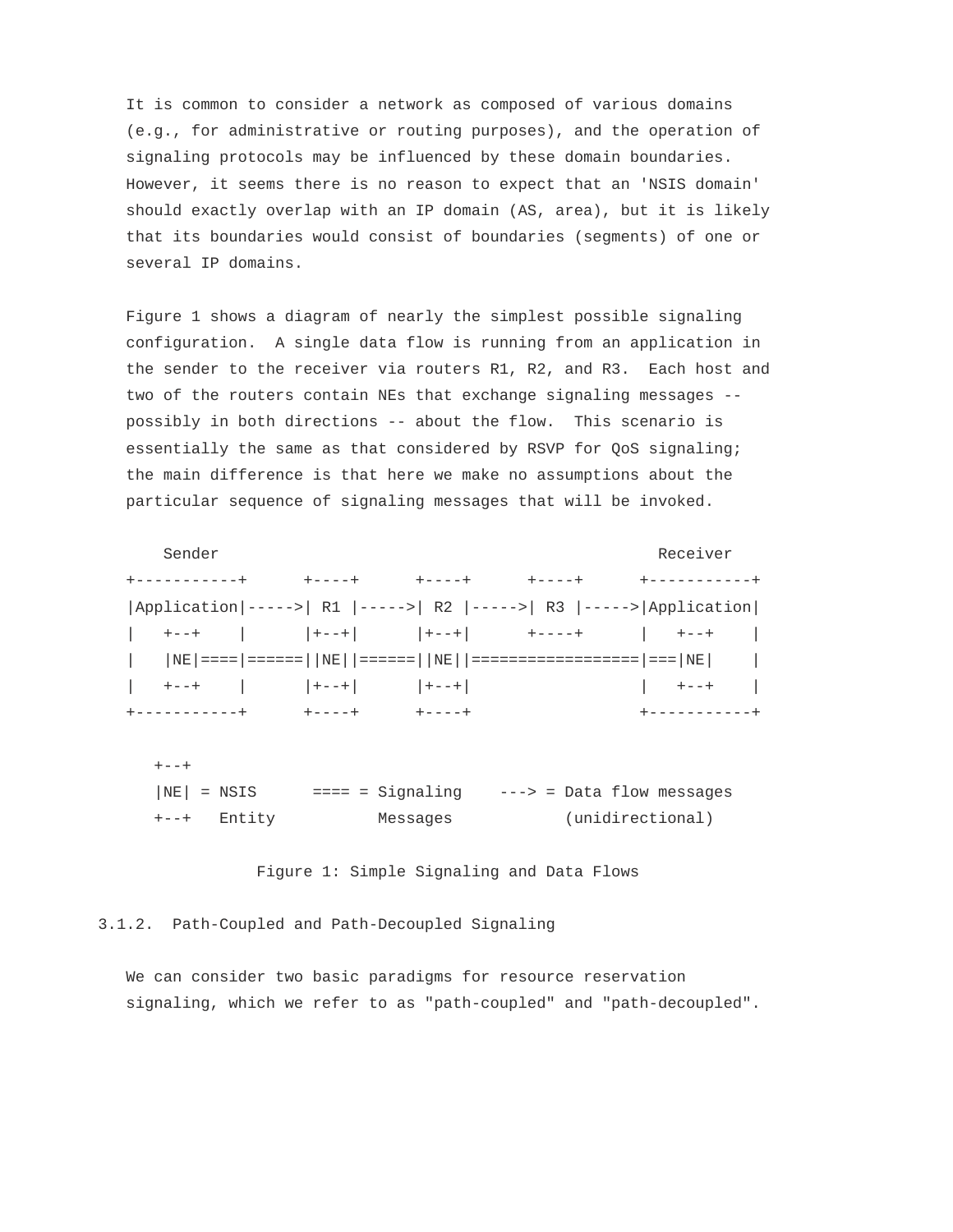In the path-coupled case, signaling messages are routed only through NEs that are on the data path. They do not have to reach all the nodes on the data path. (For example, there could be intermediate signaling-unaware nodes, or the presence of proxies such as those shown in Figure 2 could prevent the signaling from reaching the path end points.) Between adjacent NEs, the route taken by signaling and data might diverge. The path-coupled case can be supported by various addressing styles, with messages either explicitly addressed to the neighbor on-path NE, or addressed identically to the data packets, but also with the router alert option (see [8] and [9]), and intercepted. These cases are considered in Section 4.2. In the second case, some network configurations may split the signaling and data paths (see Section  $5.1.1$ ); this is considered an error case for path-coupled signaling.

 In the path-decoupled case, signaling messages are routed to nodes (NEs) that are not assumed to be on the data path, but that are (presumably) aware of it. Signaling messages will always be directly addressed to the neighbor NE, and the signaling endpoints may have no relation at all with the ultimate data sender or receiver. The implications of path-decoupled operation for the NSIS protocols are considered briefly in Section 3.2.6; however, the initial goal of NSIS and this framework is to concentrate mainly on the path-coupled case.

## 3.1.3. Signaling to Hosts, Networks, and Proxies

 There are different possible triggers for the signaling protocols. Among them are user applications (that are using NSIS signaling services), other signaling applications, network management actions, some network events, and so on. The variety of possible triggers requires that the signaling can be initiated and terminated in the different parts of the network: hosts, domain boundary nodes (edge nodes), or interior domain nodes.

 The NSIS protocol suite extends the RSVP model to consider this wider variety of possible signaling exchanges. As well as the basic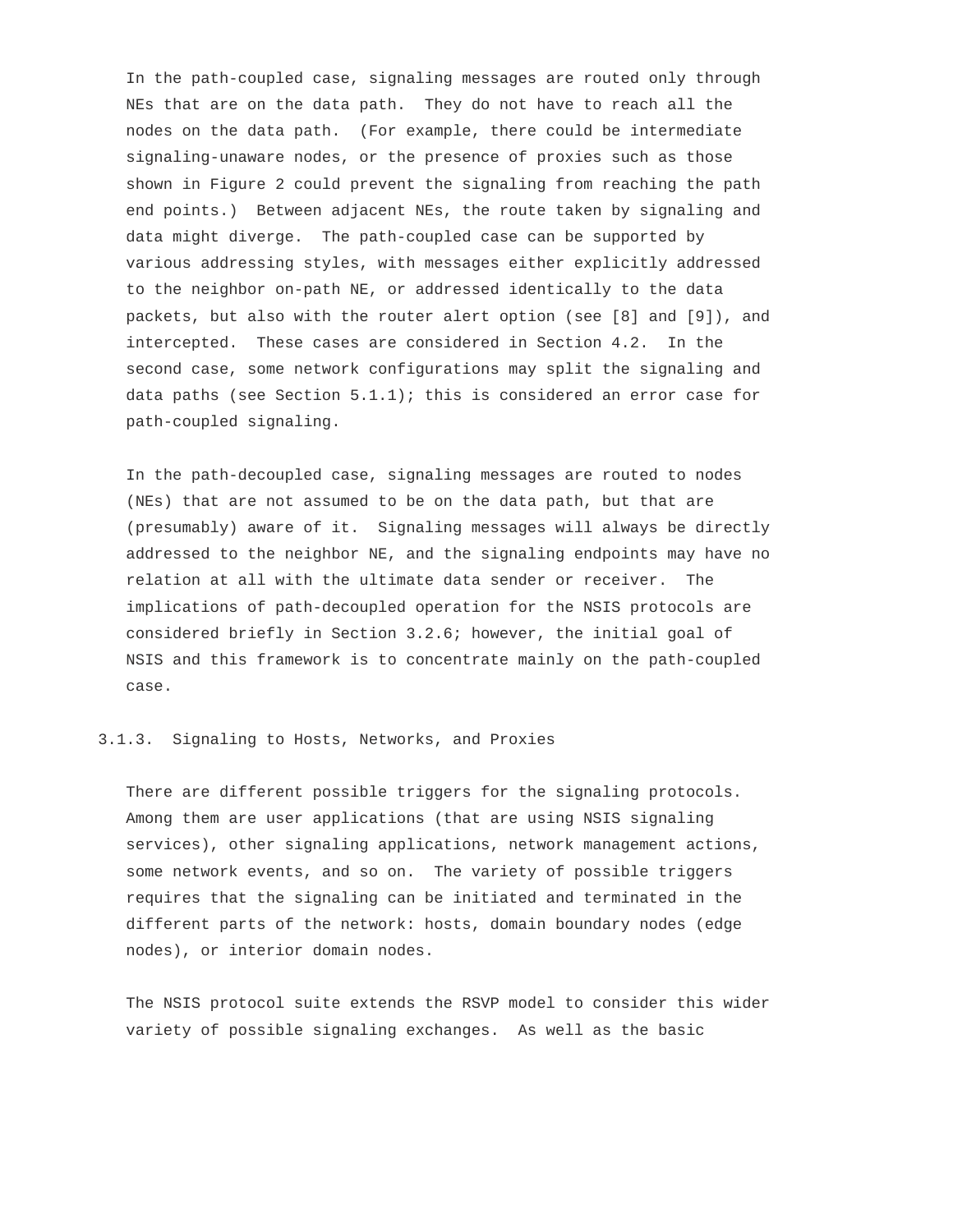end-to-end model already described, examples such as end-to-edge and edge-to-edge can be considered. The edge-to-edge case might involve the edge nodes communicating directly, as well as via the interior nodes.

 Although the end-to-edge (host-to-network) scenario requires only intra-domain signaling, the other cases might need inter-domain NSIS signaling as well if the signaling endpoints (hosts or network edges) are connected to different domains. Depending on the trust relation between concatenated NSIS domains, the edge-to-edge scenario might cover a single domain or multiple concatenated NSIS domains. The latter case assumes the existence of trust relations between domains.

 In some cases, it is desired to be able to initiate and/or terminate NSIS signaling not from the end host that sends/receives the data flow, but from some other entities in the network that can be called signaling proxies. There could be various reasons for this: signaling on behalf of the end hosts that are not NSIS-aware, consolidation of the customer accounting (authentication, authorization) in respect to consumed application and transport resources, security considerations, limitation of the physical connection between host and network, and so on. This configuration can be considered a kind of "proxy on the data path"; see Figure 2.

| Proxyl                                                                                                        |                                               | Proxy2 |                  |
|---------------------------------------------------------------------------------------------------------------|-----------------------------------------------|--------|------------------|
|                                                                                                               |                                               |        |                  |
| Sender $ \cdot $ -> $ $ Appl $ \cdot $ --> $ R$ $ $ ---> $ R$ $ $ ---> $ $ Appl $ \cdot $ -> $ $ Receiver $ $ |                                               |        |                  |
|                                                                                                               | │ │+−−+│ │+−−+│ │+−−+│ │+−−+│ │               |        |                  |
|                                                                                                               |                                               |        |                  |
|                                                                                                               | $ +---+ $ $ +---+ $ $ +---+ $ $ +---+ $       |        |                  |
|                                                                                                               | +----+ +----+ +----+ +----+                   |        |                  |
|                                                                                                               |                                               |        |                  |
| $+ - - +$                                                                                                     |                                               |        |                  |
| $ NE $ = NSIS                                                                                                 | ==== = Signaling    ---> = Data flow messages |        |                  |
| +--+ Entity                                                                                                   | Messages                                      |        | (unidirectional) |
|                                                                                                               |                                               |        |                  |
|                                                                                                               |                                               |        |                  |

Appl = signaling application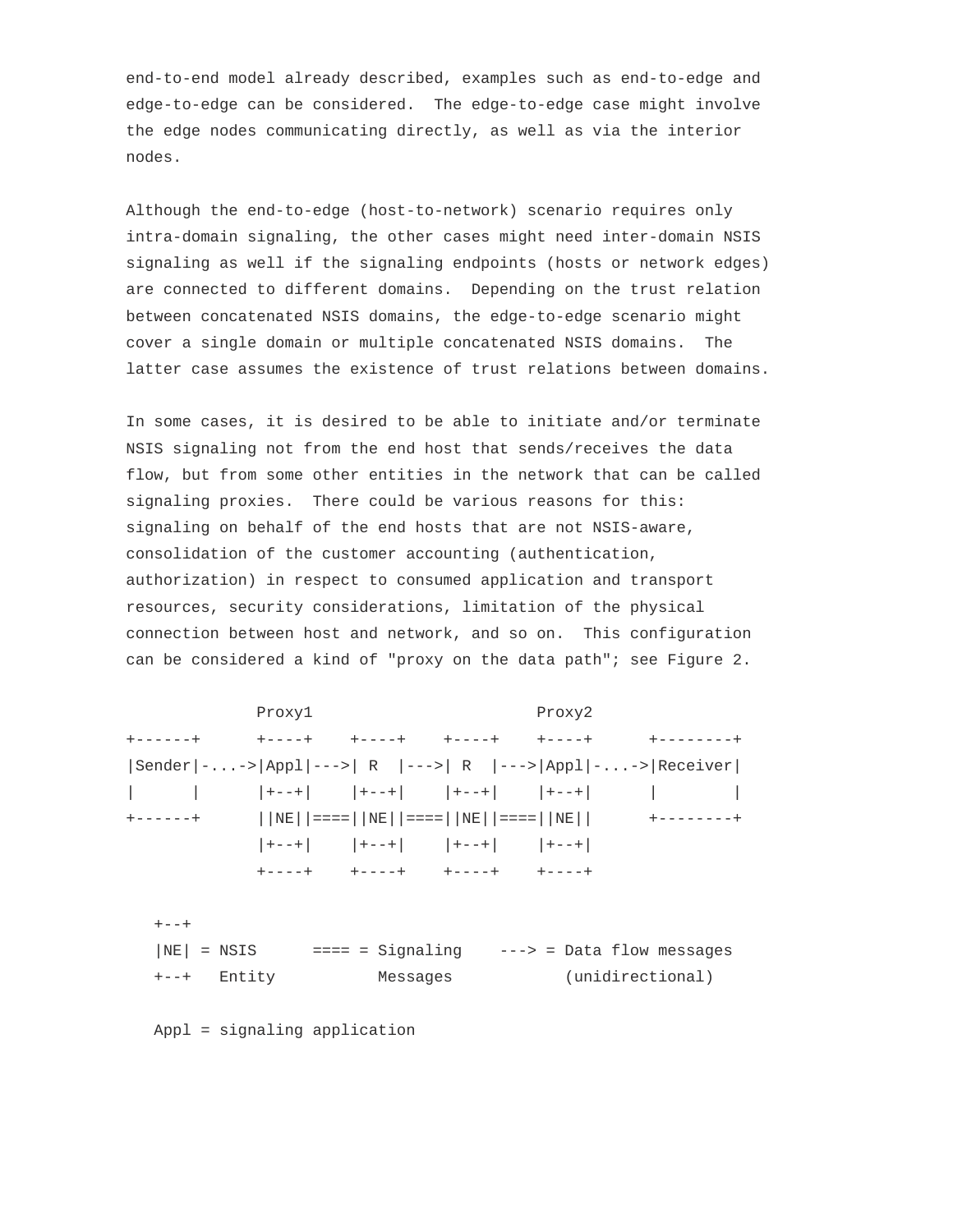This configuration presents two specific challenges for the signaling:

- o A proxy that terminates signaling on behalf of the NSIS-unaware host (or part of the network) should be able to determine that it is the last NSIS-aware node along the path.
- o Where a proxy initiates NSIS signaling on behalf of the NSIS unaware host, interworking with some other "local" technology might be required (for example, to provide QoS reservation from proxy to the end host in the case of a QoS signaling application).



Figure 3: "Off path" NSIS proxy

 Another possible configuration, shown in Figure 3, is where an NE can send and receive signaling information to a remote processor. The NSIS protocols may or may not be suitable for this remote interaction, but in any case it is not currently part of the NSIS problem. This configuration is supported by considering the NE a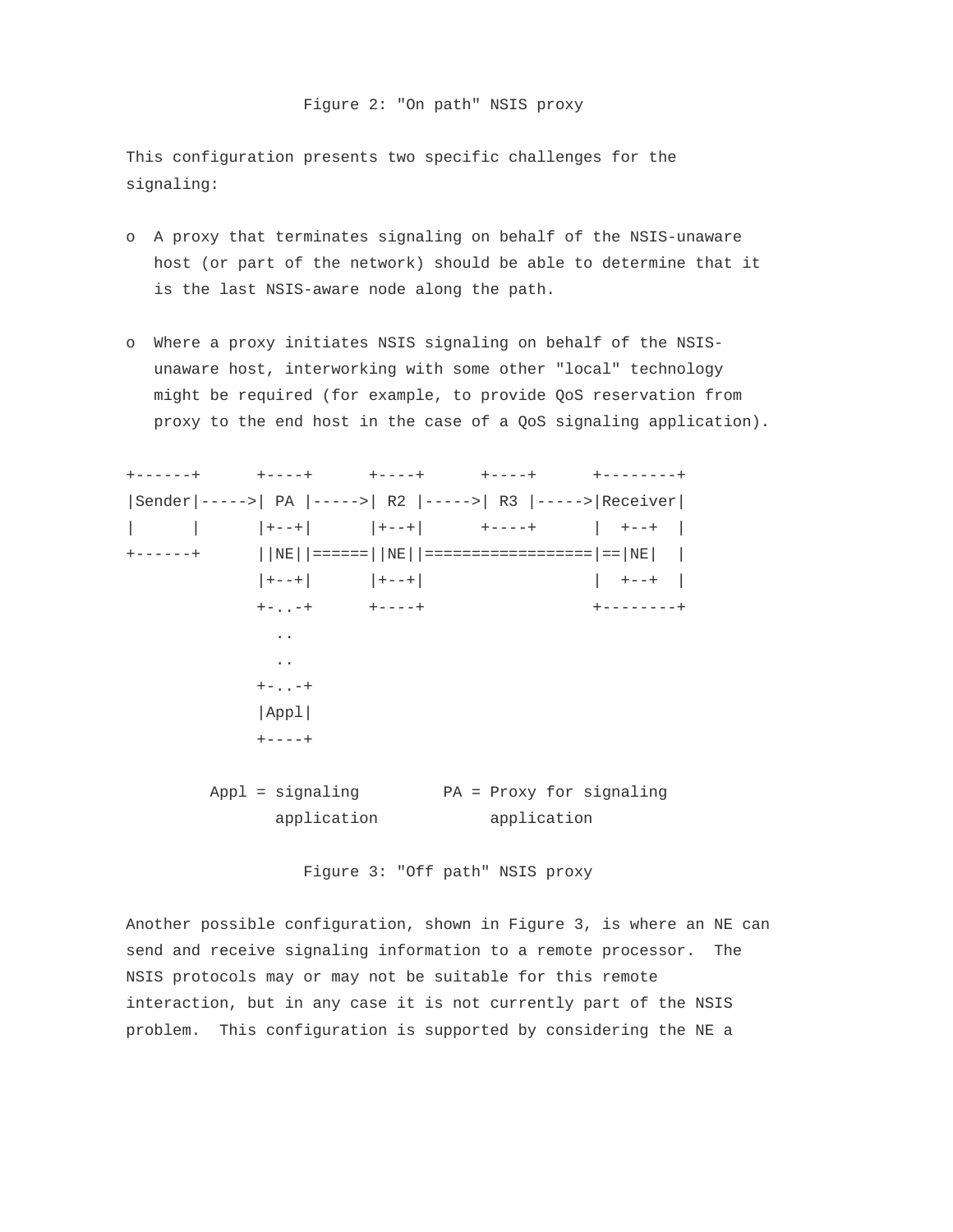proxy at the signaling application level. This is a natural implementation approach for some policy control and centralized control architectures; see also Section 6.1.4.

#### 3.1.4. Signaling Messages and Network Control State

 The distinguishing features of the signaling supported by the NSIS protocols are that it is related to specific flows (rather than to network operation in general), and that it involves nodes in the network (rather than running transparently between the end hosts).

 Therefore, each signaling application (upper-layer) protocol must carry per-flow information for the aspects of network-internal operation that are of interest to that signaling application. An example for the case of an RSVP-like QoS signaling application would be state data representing resource reservations. However, more generally, the per-flow information might be related to some other control function in routers and middleboxes along the path. Indeed, the signaling might simply be used to gather per-flow information, without modifying network operation at all.

 We call this information 'network control state' generically. Signaling messages may install, modify, refresh, or simply read this state from network elements for particular data flows. Usually a network element will also manage this information at the per-flow level, although coarser-grained ('per-class') state management is also possible.

# 3.1.5. Data Flows and Sessions

 Formally, a data flow is a (unidirectional) sequence of packets between the same endpoints that all follow a unique path through the network (determined by IP routing and other network configuration). A flow is defined by a packet classifier (in the simplest cases, just the destination address and topological origin are needed). In general we assume that when discussing only the data flow path, we only need to consider 'simple' fixed classifiers (e.g., IPv4 5-tuple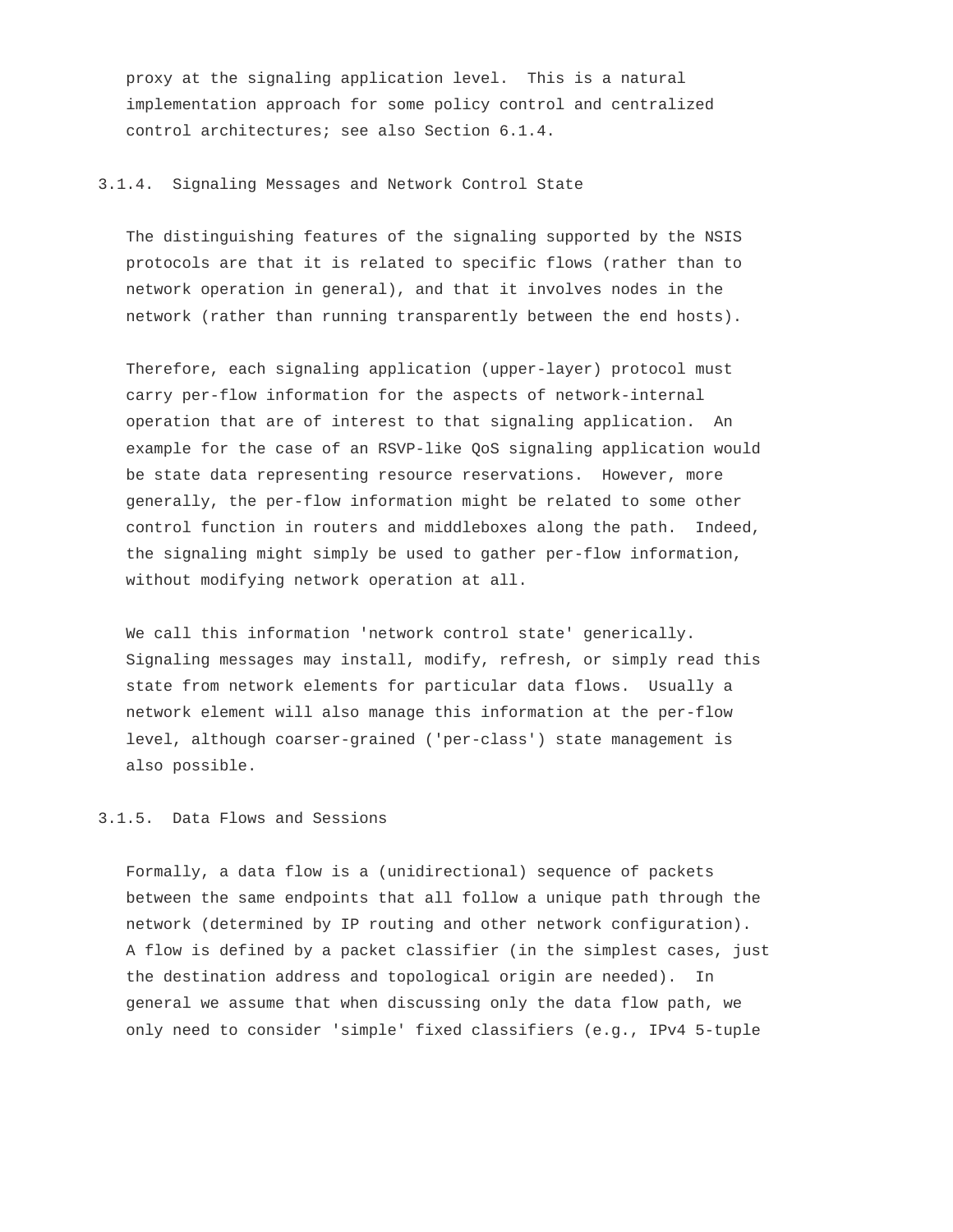or equivalent).

 A session is an application layer concept for an exchange of packets between two endpoints, for which some network state is to be allocated or monitored. In simple cases, a session may map to a specific flow; however, signaling applications are allowed to create

 more flexible flow:session relationships. (Note that this concept of 'session' is different from that of RSVP, which defines a session as a flow with a specific destination address and transport protocol. The NSIS usage is closer to the session concepts of higher-layer protocols.)

 The simplest service provided by NSIS signaling protocols is the management of network control state at the level of a specific flow, as described in the previous subsection. In particular, it should be possible to monitor routing updates as they change the path taken by a flow and, for example, update network state appropriately. This is no different from the case for RSVP (local path repair). Where there is a 1:1 flow:session relationship, this is all that is required.

 However, for some more complex scenarios (especially mobility and multihoming related ones; see [1] and the mobility discussion of [5]), it is desirable to update the flow:session mapping during the session lifetime. For example, a new flow can be added, and the old one deleted (and maybe in that order, for a 'make-before-break' handover), effectively transferring the network control state between data flows to keep it associated with the same session. Such updates are best managed by the end systems (generally, systems that understand the flow:session mapping and are aware of the packet classifier change). To enable this, it must be possible to relate signaling messages to sessions as well as to data flows. A session identifier (Section 4.6.2) is one component of the solution.

3.2. Layer Model for the Protocol Suite

3.2.1. Layer Model Overview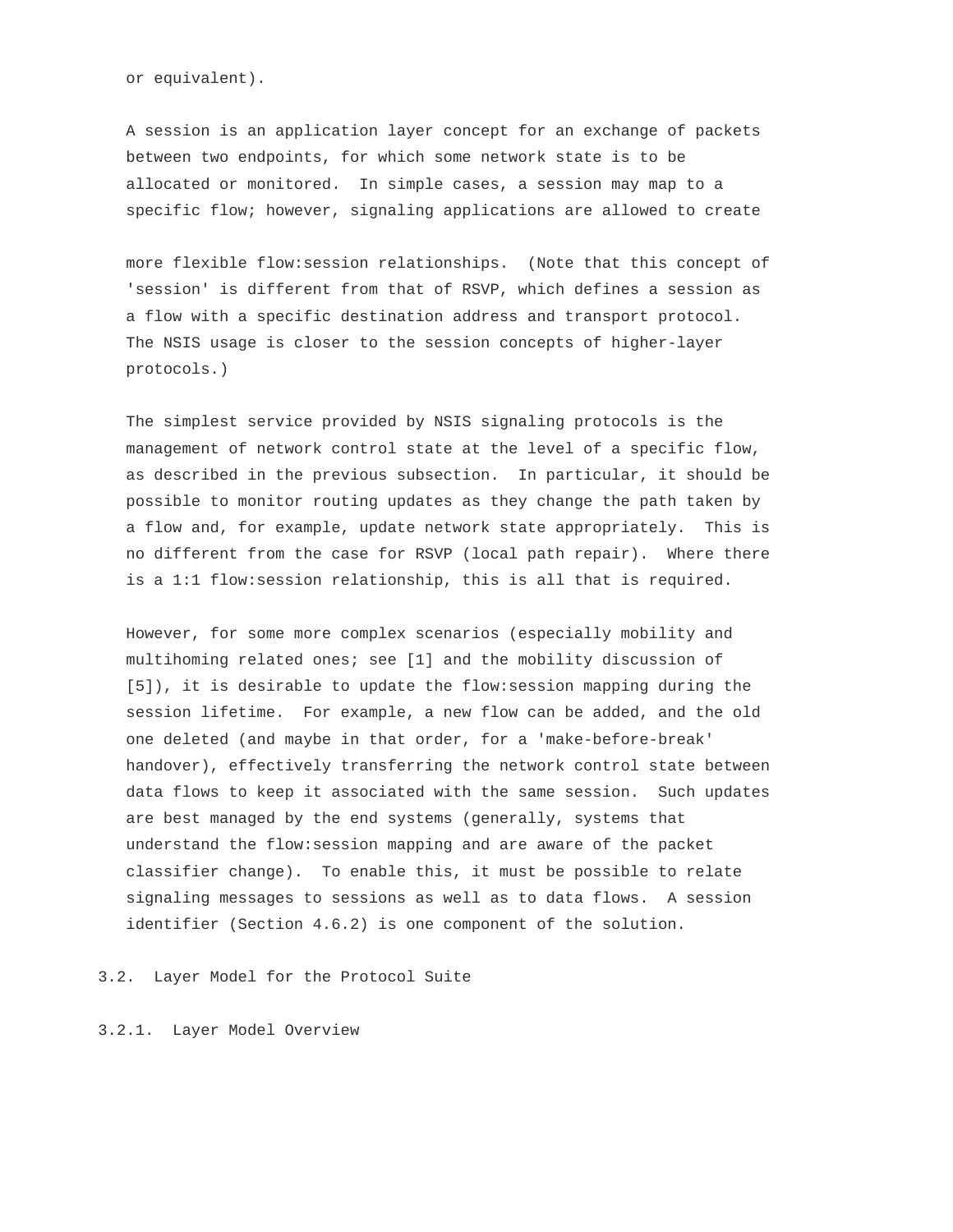In order to achieve a modular solution for the NSIS requirements, the NSIS protocol suite will be structured in two layers:

- o a 'signaling transport' layer, responsible for moving signaling messages around, which should be independent of any particular signaling application; and
- o a 'signaling application' layer, which contains functionality such as message formats and sequences, specific to a particular signaling application.

 For the purpose of this document, we use the term 'NSIS Transport Layer Protocol' (NTLP) to refer to the component that will be used in the transport layer. We also use the term 'NSIS Signaling Layer Protocol' (NSLP) to refer generically to any protocol within the signaling application layer; in the end, there will be several NSLPs, largely independent of each other. These relationships are

 illustrated in Figure 4. Note that the NTLP may or may not have an interesting internal structure (e.g., including existing transport protocols), but that is not relevant at this level of description.

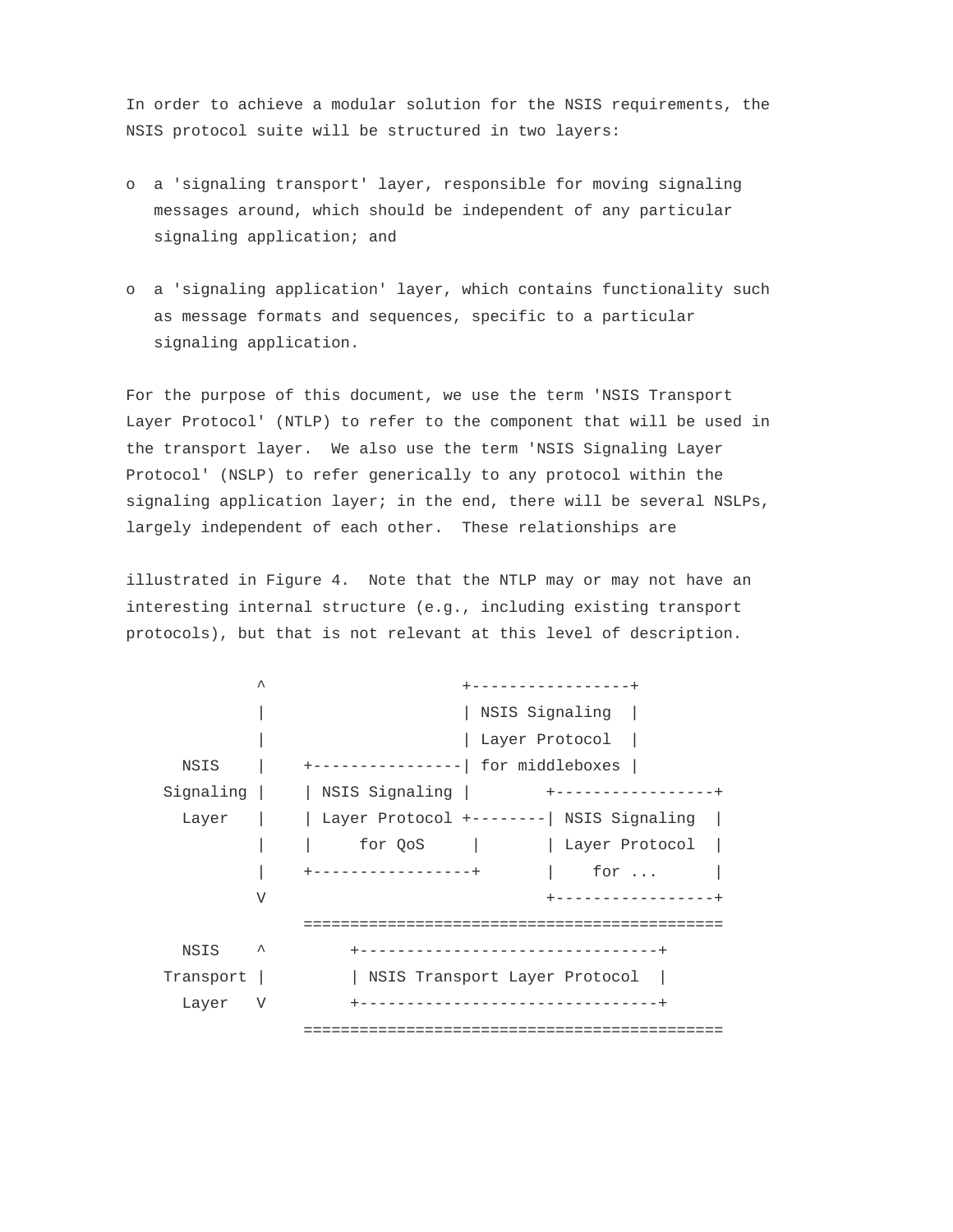IP and lower layers . .

+--------------------------------+

Figure 4: NSIS Protocol Components

 Note that not every generic function has to be located in the NTLP. Another option would be to have re-usable components within the signaling application layer. Functionality within the NTLP should be restricted to what interacts strongly with other transport and lower-layer operations.

3.2.2. Layer Split Concept

 This section describes the basic concepts underlying the functionality of the NTLP. First, we make a working assumption that the protocol mechanisms of the NTLP operate only between adjacent NEs (informally, the NTLP is a 'hop-by-hop' protocol), whereas any larger-scope issues (including e2e aspects) are left to the upper layers.

 The way in which the NTLP works can be described as follows: When a signaling message is ready to be sent from one NE, it is given to the NTLP along with information about what flow it is for; it is then up to the NTLP to get it to the next NE along the path (upstream or downstream), where it is received and the responsibility of the NTLP ends. Note that there is no assumption here about how the messages are actually addressed (this is a protocol design issue, and the

 options are outlined in Section 4.2). The key point is that the NTLP for a given NE does not use any knowledge about addresses, capabilities, or status of any NEs other than its direct peers.

 The NTLP in the receiving NE either forwards the message directly or, if there is an appropriate signaling application locally, passes it upwards for further processing; the signaling application can then generate another message to be sent via the NTLP. In this way,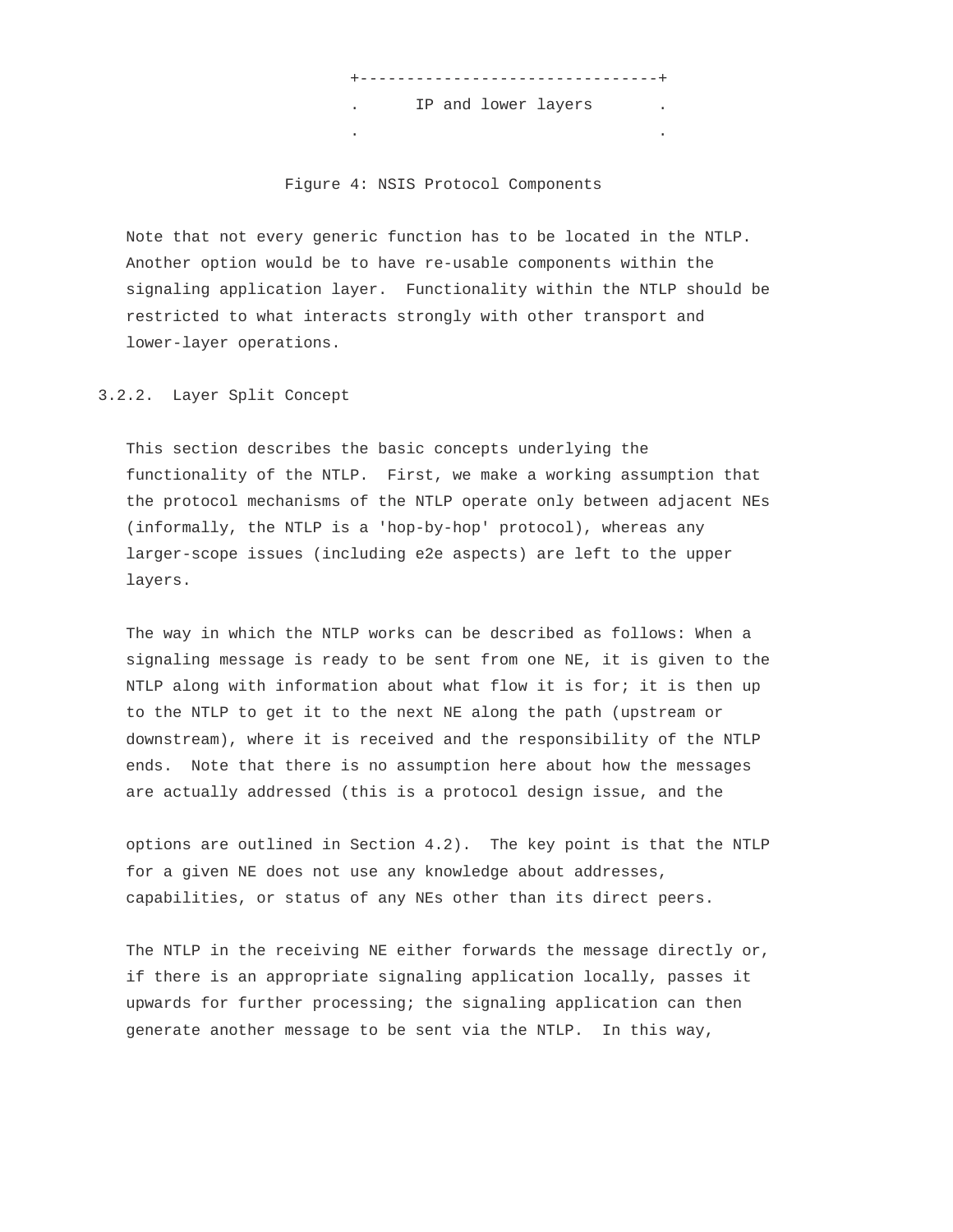larger-scope (including end-to-end) message delivery is achieved.

 This definition relates to NTLP operation. It does not restrict the ability of an NSLP to send messages by other means. For example, an NE in the middle or end of the signaling path could send a message directly to the other end as a notification or acknowledgement of some signaling application event. However, the issues in sending such messages (endpoint discovery, security, NAT traversal, and so on) are so different from the direct peer-peer case that there is no benefit in extending the NTLP to include such non-local functionality. Instead, an NSLP that requires such messages and wants to avoid traversing the path of NEs should use some other existing transport protocol. For example, UDP or DCCP would be a good match for many of the scenarios that have been proposed. Acknowledgements and notifications of this type are considered further in Section 3.3.6.

 One motivation for restricting the NTLP to peer-relationship scope is that if there are any options or variants in design approach -- or, worse, in basic functionality -- it is easier to manage the resulting complexity if it only impacts direct peers rather than potentially the whole Internet.

# 3.2.3. Bypassing Intermediate Nodes

 Because the NSIS problem includes multiple signaling applications, it is very likely that a particular NSLP will only be implemented on a subset of the NSIS-aware nodes on a path, as shown in Figure 5. In addition, a node inside an aggregation region will still wish to ignore signaling messages that are per-flow, even if they are for a signaling application that the node is generally able to process.

| $+ - - - - - +$ | $+ - - - - - +$ |                                                                 |  |
|-----------------|-----------------|-----------------------------------------------------------------|--|
|                 |                 | NE     NE     NE     NE                                         |  |
|                 |                 | $ +---+ $ $ $ $ $ $ +---+ $ $ +---+ $                           |  |
|                 |                 | $ \text{NSLP} $ $ \text{NSLP} $ $ \text{NSLP} $ $ \text{NSLP} $ |  |
|                 |                 | $  1  $ $  2  $ $  2  $ $  1  $                                 |  |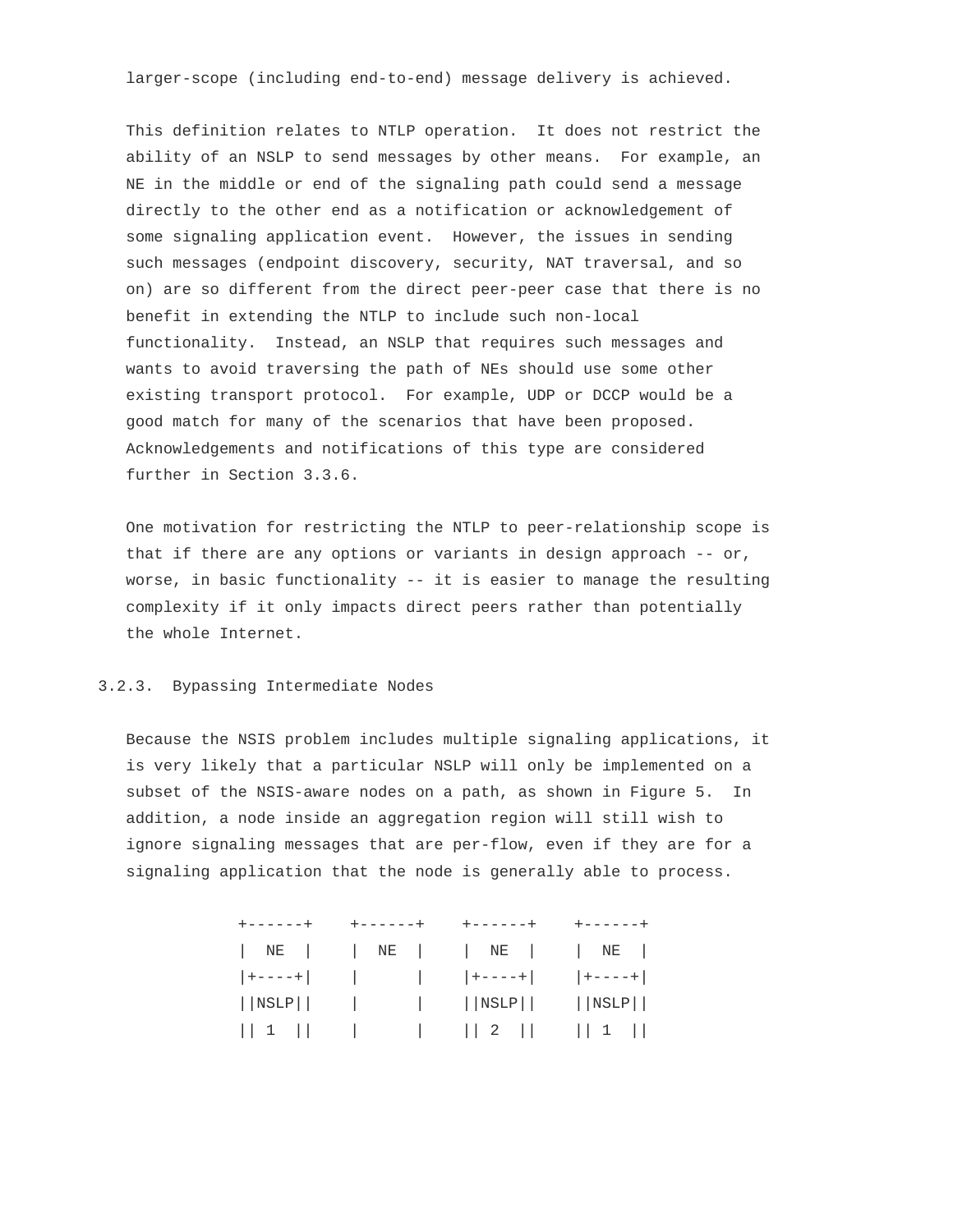

Figure 5: Signaling with Heterogeneous NSLPs

 Where signaling messages traverse such NSIS-aware intermediate nodes, it is desirable to process them at the lowest level possible (in particular, on the fastest path). In order to offer a non-trivial message transfer service (in terms of security, reliability and so on) to the peer NSLP nodes, it is important that the NTLP at intermediate nodes is as transparent as possible; that is, it carries out minimal processing. In addition, if intermediate nodes have to do slow-path processing of all NSIS messages, this eliminates many of the scaling benefits of aggregation, unless tunneling is used.

 Considering first the case of messages sent with the router alert option, there are two complementary methods to achieve this bypassing of intermediate NEs:

- o At the IP layer, a set of protocol numbers or a range of values in the router alert option can be used. In this way, messages can be marked with an implied granularity, and routers can choose to apply further slow-path processing only to configured subsets of messages. This is the method used in [10] to distinguish per-flow and per-aggregate signaling.
- o The NTLP could process the message but determine that there was no local signaling application it was relevant to. At this stage, the message can be returned unchanged to the IP layer for normal forwarding; the intermediate NE has effectively chosen to be transparent to the message in question.

In both cases, the existence of the intermediate NE is totally hidden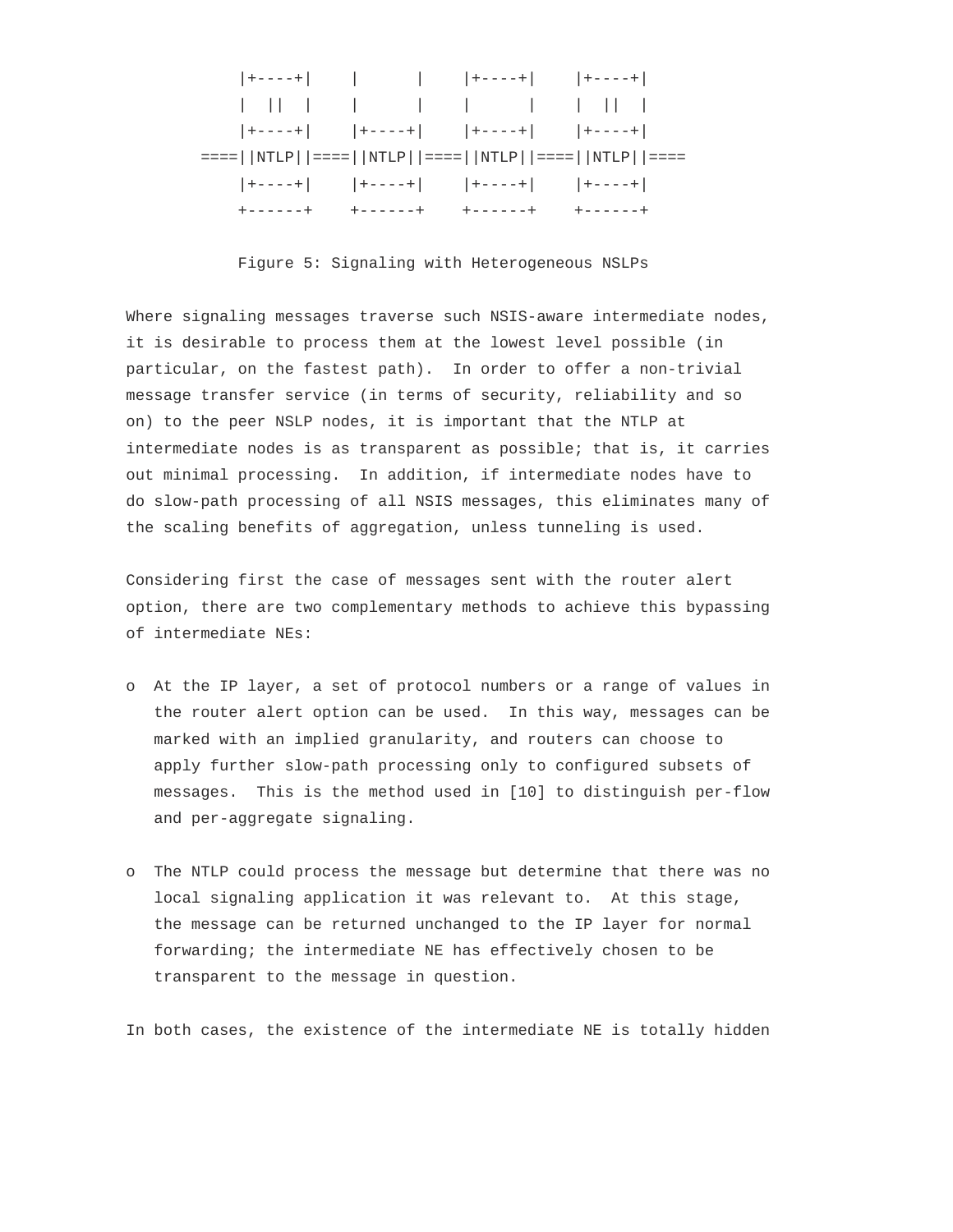from the NSLP nodes. If later stages of the signaling use directly addressed messages (e.g., for reverse routing), they will not involve the intermediate NE at all, except perhaps as a normal router.

 There may be cases where the intermediate NE would like to do some restricted protocol processing, such as the following:

- o Translating addresses in message payloads (compare Section 4.6.1); note that this would have to be done to messages passing in both directions through a node.
- o Updating signaling application payloads with local status information (e.g., path property measurement inside a domain).

 If this can be done without fully terminating the NSIS protocols, it would allow a more lightweight implementation of the intermediate NE, and a more direct 'end-to-end' NTLP association between the peer NSLPs where the signaling application is fully processed. On the other hand, this is only possible with a limited class of possible NTLP designs, and makes it harder for the NTLP to offer a security service (since messages have to be partially protected). The feasibility of this approach will be evaluated during the NTLP design.

#### 3.2.4. Core NSIS Transport Layer Functionality

 This section describes the basic functionality to be supported by the NTLP. Note that the overall signaling solution will always be the result of joint operation of both the NTLP and the signaling layer protocols (NSLPs); for example, we can always assume that an NSLP is operating above the NTLP and taking care of end-to-end issues (e.g., recovery of messages after restarts).

 Therefore, NTLP functionality is essentially just efficient upstream and downstream peer-peer message delivery, in a wide variety of network scenarios. Message delivery includes the act of locating and/or selecting which NTLP peer to carry out signaling exchanges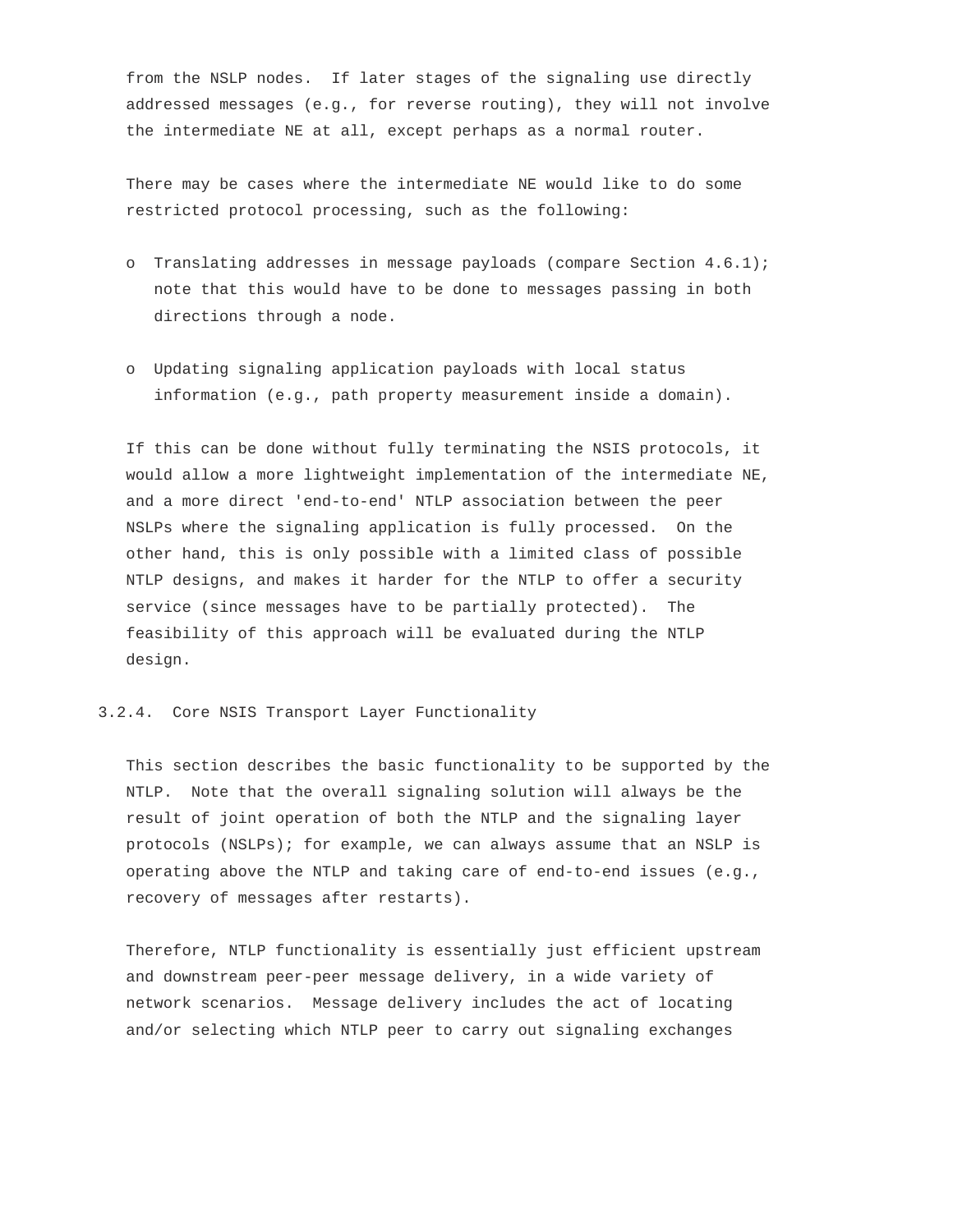with for a specific data flow. This discovery might be an active process (using specific signaling packets) or a passive process (a side effect of using a particular addressing mode). In addition, it appears that the NTLP can sensibly carry out many of the functions that enable signaling messages to pass through middleboxes, since this is closely related to the problem of routing the signaling messages in the first place. Further details about NTLP functionality are contained in Sections 3.2.5 and 4.3.

### 3.2.5. State Management Functionality

 Internet signaling requires the existence and management of state within the network for several reasons. This section describes how state management functionality is split across the NSIS layers. (Note that how the NTLP internal state is managed is a matter for its design and indeed implementation.)

- 1. Conceptually, the NTLP provides a uniform message delivery service. It is unaware of the difference in state semantics between different types of signaling application messages (e.g., whether a message changes, just refreshes signaling application state, or even has nothing to with signaling application state at all).
- 2. An NTLP instance processes and, if necessary, forwards all signaling application messages "immediately". (It might offer different service classes, but these would be distinguished by, for example, reliability or priority, not by state aspects.) This means that the NTLP does not know explicit timer or message sequence information for the signaling application; and that signaling application messages pass immediately through an NSLP-unaware node. (Their timing cannot be jittered there, nor can messages be stored up to be re-sent on a new path in case of a later re-routing event.)
- 3. Within any node, it is an implementation decision whether to generate/jitter/filter refreshes separately within each signaling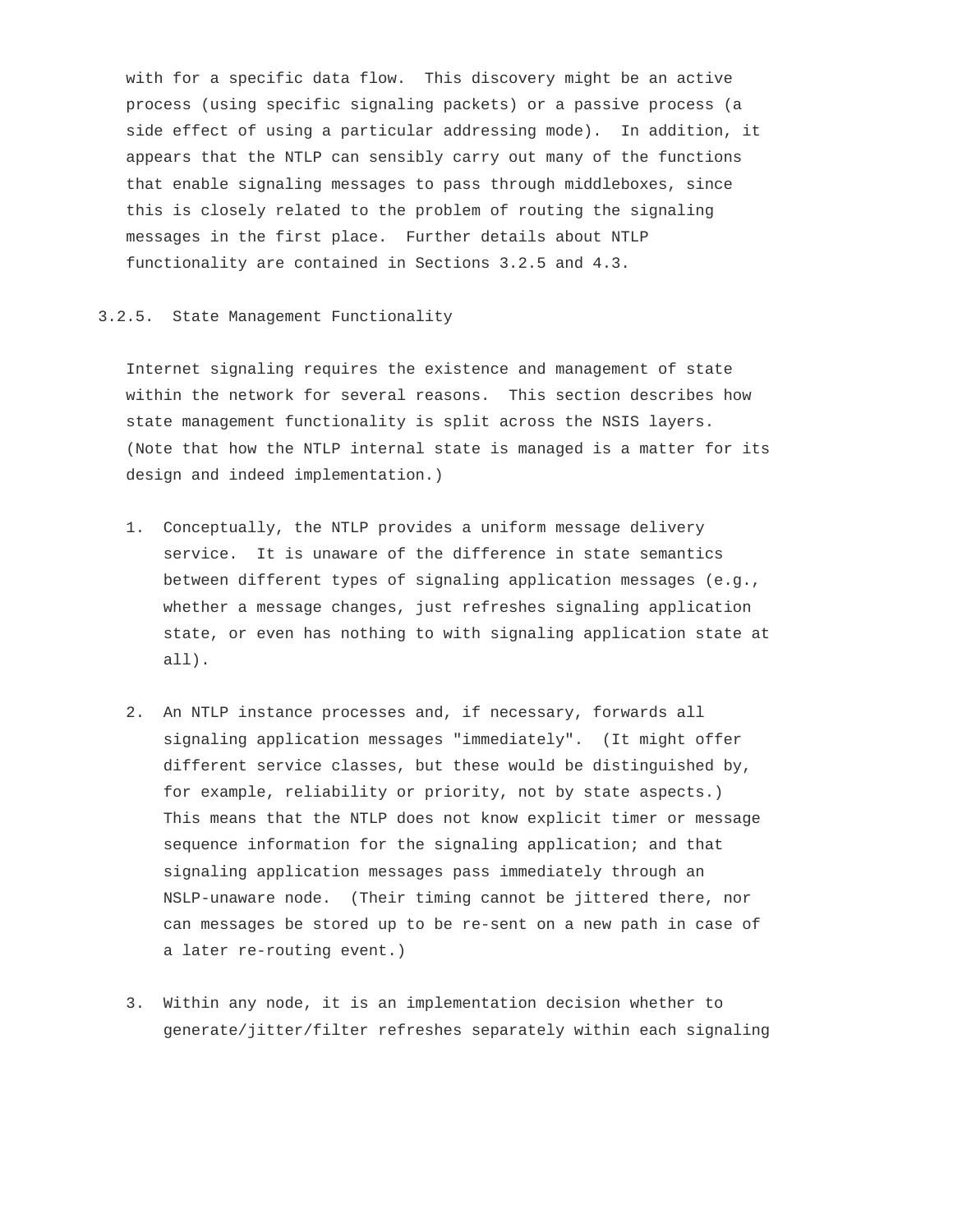application that needs this functionality, or to integrate it with the NTLP implementation as a generic "soft-state management toolbox". The choice doesn't affect the NTLP specification at all. Implementations might piggyback NTLP soft-state refresh information (if the NTLP works this way) on signaling application messages, or they might even combine soft-state management between layers. The state machines of the NTLP and NSLPs remain logically independent, but an implementation is free to allow them to interact to reduce the load on the network to the same level that would be achieved by a monolithic model.

 4. It may be helpful for signaling applications to receive state-management related 'triggers' from the NTLP indicating that a peer has failed or become available ("down/up notifications"). These triggers would be about adjacent NTLP peers, rather than signaling application peers. We can consider this another case of route change detection/notification (which the NTLP is also allowed to do anyway). However, apart from generating such

 triggers, the NTLP takes no action itself on such events, other than to ensure that subsequent signaling messages are routed correctly.

 5. The existence of these triggers doesn't replace NSLP refreshes as the mechanism for maintaining liveness at the signaling application level. In this sense, up/down notifications are advisories that allow faster reaction to events in the network, but that shouldn't be built into NSLP semantics. (This is essentially the same distinction, with the same rationale, that SNMP makes between notifications and normal message exchanges.)

#### 3.2.6. Path-Decoupled Operation

 Path-decoupled signaling is defined as signaling for state installation along the data path, without the restriction of passing only through nodes that are located on the data path. Signaling messages can be routed to nodes that are off the data path, but that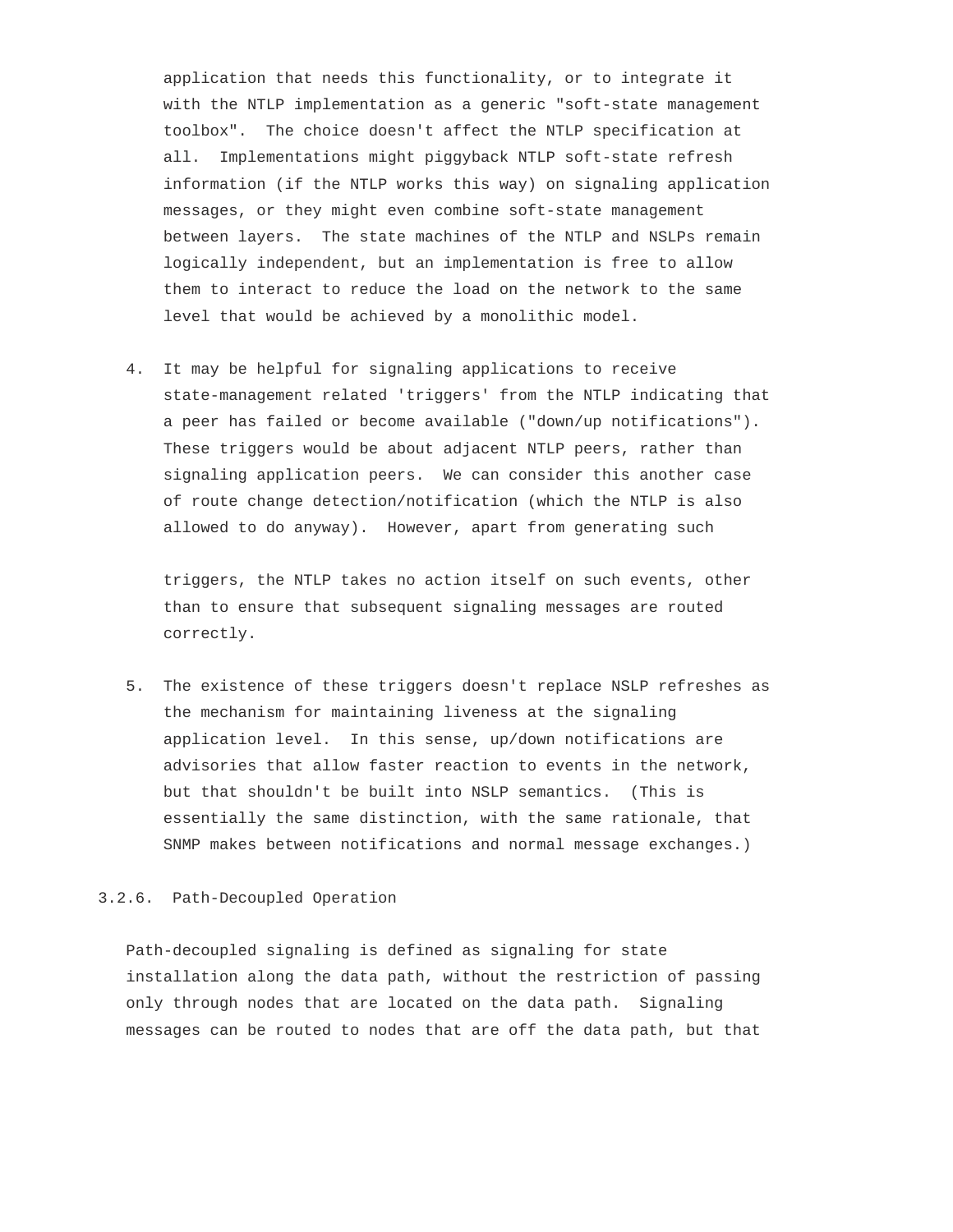are (presumably) aware of it. This allows a looser coupling between signaling and data plane nodes (e.g., at the autonomous system level). Although support for path-decoupled operation is not one of the initial goals of the NSIS work, this section is included for completeness and to capture some initial considerations for future reference.

 The main advantages of path-decoupled signaling are ease of deployment and support of additional functionality. The ease of deployment comes from a restriction of the number of impacted nodes in case of deployment and/or upgrade of an NSLP. Path-decoupled signaling would allow, for instance, deploying a solution without upgrading any of the routers in the data plane. Additional functionality that can be supported includes the use of off-path proxies to support authorization or accounting architectures.

 There are potentially significant differences in the way that the two signaling paradigms should be analyzed. Using a single centralized off-path NE may increase the requirements in terms of message handling; on the other hand, path-decoupled signaling is equally applicable to distributed off-path entities. Failure recovery scenarios need to be analyzed differently because fate-sharing between data and control planes can no longer be assumed. Furthermore, the interpretation of sender/receiver orientation becomes less natural. With the local operation of the NTLP, the impact of path-decoupled signaling on the routing of signaling messages is presumably restricted to the problem of peer determination. The assumption that the off-path NSIS nodes are loosely tied to the data path suggests, however, that peer determination can still be based on L3 routing information. This

 means that a path-decoupled signaling solution could be implemented using a lower-layer protocol presenting the same service interface to NSLPs as the path-coupled NTLP. A new message transport protocol (possibly derived from the path-coupled NTLP) would be needed, but NSLP specifications and the inter-layer interaction would be unchanged from the path-coupled case.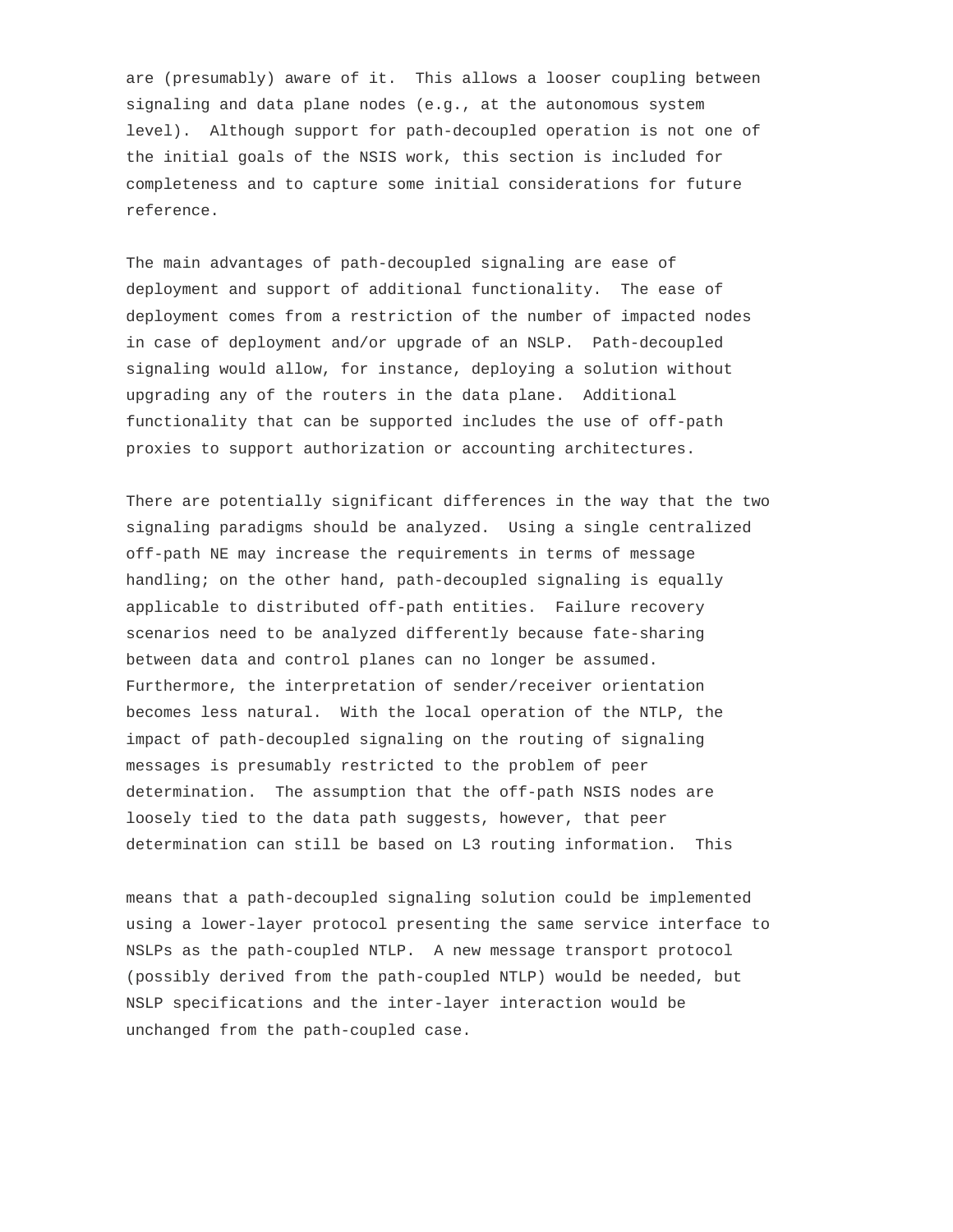### 3.3. Signaling Application Properties

 It is clear that many signaling applications will require specific protocol behavior in their NSLP. This section outlines some of the options for NSLP behavior; further work on selecting from these options would depend on detailed analysis of the signaling application in question.

#### 3.3.1. Sender/Receiver Orientation

 In some signaling applications, a node at one end of the data flow takes responsibility for requesting special treatment (such as a resource reservation) from the network. Which end may depend on the signaling application, or on characteristics of the network deployment.

 In a sender-initiated approach, the sender of the data flow requests and maintains the treatment for that flow. In a receiver-initiated approach, the receiver of the data flow requests and maintains the treatment for that flow. The NTLP itself has no freedom in this area: Next NTLP peers have to be discovered in the sender-to-receiver direction, but after that the default assumption is that signaling is possible both upstream and downstream (unless a signaling application specifically indicates that this is not required). This implies that backward routing state must be maintained by the NTLP or that backward routing information must be available in the signaling message.

 The sender- and receiver-initiated approaches have several differences in their operational characteristics. The main ones are as follows:

 o In a receiver-initiated approach, the signaling messages traveling from the receiver to the sender must be backward routed such that they follow exactly the same path as was followed by the signaling messages belonging to the same flow traveling from the sender to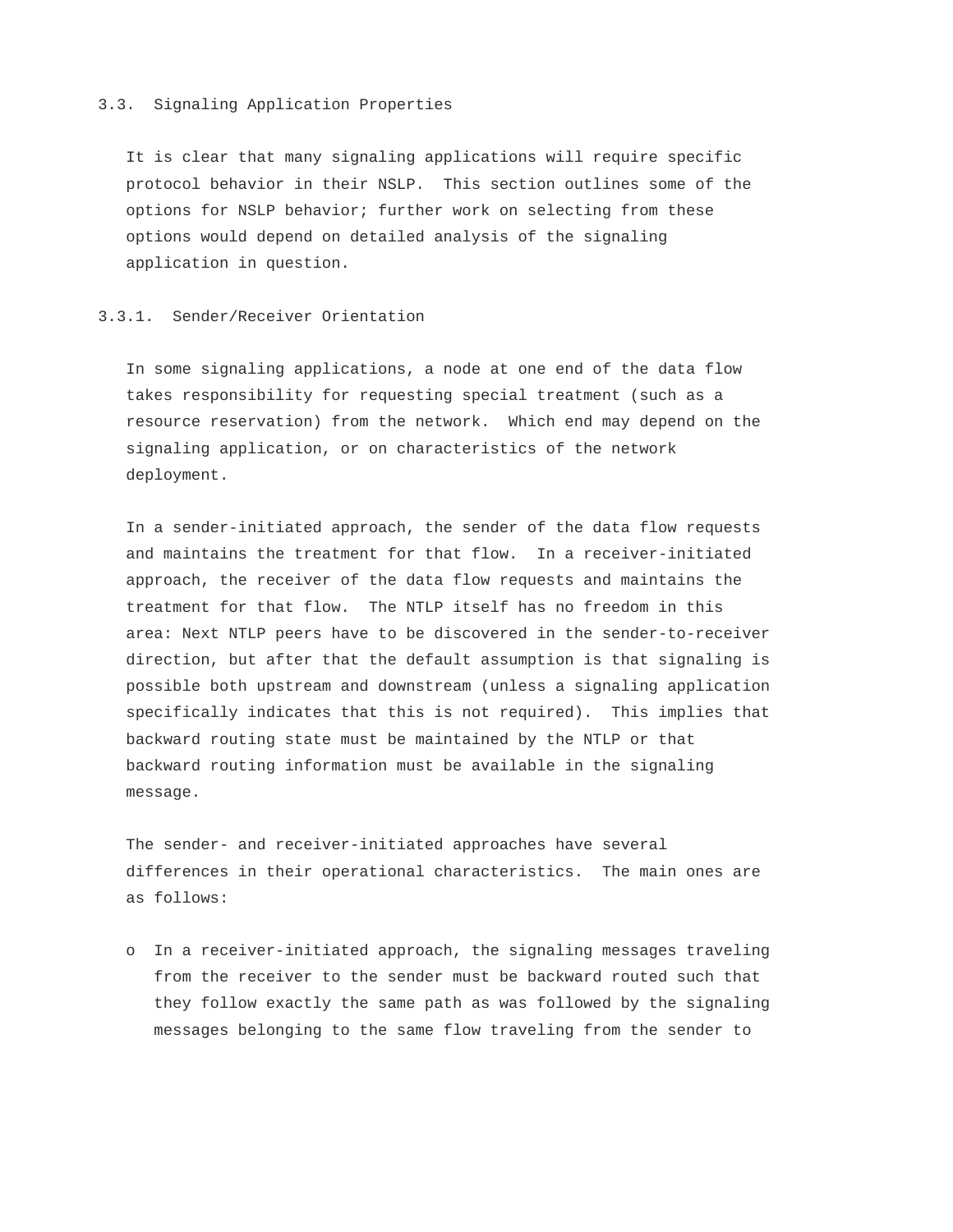the receiver. In a sender-initiated approach, provided that acknowledgements and notifications can be delivered securely to the sending node, backward routing is not necessary, and nodes do not have to maintain backward routing state.

- o In a sender-initiated approach, a mobile node can initiate a reservation for its outgoing flows as soon as it has moved to another roaming subnetwork. In a receiver-initiated approach, a mobile node has to inform the receiver about its handover, thus allowing the receiver to initiate a reservation for these flows. For incoming flows, the reverse argument applies.
- o In general, setup and modification will be fastest if the node responsible for authorizing these actions can initiate them directly within the NSLP. A mismatch between authorizing and initiating NEs will cause additional message exchanges, either in the NSLP or in a protocol executed prior to NSIS invocation. Depending on how the authorization for a particular signaling application is done, this may favor either sender- or receiver initiated signaling. Note that this may complicate modification of network control state for existing flows.

#### 3.3.2. Uni- and Bi-Directional Operation

 For some signaling applications and scenarios, signaling may only be considered for a unidirectional data flow. However, in other cases, there may be interesting relationships in the signaling between the two flows of a bi-directional session; an example is QoS for a voice call. Note that the path in the two directions may differ due to asymmetric routing. In the basic case, bi-directional signaling can simply use a separate instance of the same signaling mechanism in each direction.

 In constrained topologies where parts of the route are symmetric, it may be possible to use a more unified approach to bi-directional signaling; e.g., carrying the two signaling directions in common messages. This optimization might be used for example to make mobile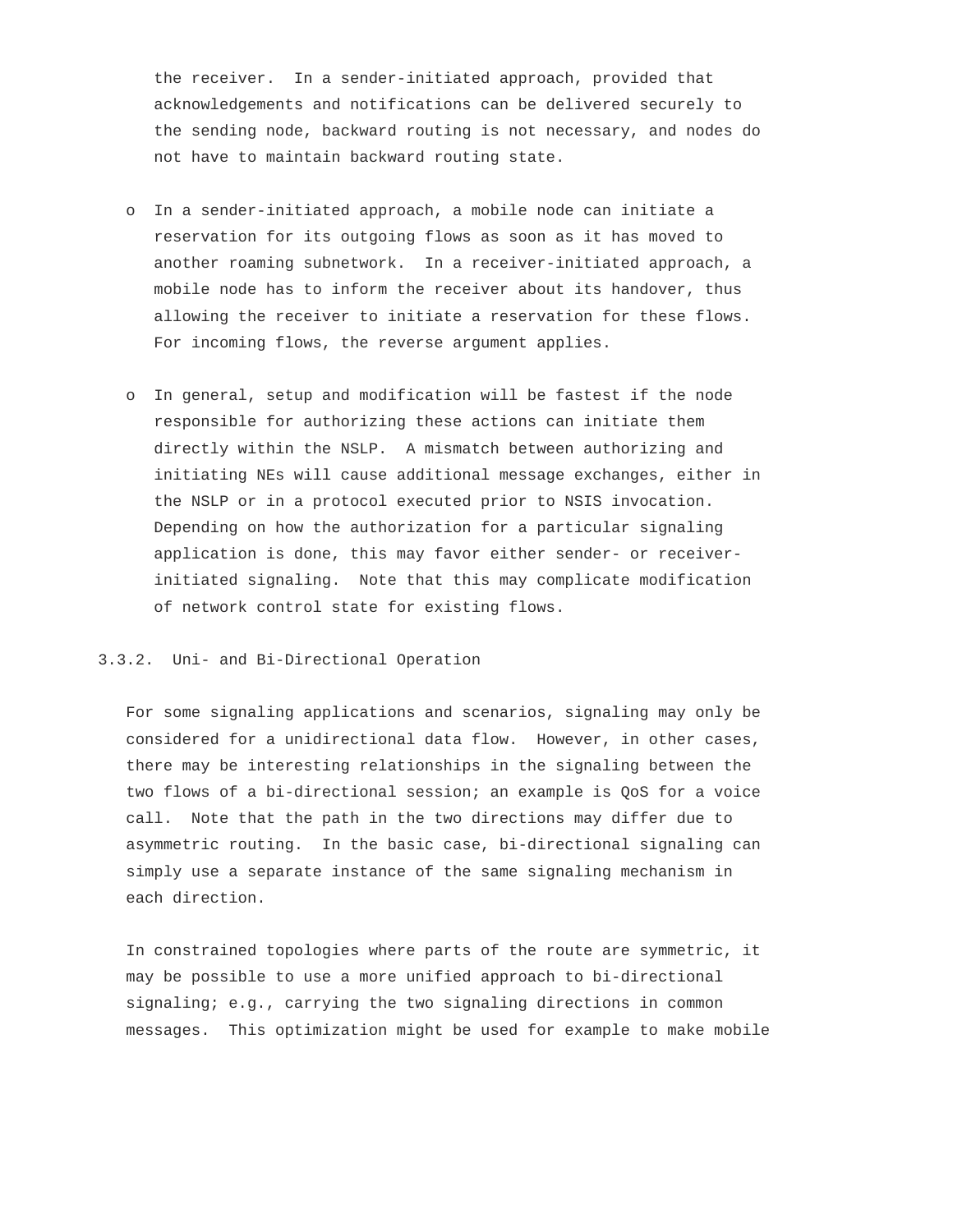QoS signaling more efficient.

 In either case, the correlation of the signaling for the two flow directions is carried out in the NSLP. The NTLP would simply be enabled to bundle the messages together.

# 3.3.3. Heterogeneous Operation

 It is likely that the appropriate way to describe the state for which NSIS is signaling will vary from one part of the network to another (depending on the signaling application). For example, in the QoS case, resource descriptions that are valid for inter-domain links will probably be different from those useful for intra-domain operation (and the latter will differ from one domain to another).

 One way to address this issue is to consider the state description used within the NSLP as carried in globally-understood objects and locally-understood objects. The local objects are only applicable for intra-domain signaling, while the global objects are mainly used in inter-domain signaling. Note that the local objects are still part of the protocol but are inserted, used, and removed by one single domain.

 The purpose of this division is to provide additional flexibility in defining the objects carried by the NSLP such that only the objects applicable in a particular setting are used. One approach for reflecting the distinction is that local objects could be put into separate local messages that are initiated and terminated within one single domain; an alternative is that they could be "stacked" within the NSLP messages that are used anyway for inter-domain signaling.

### 3.3.4. Aggregation

 It is a well-known problem that per-flow signaling in large-scale networks presents scaling challenges because of the large number of flows that may traverse individual nodes.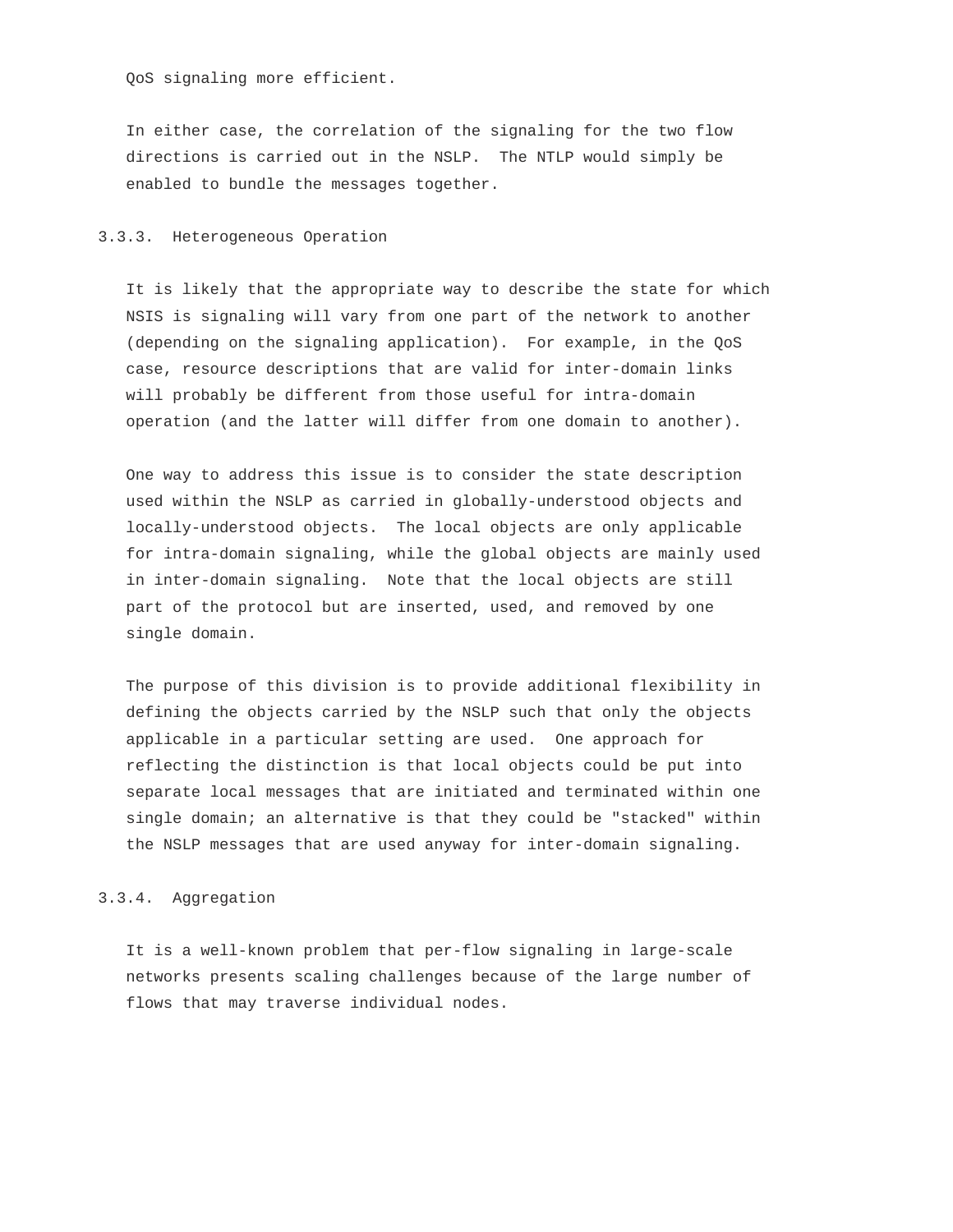The possibilities for aggregation at the level of the NTLP are quite limited; the primary scaling approach for path-coupled signaling is for a signaling application to group flows together and to perform signaling for the aggregate, rather than for the flows individually. The aggregate may be created in a number of ways; for example, the individual flows may be sent down a tunnel, or given a common Differentiated Services Code Point (DSCP) marking. The aggregation and de-aggregation points perform per flow signaling, but nodes within the aggregation region should only be forced to process signaling messages for the aggregate. This depends on the ability of the interior nodes to ignore the per-flow signaling as discussed in Section 3.2.3.

 Individual NSLPs will need to specify what aggregation means in their context, and how it should be performed. For example, in the QoS context it is possible to add together the resources specified in a number of separate reservations. In the case of other applications, such as signaling to NATs and firewalls, the feasibility (and even the meaning) of aggregation is less clear.

# 3.3.5. Peer-Peer and End-End Relationships

 The assumption in this framework is that the NTLP will operate 'locally'; that is, just over the scope of a single peer relationship. End-to-end operation is built up by concatenating these relationships. Non-local operation (if any) will take place in NSLPs.

 The peering relations may also have an impact on the required amount of state at each NSIS entity. When direct interaction with remote peers is not allowed, it may be required to keep track of the path that a message has followed through the network. This could be achieved by keeping per-flow state at the NSIS entities, as is done in RSVP. Another approach would be to maintain a record route object in the messages; this object would be carried within the NSIS protocols, rather than depend on the route-recording functionality provided by the IP layer.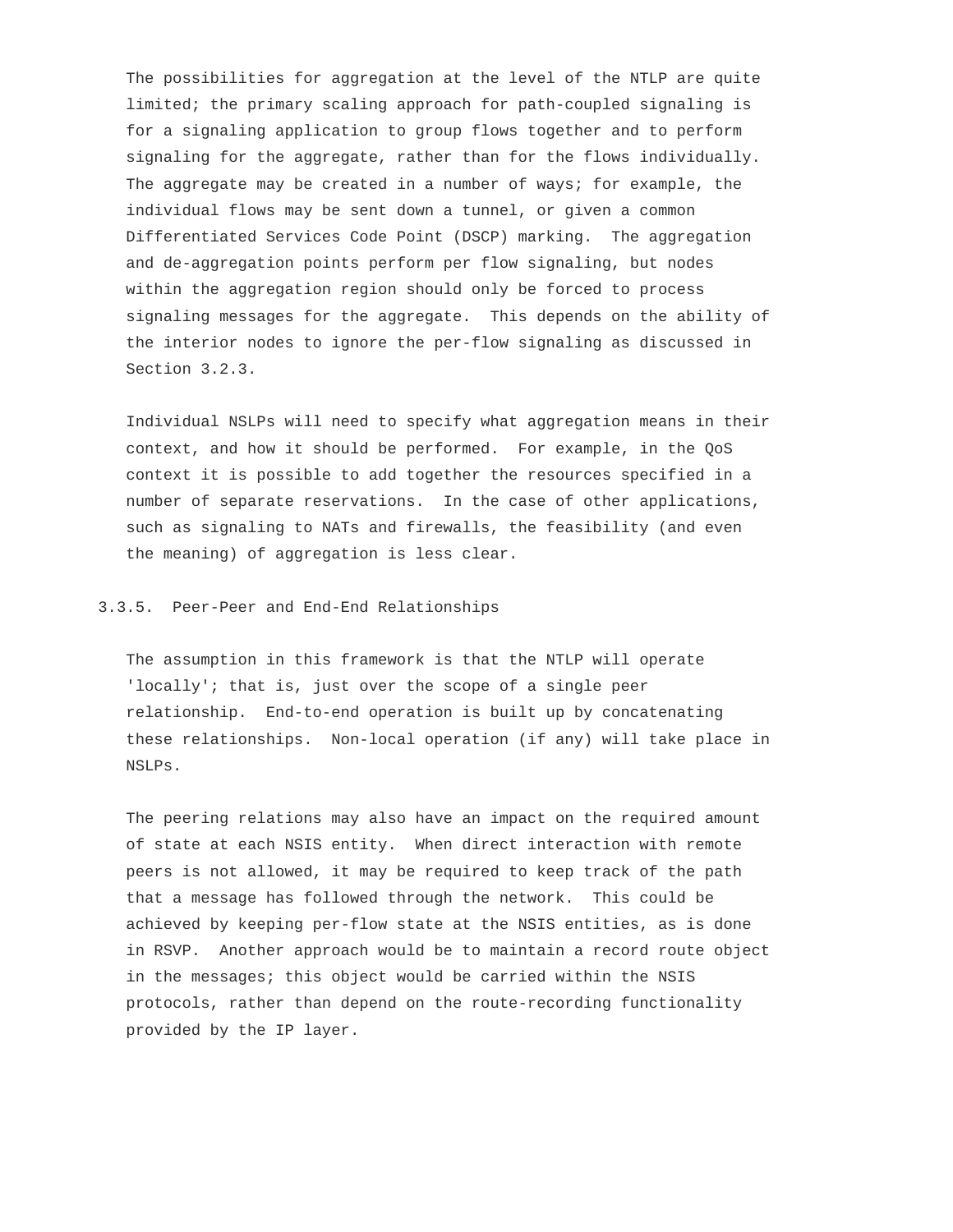### 3.3.6. Acknowledgements and Notifications

 We are assuming that the NTLP provides a simple message transfer service, and that any acknowledgements or notifications it generates are handled purely internally (and apply within the scope of a single NTLP peer relationship).

 However, we expect that some signaling applications will require acknowledgements regarding the failure/success of state installation along the data path, and this will be an NSLP function.

 Acknowledgements can be sent along the sequence of NTLP peer relationships towards the signaling initiator, which relieves the requirements on the security associations that need to be maintained by NEs and that can allow NAT traversal in both directions. (If this direction is towards the sender, it implies maintaining reverse routing state in the NTLP.) In certain circumstances (e.g., trusted domains), an optimization could be to send acknowledgements directly to the signaling initiator outside the NTLP (see Section 3.2.2), although any such approach would have to take into account the necessity of handling denial of service attacks launched from outside the network.

 The semantics of the acknowledgement messages are of particular importance. An NE sending a message could assume responsibility for the entire downstream chain of NEs, indicating (for instance) the availability of reserved resources for the entire downstream path. Alternatively, the message could have a more local meaning, indicating (for instance) that a certain failure or degradation occurred at a particular point in the network.

 Notifications differ from acknowledgements because they are not (necessarily) generated in response to other signaling messages. This means that it may not be obvious how to determine where the notification should be sent. Other than that, the same considerations apply as for acknowledgements. One useful distinction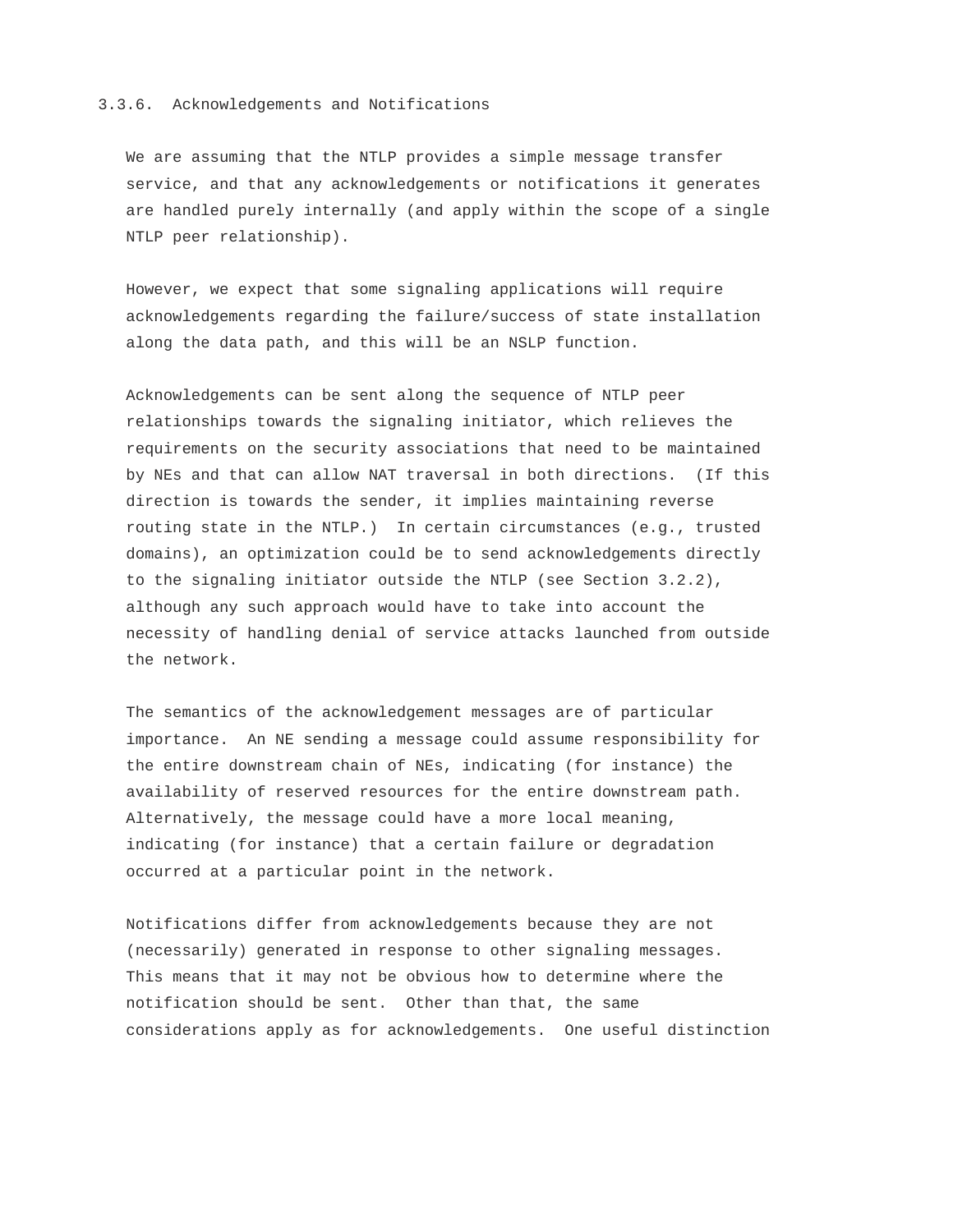to make would be to differentiate between notifications that trigger a signaling action and others that don't. The security requirements for the latter are less stringent, which means they could be sent directly to the NE they are destined for (provided that this NE can be determined).

# 3.3.7. Security and Other AAA Issues

 In some cases, it will be possible to achieve the necessary level of signaling security by using basic 'channel security' mechanisms [11] at the level of the NTLP, and the possibilities are described in Section 4.7. In other cases, signaling applications may have specific security requirements, in which case they are free to invoke their own authentication and key exchange mechanisms and to apply 'object security' to specific fields within the NSLP messages.

 In addition to authentication, the authorization (to manipulate network control state) has to be considered as functionality above the NTLP level, since it will be entirely application specific. Indeed, authorization decisions may be handed off to a third party in the protocol (e.g., for QoS, the resource management function as described in Section 6.1.4). Many different authorization models are possible, and the variations impact:

- o what message flows take place -- for example, whether authorization information is carried along with a control state modification request or is sent in the reverse direction in response to it;
- o what administrative relationships are required -- for example, whether authorization takes place only between peer signaling applications, or over longer distances.

 Because the NTLP operates only between adjacent peers and places no constraints on the direction or order in which signaling applications can send messages, these authorization aspects are left open to be defined by each NSLP. Further background discussion of this issue is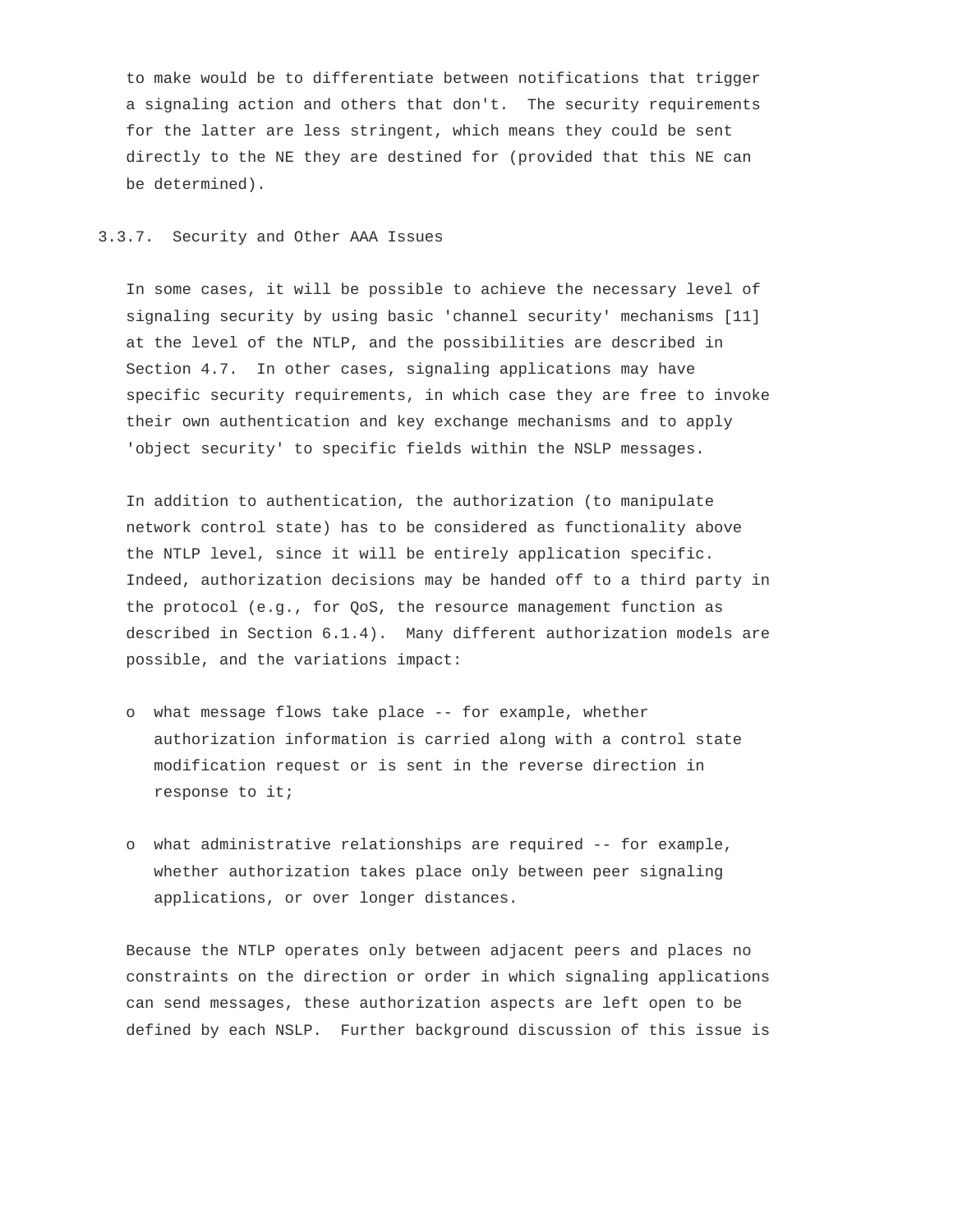contained in [12].

#### 4. The NSIS Transport Layer Protocol

 This section describes the overall functionality required from the NTLP. It mentions possible protocol components within the NTLP layer and the different possible addressing modes that can be utilized, as well as the assumed transport and state management functionality. The interfaces between NTLP and the layers above and below it are identified, with a description of the identity elements that appear on these interfaces.

 This discussion is not intended to design the NTLP or even to enumerate design options, although some are included as examples. The goal is to provide a general discussion of required functionality and to highlight some of the issues associated with this.

#### 4.1. Internal Protocol Components

 The NTLP includes all functionality below the signaling application layer and above the IP layer. The functionality that is required within the NTLP is outlined in Section 3.2.4, with some more details in Sections 3.2.5 and 4.3.

 Some NTLP functionality could be provided via components operating as sublayers within the NTLP design. For example, if specific transport capabilities are required (such as congestion avoidance, retransmission, and security), then existing protocols (such as TCP+TLS or DCCP+IPsec) could be incorporated into the NTLP. This possibility is not required or excluded by this framework.

 If peer-peer addressing (Section 4.2) is used for some messages, then active next-peer discovery functionality will be required within the NTLP to support the explicit addressing of these messages. This could use message exchanges for dynamic peer discovery as a sublayer within the NTLP; there could also be an interface to external mechanisms to carry out this function.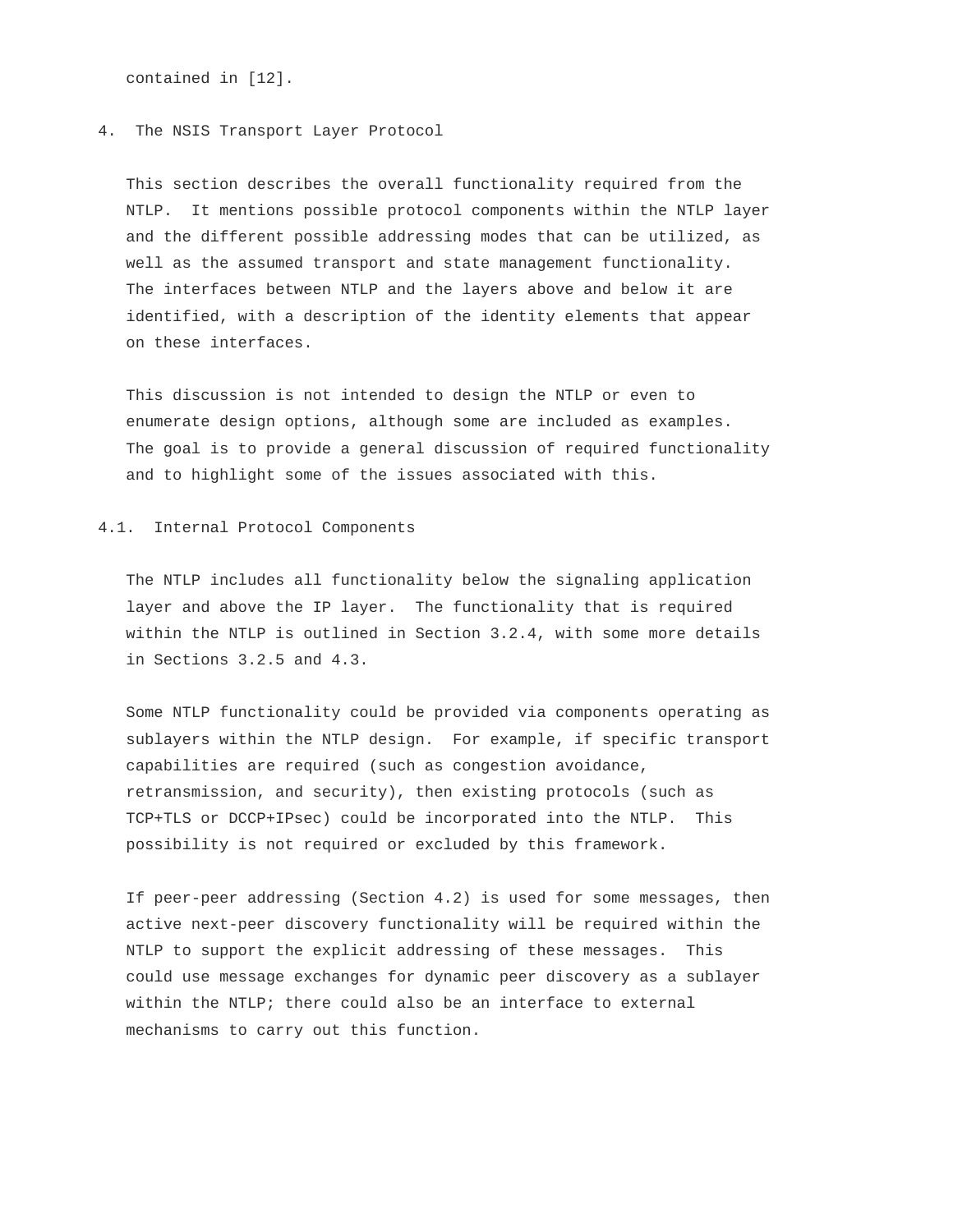

Figure 6: Options for NTLP Structure

# 4.2. Addressing

 There are two ways to address a signaling message being transmitted between NTLP peers:

- o peer-peer, where the message is addressed to a neighboring NSIS entity that is known to be closer to the destination NE.
- o end-to-end, where the message is addressed to the flow destination directly and intercepted by an intervening NE.

 With peer-peer addressing, an NE will determine the address of the next NE based on the payload of the message (and potentially on the previous NE). This requires that the address of the destination NE be derivable from the information present in the payload, either by using some local routing table or through participation in active peer discovery message exchanges. Peer-peer addressing inherently supports tunneling of messages between NEs, and is equally applicable to the path-coupled and path-decoupled cases.

 In the case of end-to-end addressing, the message is addressed to the data flow receiver, and (some of) the NEs along the data path intercept the messages. The routing of the messages should follow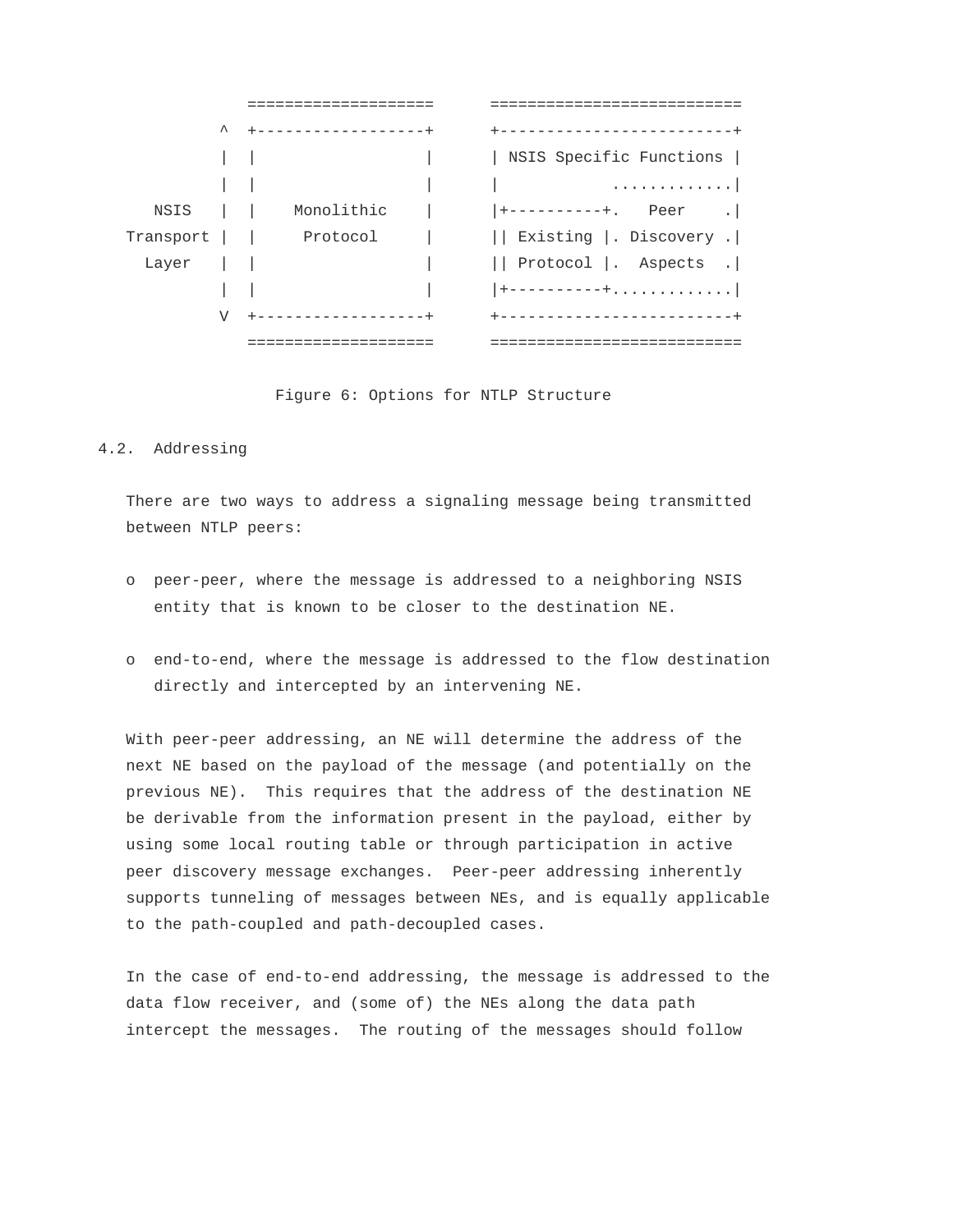exactly the same path as the associated data flow (but see Section 5.1.1 on this point). Note that securing messages sent this way raises some interesting security issues (these are discussed in [2]). In addition, it is a matter of the protocol design what should be used as the source address of the message (the flow source or signaling source).

 It is not possible at this stage to mandate one addressing mode or the other. Indeed, each is necessary for some aspects of NTLP operation: In particular, initial discovery of the next downstream peer will usually require end-to-end addressing, whereas reverse routing will always require peer-peer addressing. For other message types, the choice is a matter of protocol design. The mode used is not visible to the NSLP, and the information needed in each case is available from the flow identifier (Section 4.6.1) or locally stored NTLP state.

#### 4.3. Classical Transport Functions

 The NSIS signaling protocols are responsible for transporting (signaling) data around the network; in general, this requires functionality such as congestion management, reliability, and so on. This section discusses how much of this functionality should be provided within the NTLP. It appears that this doesn't affect the basic way in which the NSLP/NTLP layers relate to each other (e.g.,

 in terms of the semantics of the inter-layer interaction); it is much more a question of the overall performance/complexity tradeoff implied by placing certain functions within each layer.

 Note that, per the discussion at the end of Section 3.2.3, there may be cases where intermediate nodes wish to modify messages in transit even though they do not perform full signaling application processing. In this case, not all the following functionality would be invoked at every intermediate node.

The following functionality is assumed to lie within the NTLP: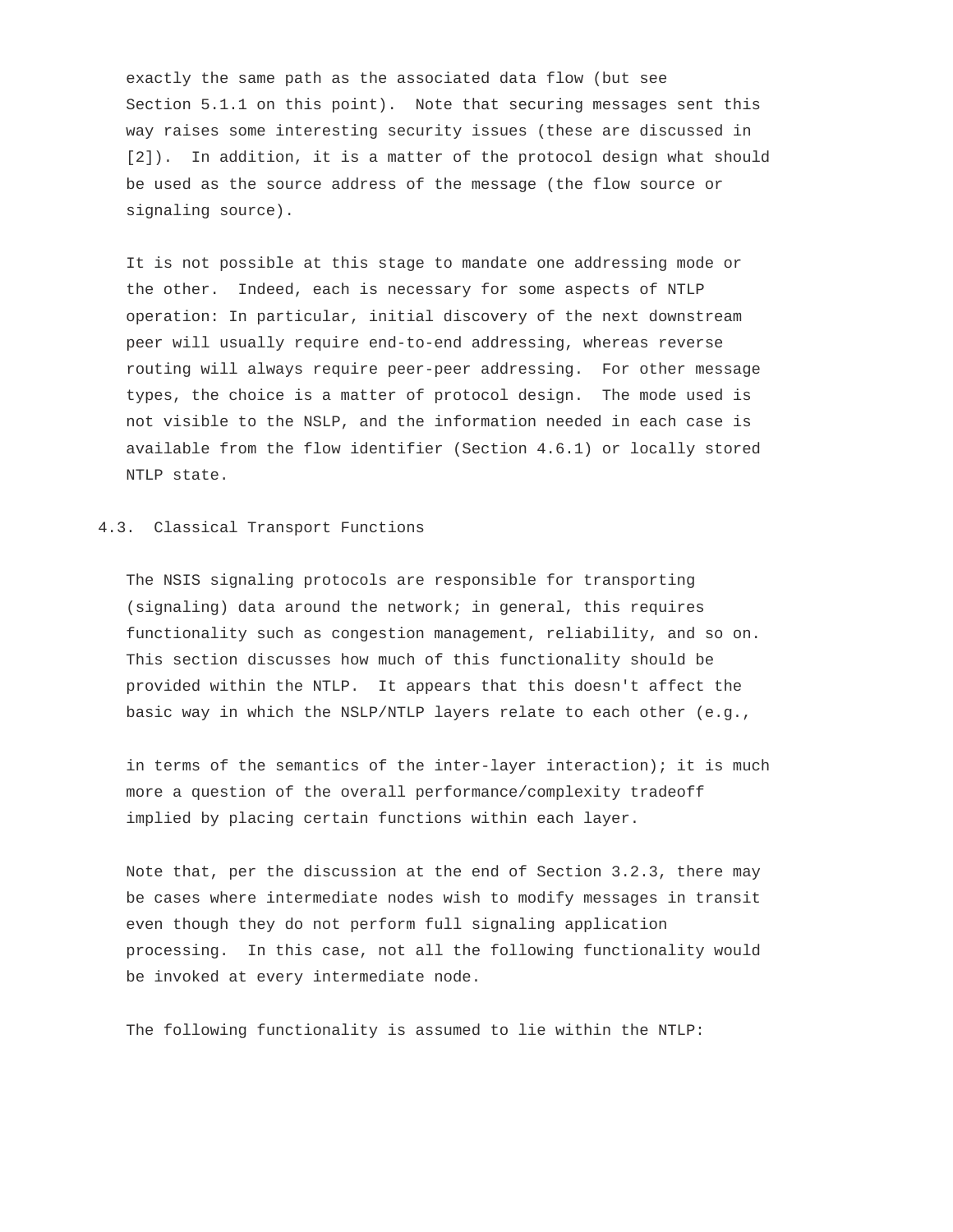- 1. Bundling together of small messages (comparable to [13]) can be provided locally by the NTLP as an option, if desired; it doesn't affect the operation of the network elsewhere. The NTLP should always support unbundling, to avoid the cost of negotiating the feature as an option. (The related function of refresh summarization -- where objects in a refresh message are replaced with a reference to a previous message identifier -- is left to NSLPs, which can then do this in a way tuned to the state management requirements of the signaling application. Additional transparent compression functionality could be added to the NTLP design later as a local option.) Note that end-to-end addressed messages for different flows cannot be bundled safely unless the next node on the outgoing interface is known to be NSIS-aware.
- 2. When needed, message fragmentation should be provided by the NTLP. The use of IP fragmentation for large messages may lead to reduced reliability and may be incompatible with some addressing schemes. Therefore, this functionality should be provided within the NTLP as a service for NSLPs that generate large messages. How the NTLP determines and accommodates Maximum Transmission Unit (MTU) constraints is left as a matter of protocol design. To avoid imposing the cost of reassembly on intermediate nodes, the fragmentation scheme used should allow for the independent forwarding of individual fragments towards a node hosting an interested NSLP.
- 3. There can be significant benefits for signaling applications if state-changing messages are delivered reliably (as introduced in [13] for RSVP; see also the more general analysis of  $[14]$ ). This does not change any assumption about the use of soft-state by NSLPs to manage signaling application state, and it leaves the responsibility for detecting and recovering from application layer error conditions in the NSLP. However, it means that such functionality does not need to be tuned to handle fast recovery from message loss due to congestion or corruption in the lower layers, and it also means that the NTLP can prevent the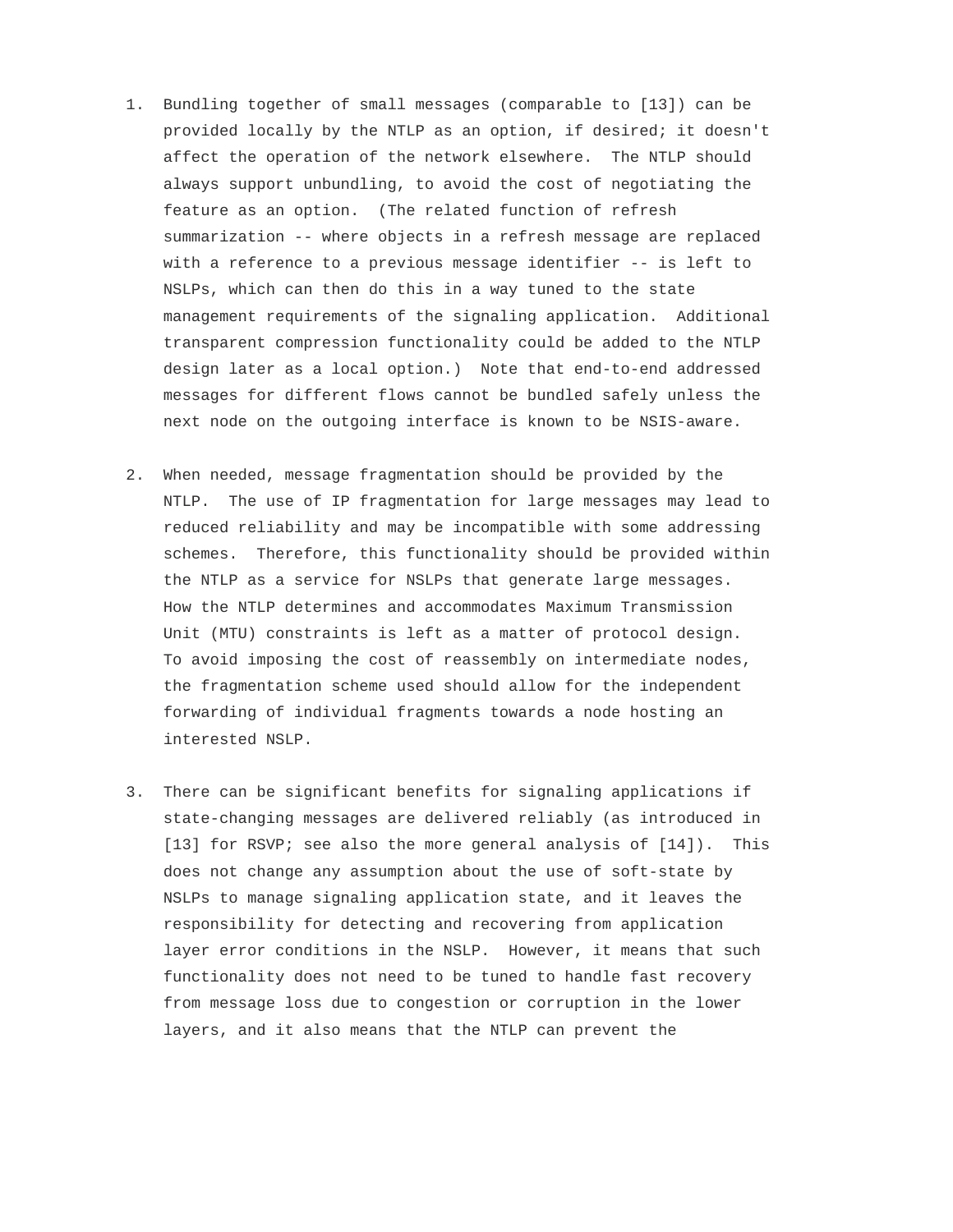amplification of message loss rates caused by fragmentation. Reliable delivery functionality is invoked by the NSLP on a message-by-message basis and is always optional to use.

 4. The NTLP should not allow signaling messages to cause congestion in the network (i.e., at the IP layer). Congestion could be caused by retransmission of lost signaling packets or by upper layer actions (e.g., a flood of signaling updates to recover from a route change). In some cases, it may be possible to engineer the network to ensure that signaling cannot overload it; in others, the NTLP would have to detect congestion and to adapt the rate at which it allows signaling messages to be transmitted. Principles of congestion control in Internet protocols are given in [15]. The NTLP may or may not be able to detect overload in the control plane itself (e.g., an NSLP-aware node several NTLP-hops away that cannot keep up with the incoming message rate) and indicate this as a flow-control condition to local signaling applications. However, for both the congestion and overload cases, it is up to the signaling applications themselves to adapt their behavior accordingly.

#### 4.4. Lower Layer Interfaces

 The NTLP interacts with 'lower layers' of the protocol stack for the purposes of sending and receiving signaling messages. This framework places the lower boundary of the NTLP at the IP layer. The interface to the lower layer is therefore very simple:

- o The NTLP sends raw IP packets
- o The NTLP receives raw IP packets. In the case of peer-peer addressing, they have been addressed directly to it. In the case of end-to-end addressing, this will be achieved by intercepting packets that have been marked in some special way (by special protocol number or by some option interpreted within the IP layer, such as the router alert option).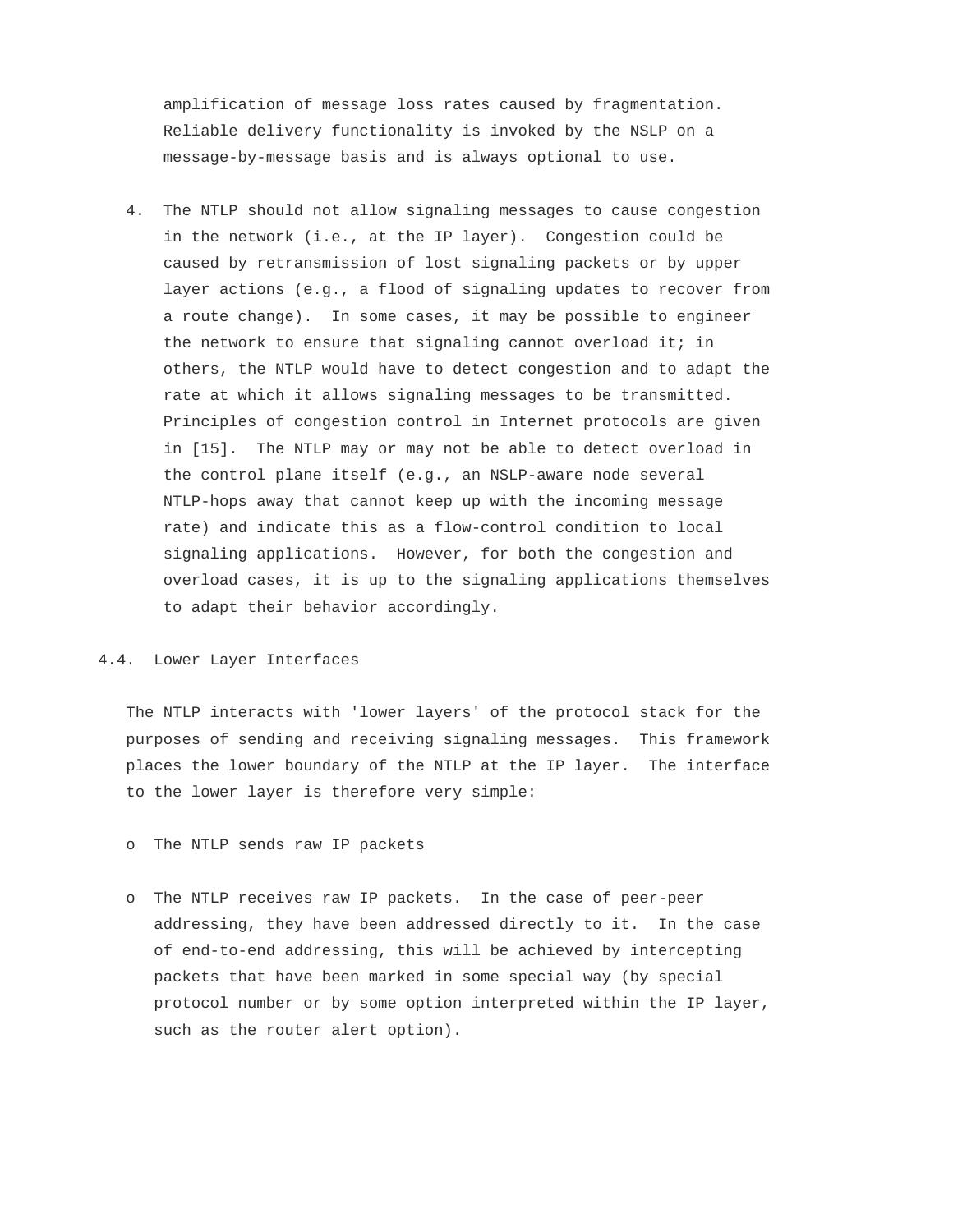o The NTLP receives indications from the IP layer (including local forwarding tables and routing protocol state) that provide some information about route changes and similar events (see Section 5.1).

 For correct message routing, the NTLP needs to have some information about link and IP layer configuration of the local networking stack. In general, it needs to know how to select the outgoing interface for a signaling message and where this must match the interface that will be used by the corresponding flow. This might be as simple as just allowing the IP layer to handle the message using its own routing

 table. There is no intention to do something different from IP routing (for end-to-end addressed messages); however, some hosts allow applications to bypass routing for their data flows, and the NTLP processing must account for this. Further network layer information would be needed to handle scoped addresses (if such things ever exist).

 Configuration of lower-layer operation to handle flows in particular ways is handled by the signaling application.

# 4.5. Upper Layer Services

 The NTLP offers transport-layer services to higher-layer signaling applications for two purposes: sending and receiving signaling messages, and exchanging control and feedback information.

 For sending and receiving messages, two basic control primitives are required:

- o Send Message, to allow the signaling application to pass data to the NTLP for transport.
- o Receive Message, to allow the NTLP to pass received data to the signaling application.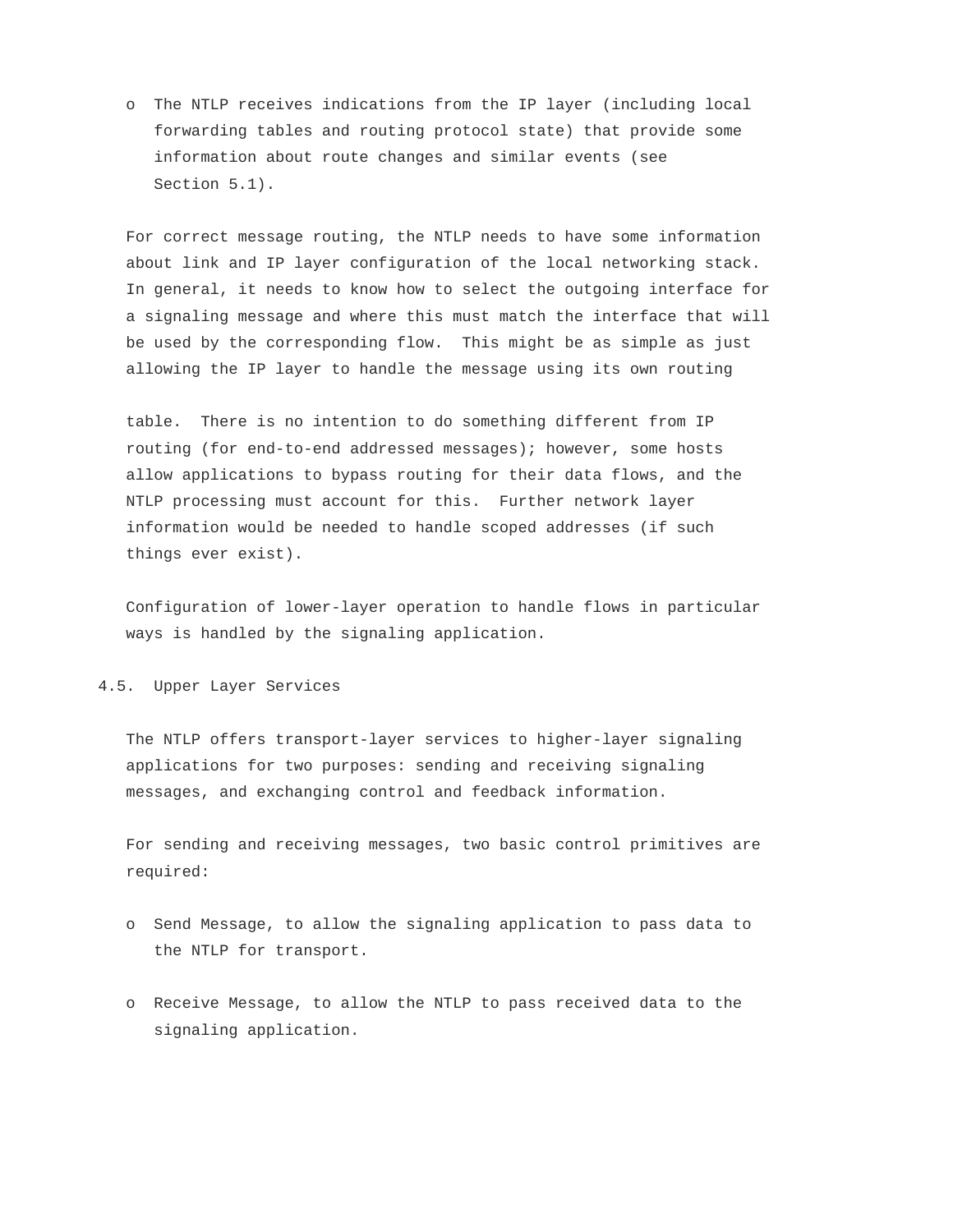The NTLP and signaling application may also want to exchange other control information, such as the following:

- o Signaling application registration/de-registration, so that particular signaling application instances can register their presence with the transport layer. This may also require some identifier to be agreed upon between the NTLP and signaling application to support the exchange of further control information and to allow the de-multiplexing of incoming data.
- o NTLP configuration, allowing signaling applications to indicate what optional NTLP features they want to use, and to configure NTLP operation, such as controlling what transport layer state should be maintained.
- o Error messages, to allow the NTLP to indicate error conditions to the signaling application, and vice versa.
- o Feedback information, such as route change indications so that the signaling application can decide what action to take.

4.6. Identity Elements

4.6.1. Flow Identification

 The flow identification is a method of identifying a flow in a unique way. All packets associated with the same flow will be identified by the same flow identifier. The key aspect of the flow identifier is to provide enough information such that the signaling flow receives the same treatment along the data path as the actual data itself; i.e., consistent behavior is applied to the signaling and data flows by a NAT or policy-based forwarding engine.

Information that could be used in flow identification may include:

o source IP address;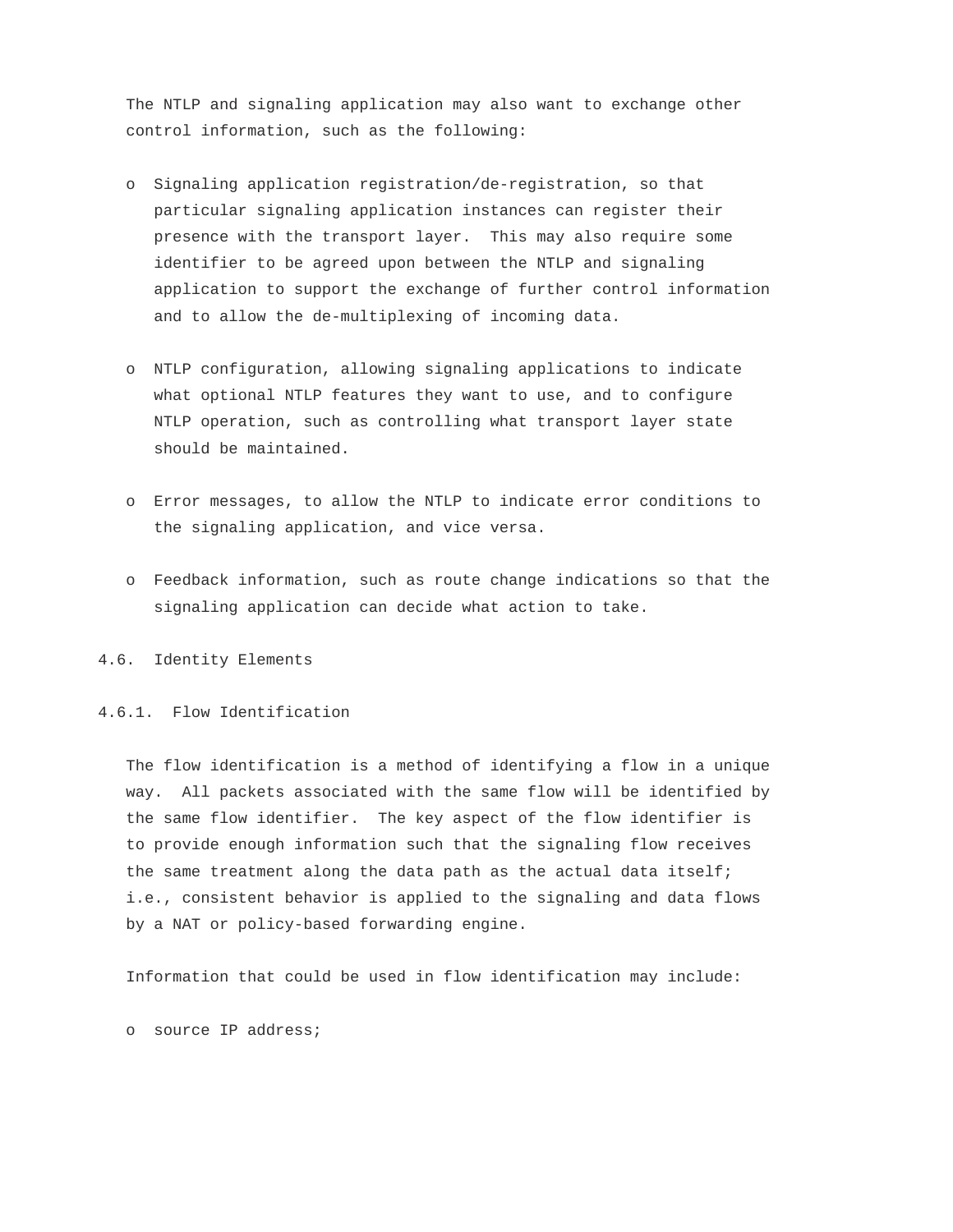```
 o destination IP address;
```
o protocol identifier and higher layer (port) addressing;

o flow label (typical for IPv6);

o SPI field for IPsec encapsulated data; and

o DSCP/TOS field.

 It is assumed that at most limited wildcarding on these identifiers is needed.

 We assume here that the flow identification is not hidden within the NSLP, but is explicitly part of the NTLP. The justification for this is that being able to do NSIS processing, even at a node which was unaware of the specific signaling application (see Section 3.2.3) might be valuable. An example scenario would be messages passing through an addressing boundary where the flow identification had to be re-written.

## 4.6.2. Session Identification

 There are circumstances in which being able to refer to signaling application state independently of the underlying flow is important. For example, if the address of one of the flow endpoints changes due to a mobility event, it is desirable to be able to change the flow identifier without having to install a completely new reservation. The session identifier provides a method to correlate the signaling about the different flows with the same network control state.

 The session identifier is essentially a signaling application concept, since it is only used in non-trivial state management actions that are application specific. However, we assume here that it should be visible within the NTLP. This enables it to be used to control NTLP behavior; for example, by controlling how the transport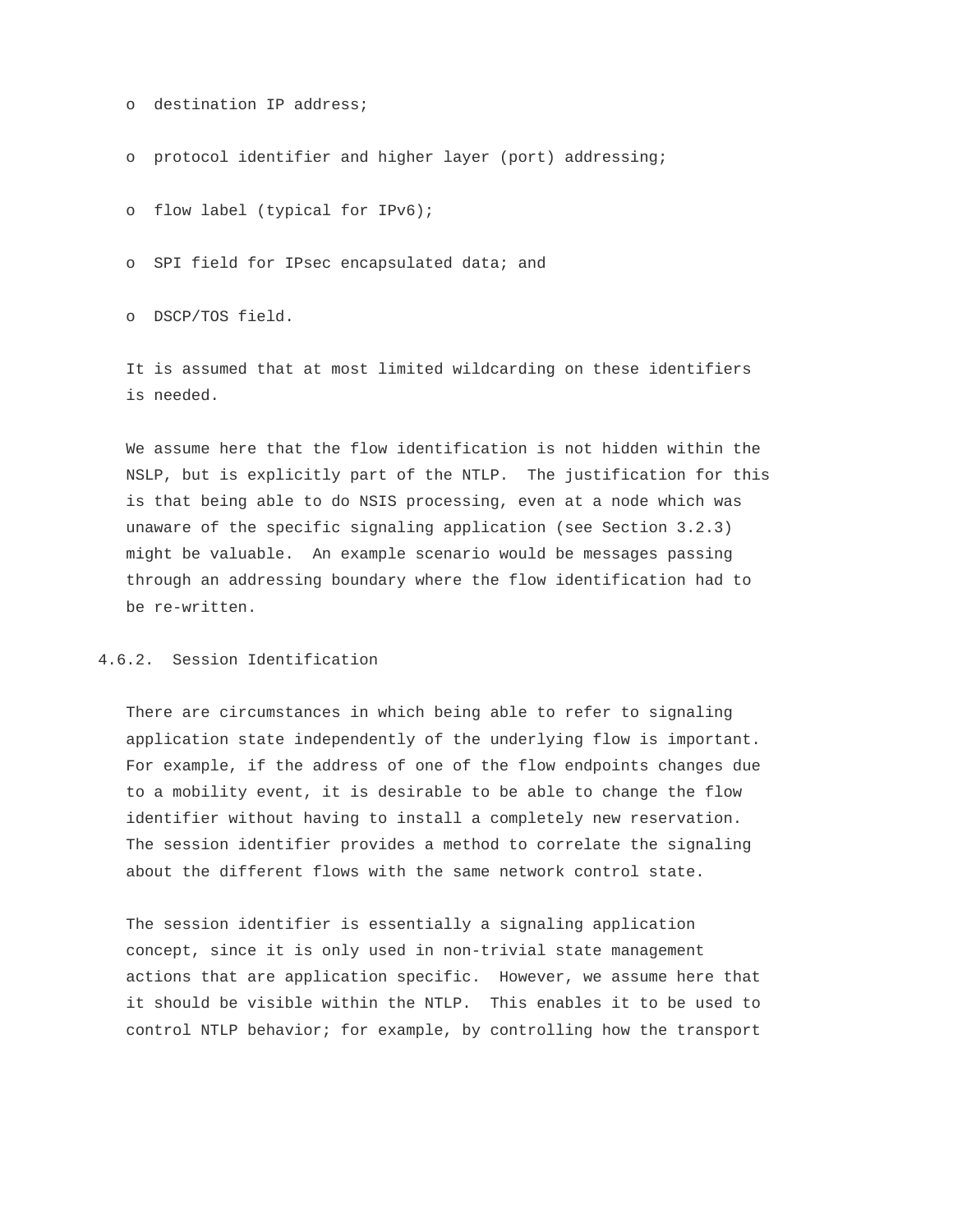layer should forward packets belonging to this session (as opposed to this signaling application). In addition, the session identifier can be used by the NTLP to demultiplex received signaling messages between multiple instances of the same signaling application, if such an operational scenario is supported (see Section 4.6.3 for more information on signaling application identification).

 To be useful for mobility support, the session identifier should be globally unique, and it should not be modified end-to-end. It is well known that it is practically impossible to generate identifiers in a way that guarantees this property; however, using a large random number makes it highly likely. In any case, the NTLP ascribes no valuable semantics to the identifier (such as 'session ownership'); this problem is left to the signaling application, which may be able to secure it to be used for this purpose.

#### 4.6.3. Signaling Application Identification

 Because the NTLP can be used to support several NSLP types, there is a need to identify which type a particular signaling message exchange is being used for. This is to support:

- o processing of incoming messages -- the NTLP should be able to demultiplex these towards the appropriate signaling applications; and
- o processing of general messages at an NSIS-aware intermediate node -- if the node does not handle the specific signaling application, it should be able to make a forwarding decision without having to parse upper-layer information.

 No position is taken on the form of the signaling application identifier, or even the structure of the signaling application 'space': free-standing applications, potentially overlapping groups of capabilities, etc. These details should not influence the rest of the NTLP design.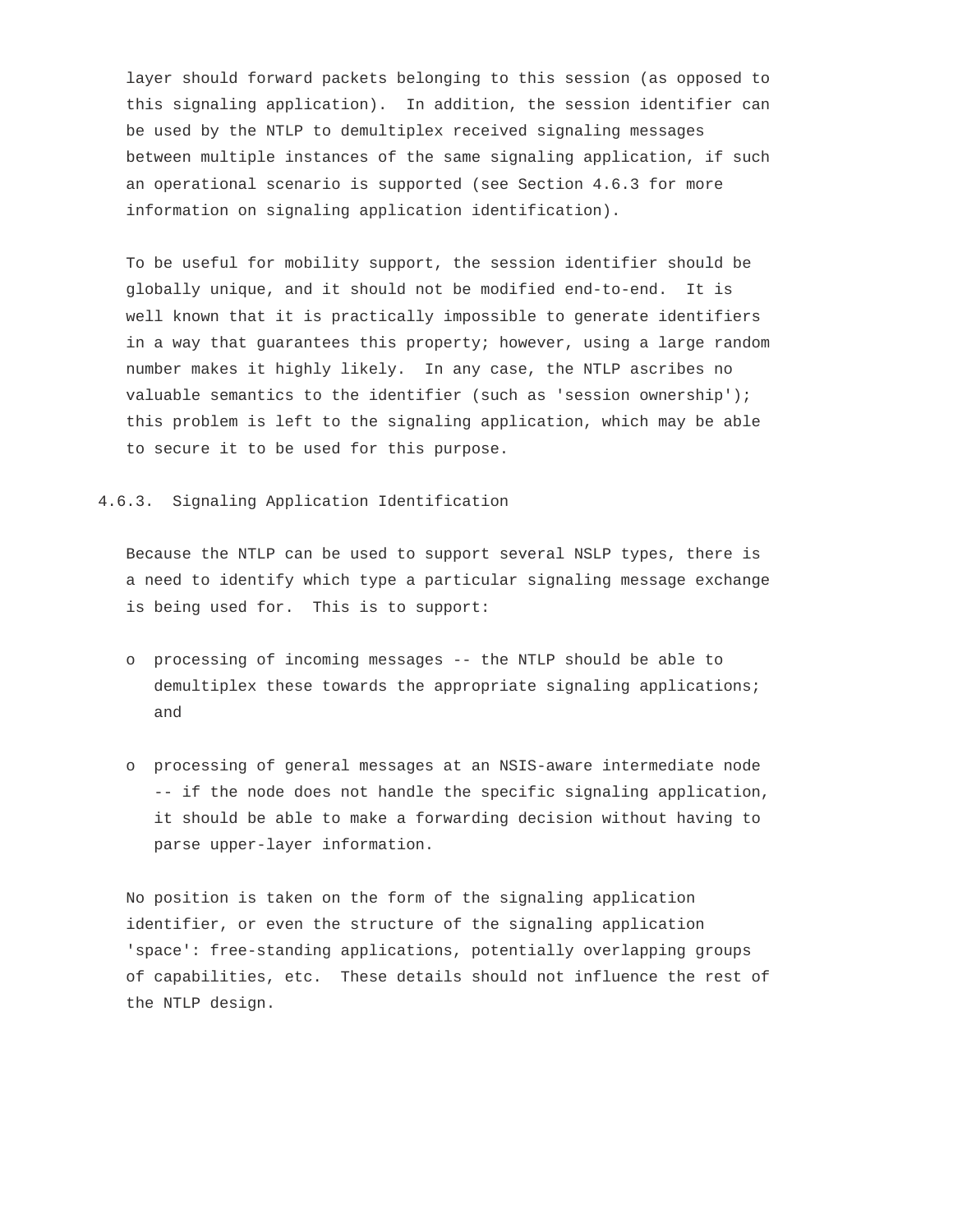### 4.7. Security Properties

 It is assumed that the only security service required within the NTLP is channel security. Channel security requires a security association to be established between the signaling endpoints, which is carried out via some authentication and key management exchange. This functionality could be provided by reusing a standard protocol.

 In order to protect a particular signaling exchange, the NSIS entity needs to select the security association that it has in place with the next NSIS entity that will be receiving the signaling message. The ease of doing this depends on the addressing model in use by the NTLP (see Section 4.2).

 Channel security can provide many different types of protection to signaling exchanges, including integrity and replay protection and encryption. It is not clear which of these is required at the NTLP layer, although most channel security mechanisms support them all. It is also not clear how tightly an NSLP can 'bind' to the channel security service provided by the NTLP.

 Channel security can also be applied to the signaling messages with differing granularity; i.e., all or parts of the signaling message may be protected. For example, if the flow is traversing a NAT, only the parts of the message that do not need to be processed by the NAT should be protected. (Alternatively, if the NAT takes part in NTLP security procedures, it only needs to be given access to the message fields containing addresses, often just the flow id.) Which parts of the NTLP messages need protecting is an open question, as is what type of protection should be applied to each.

# 5. Interactions with Other Protocols

#### 5.1. IP Routing Interactions

 The NTLP is responsible for determining the next node to be visited by the signaling protocol. For path-coupled signaling, this next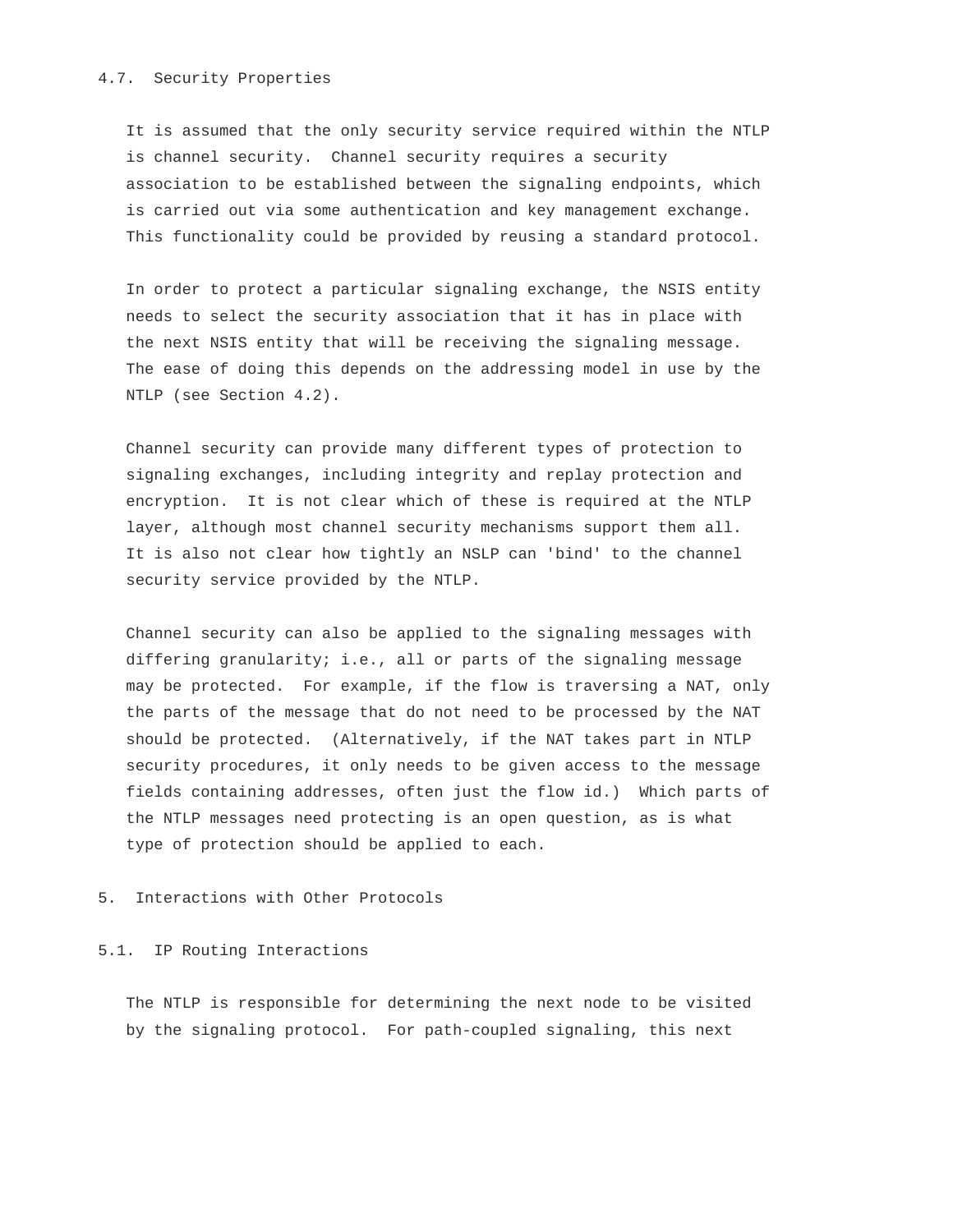node should be one that will be visited by the data flow. In practice, this peer discovery will be approximate, as any node could use any feature of the peer discovery packet to route it differently from the corresponding data flow packets. Divergence between the data and signaling paths can occur due to load sharing or load balancing (Section 5.1.1). An example specific to the case of QoS is given in Section 6.1.1. Route changes cause a temporary divergence between the data path and the path on which signaling state has been installed. The occurrence, detection, and impact of route changes is described in Section 5.1.2. A description of this issue in the context of QoS is given in Section 6.1.2.

### 5.1.1. Load Sharing and Policy-Based Forwarding

 Load sharing or load balancing is a network optimization technique that exploits the existence of multiple paths to the same destination in order to obtain benefits in terms of protection, resource efficiency, or network stability. It has been proposed for a number of routing protocols, such as OSPF [16] and others. In general, load sharing means that packet forwarding will take into account header fields in addition to the destination address; a general discussion of such techniques and the problems they cause is provided in [17].

 The significance of load sharing in the context of NSIS is that routing of signaling messages using end-to-end addressing does not guarantee that these messages will follow the data path. Policy based forwarding for data packets -- where the outgoing link is selected based on policy information about fields additional to the packet destination address -- has the same impact. Signaling and data packets may diverge because of both of these techniques.

 If signaling packets are given source and destination addresses identical to data packets, signaling and data may still diverge because of layer-4 load balancing (based on protocol or port). Such techniques would also cause ICMP errors to be misdirected to the source of the data because of source address spoofing. If signaling packets are made identical in the complete 5-tuple, divergence may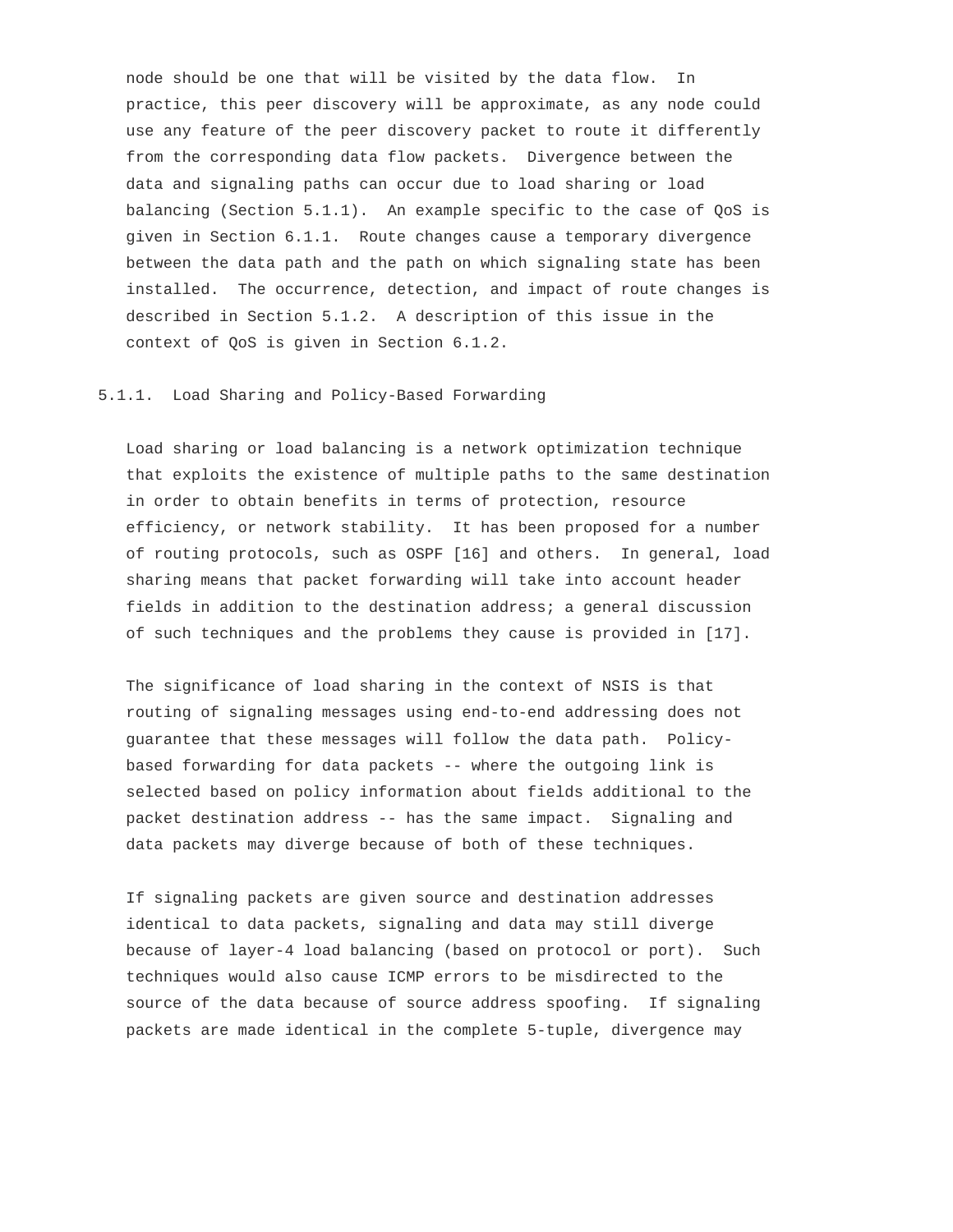still occur because of the presence of router alert options. The same ICMP misdirection applies, and it becomes difficult for the end systems to distinguish between data and signaling packets. Finally, QoS routing techniques may base the routing decision on any field in the packet header (e.g., DSCP).

# 5.1.2. Route Changes

 In a connectionless network, each packet is independently routed based on its header information. Whenever a better route towards the destination becomes available, this route is installed in the forwarding table and will be used for all subsequent (data and signaling) packets. This can cause a divergence between the path along which state has been installed and the path along which forwarding will actually take place. The problem of route changes is reduced if route pinning is performed. Route pinning refers to the independence of the path taken by certain data packets from reachability changes caused by routing updates from an Interior Gateway Protocol (OSPF, IS-IS) or an Exterior Gateway Protocol (BGP). Nothing about NSIS signaling prevents route pinning from being used as a network engineering technique, provided that it is done in a way

 that preserves the common routing of signaling and data. However, even if route pinning is used, it cannot be depended on to prevent all route changes (for example, in the case of link failures).

 Handling route changes requires the presence of three processes in the signaling protocol:

- 1. route change detection
- 2. installation of state on the new path
- 3. removal of state on the old path

 Many route change detection methods can be used, some needing explicit protocol support, and some of which are implementation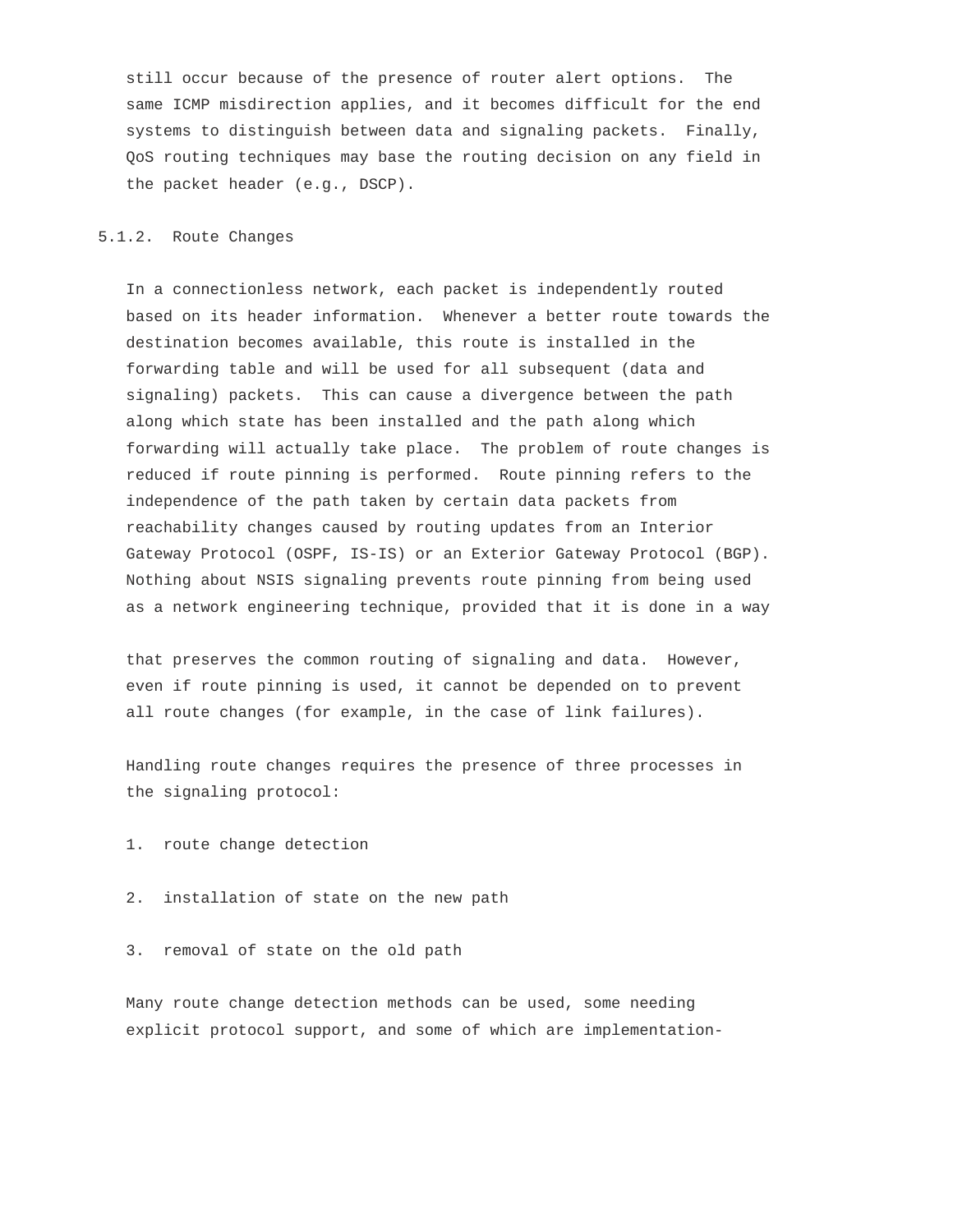internal. They differ in their speed of reaction and in the types of change they can detect. In rough order of increasing applicability, they can be summarized as follows:

1. monitoring changes in local forwarding table state

2. monitoring topology changes in a link-state routing protocol

3. inference from changes in data packet TTL

- 4. inference from loss of packet stream in a flow-aware router
- 5. inference from changes in signaling packet TTL
- 6. changed route of an end-to-end addressed signaling packet
- 7. changed route of a specific end-to-end addressed probe packet

 These methods can be categorized as being based on network monitoring (methods 1-2), on data packet monitoring (methods 3-4) and on monitoring signaling protocol messages (methods 5-7); method 6 is the baseline method of RSVP. The network monitoring methods can only detect local changes; in particular, method 1 can only detect an event that changes the immediate next downstream hop, and method 2 can only detect changes within the scope of the link-state protocol. Methods 5-7, which are contingent on monitoring signaling messages, become less effective as soft-state refresh rates are reduced.

 When a route change has been detected, it is important that state is installed as quickly as possible along the new path. It is not guaranteed that the new path will be able to provide the same characteristics that were available on the old path. To avoid duplicate state installation or, worse, rejection of the signaling

 message because of previously installed state, it is important to be able to recognize the new signaling message as belonging to an existing session. In this respect, we distinguish between route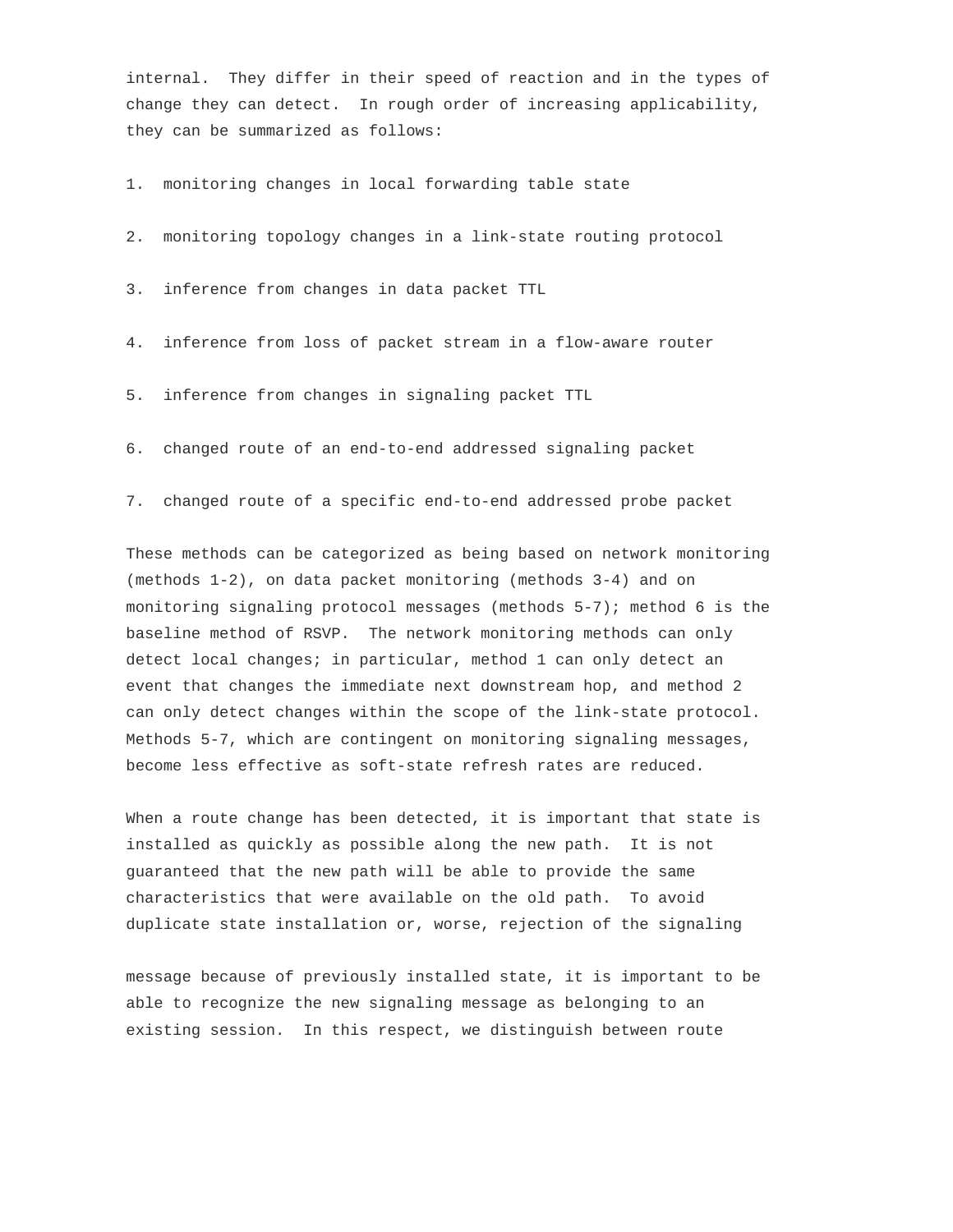changes with associated change of the flow identification (e.g., in case of a mobility event when the IP source might change) and route changes without change of the flow identification (e.g., in case of a link failure along the path). The former case requires an identifier independent from the flow identification; i.e., the session identifier (Section 4.6.2). Mobility issues are discussed in more detail in Section 5.2.

 When state has been installed along the new path, the existing state on the old path needs to be removed. With the soft-state principle, this will happen automatically because of the lack of refresh messages. Depending on the refresh timer, however, it may be required to tear down this state much faster (e.g., because it is tied to an accounting record). In that case, the teardown message needs to be able to distinguish between the new path and the old path.

 In some environments, it is desirable to provide connectivity and per-flow or per-class state management with high-availability characteristics; i.e., with rapid transparent recovery, even in the presence of route changes. This may require interactions with protocols that are used to manage the routing in this case, such as Virtual Router Redundancy Protocol (VRRP) [18].

 Our basic assumption about such interactions is that the NTLP would be responsible for detecting the route change and ensuring that signaling messages were re-routed consistently (in the same way as the data traffic). However, further state re-synchronization (including failover between 'main' and 'standby' nodes in the high availability case) would be the responsibility of the signaling application and its NSLP, and would possibly be triggered by the NTLP.

#### 5.2. Mobility and Multihoming Interactions

 The issues associated with mobility and multihoming are a generalization of the basic route change case of the previous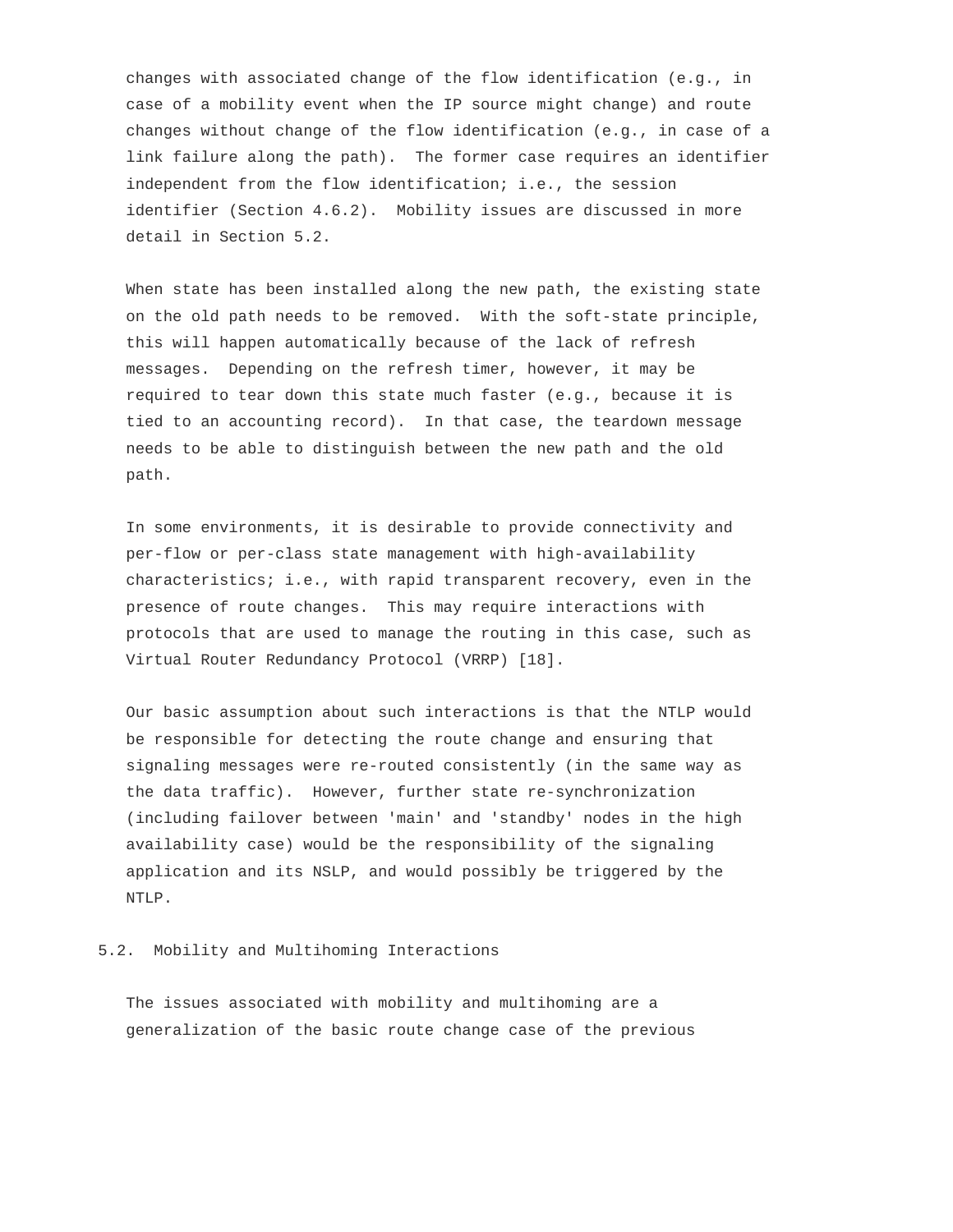section. As well as the fact that packets for a given session are no longer traveling over a single topological path, the following extra considerations arise:

- 1. The use of IP-layer mobility and multihoming means that more than one IP source or destination address will be associated with a single session. The same applies if application-layer solutions (e.g., SIP-based approaches) are used.
- 2. Mobile IP and associated protocols use some special encapsulations for some segments of the data path.
- 3. The double route may persist for some time in the network (e.g., in the case of a 'make-before-break' handover being done by a multihomed host).
- 4. Conversely, the re-routing may be rapid and routine (unlike network-internal route changes), increasing the importance of rapid state release on old paths.

 The interactions between mobility and signaling have been extensively analyzed in recent years, primarily in the context of RSVP and Mobile IP interaction (e.g., the mobility discussion of [5]), but also in that of other types of network (e.g., [19]). A general review of the fundamental interactions is given in [20], which provides further details on many of the subjects considered in this section.

 We assume that the signaling will refer to 'outer' IP headers when defining the flows it is controlling. There are two main reasons for this. The first is that the data plane will usually be unable to work in terms of anything else when implementing per-flow treatment (e.g., we cannot expect that a router will analyze inner headers to decide how to schedule packets). The second reason is that we are implicitly relying on the security provided by the network infrastructure to ensure that the correct packets are given the special treatment being signaled for, and this is built on the relationship between packet source and destination addresses and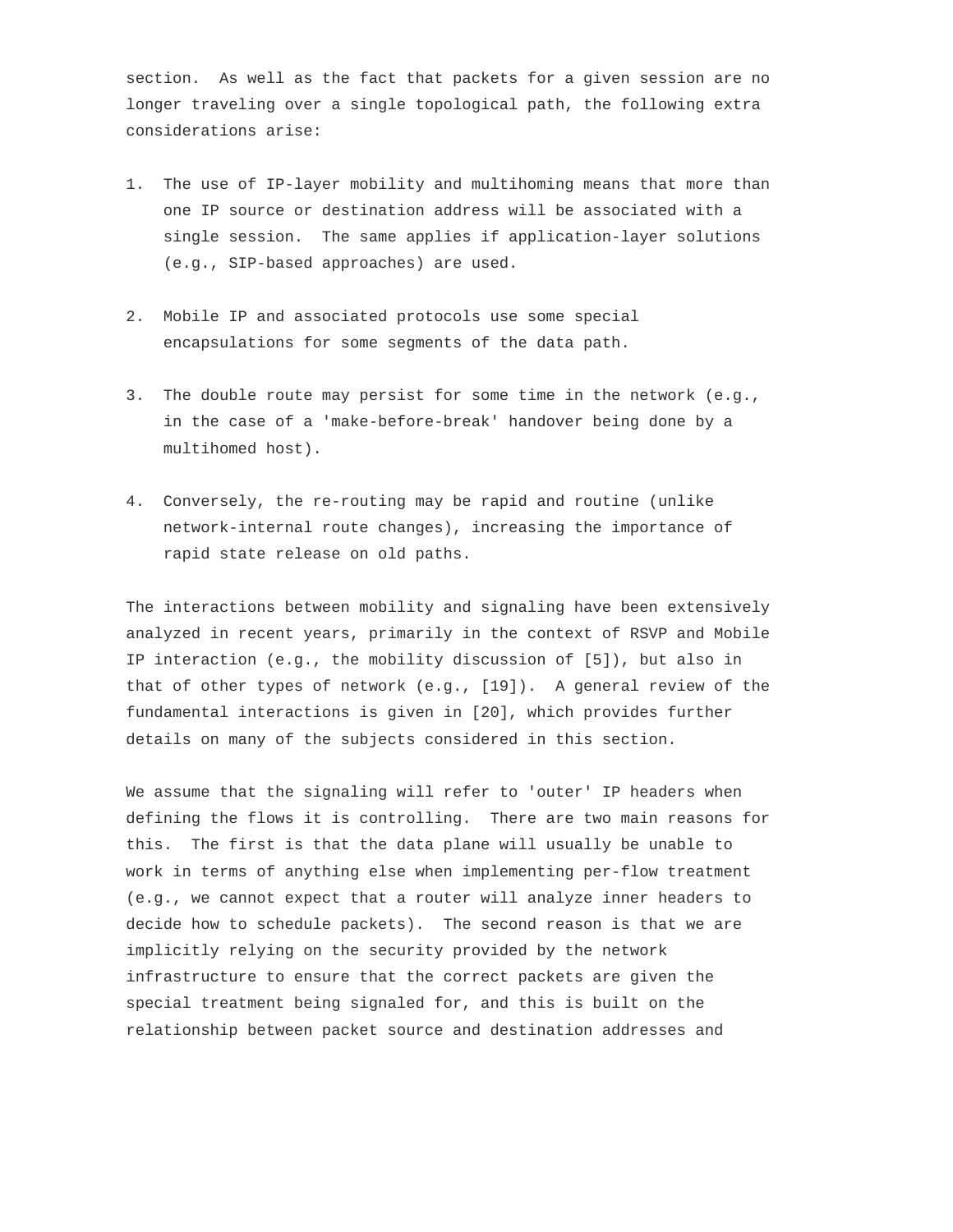network topology. (This is essentially the same approach that is used as the basis of route optimization security in Mobile IPv6 [21].) The consequence of this assumption is that we see the packet streams to (or from) different addresses as different flows. Where a flow is carried inside a tunnel, it is seen as a different flow again. The encapsulation issues (point (2) above) are therefore to be handled the same way as other tunneling cases (Section 5.4).

 Therefore, the most critical aspect is that multiple flows are being used, and the signaling for them needs to be correlated. This is the intended role of the session identifier (see Section 4.6.2, which also describes some of the security requirements for such an identifier). Although the session identifier is visible at the NTLP, the signaling application is responsible for performing the correlation (and for doing so securely). The NTLP responsibility is limited to delivering the signaling messages for each flow between the correct signaling application peers. The locations at which the correlation takes place are the end system and the signaling-

 application-aware node in the network where the flows meet. (This node is generally referred to as the "crossover router"; it can be anywhere in the network.)

 Although much work has been done in the past on finding the crossover router directly from information held in particular mobility signaling protocols, the initial focus of NSIS work should be a solution that is not tightly bound to any single mobility approach. In other words, it should be possible to determine the crossover router based on NSIS signaling. (This doesn't rule out the possibility that some implementations may be able to do this discovery faster; e.g., by being tightly integrated with local mobility management protocols. This is directly comparable to spotting route changes in fixed networks by being routing aware.)

 Note that the crossover router discovery may involve end-to-end signaling exchanges (especially for flows towards the mobile or multihomed node), which raises a latency concern. On the other hand,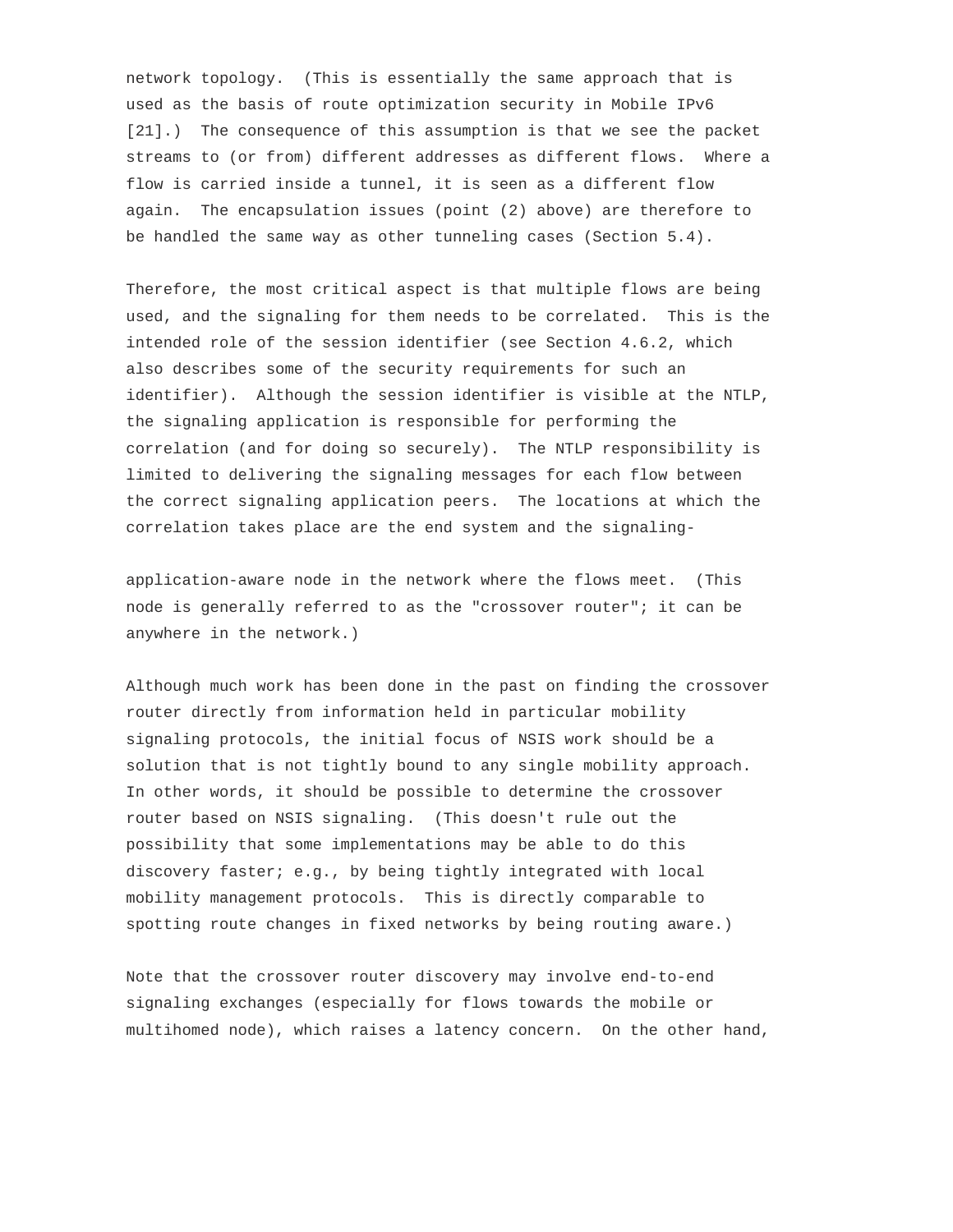end-to-end signaling will have been necessary in any case, at the application level not only to communicate changed addresses, but also to update packet classifiers along the path. It is a matter for further analysis to decide how these exchanges could be combined or carried out in parallel.

 On the shared part of the path, signaling is needed at least to update the packet classifiers to include the new flow, although if correlation with the existing flow is possible it should be possible to bypass any policy or admission control processing. State installation on the new path (and possibly release on the old one) are also required. Which entity (one of the end hosts or the crossover router) controls all these procedures depends on which entities are authorized to carry out network state manipulations, so this is therefore a matter of signaling application and NSLP design. The approach may depend on the sender/receiver orientation of the original signaling (see Section 3.3.1). In addition, in the mobility case, the old path may no longer be directly accessible to the mobile node; inter-access-router communication may be required to release state in these circumstances.

 The frequency of handovers in some network types makes fast handover support protocols desirable, for selecting the optimal access router for handover (for example, [22]), and for transferring state information to avoid having to regenerate it in the new access router after handover (for example, [23]). Both of these procedures could have strong interactions with signaling protocols. The access router selection might depend on the network control state that could be

 supported on the path through the new access router. Transfer of signaling application state or NTLP/NSLP protocol state may be a candidate for context transfer.

# 5.3. Interactions with NATs

 Because at least some messages will almost inevitably contain addresses and possibly higher-layer information as payload, we must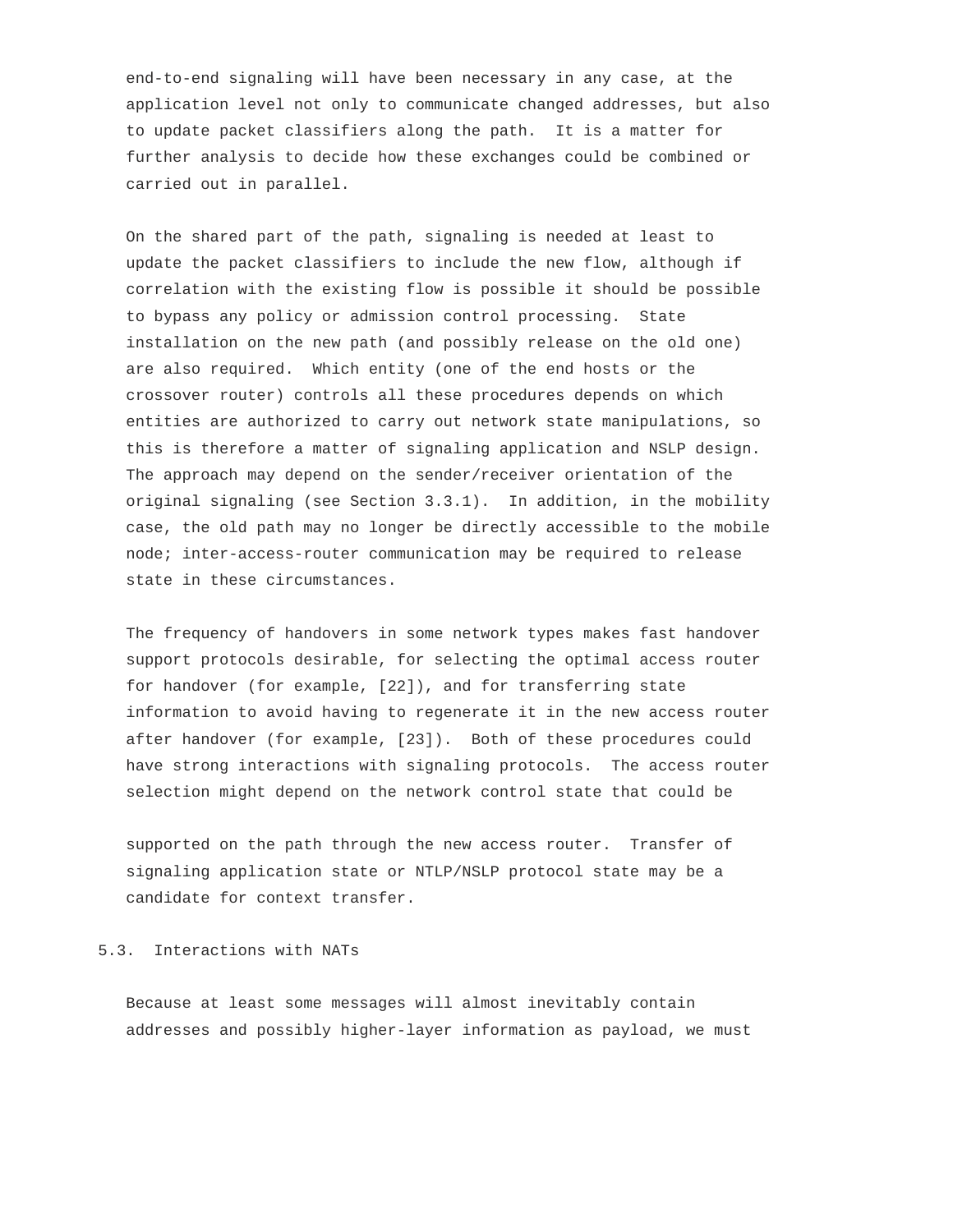consider the interaction with address translation devices (NATs). These considerations apply both to 'traditional' NATs of various types (as defined in [24]) as well as some IPv4/v6 transition mechanisms, such as Stateless IP/ICMP Translation (SIIT) [25].

 In the simplest case of an NSIS-unaware NAT in the path, payloads will be uncorrected, and signaling will refer to the flow incorrectly. Applications could attempt to use STUN [26] or similar techniques to detect and recover from the presence of the NAT. Even then, NSIS protocols would have to use a well-known encapsulation (TCP/UDP/ICMP) to avoid being dropped by more cautious low-end NAT devices.

 A simple 'NSIS-aware' NAT would require flow identification information to be in the clear and not to be integrity protected. An alternative conceptual approach is to consider the NAT functionality part of message processing itself, in which case the translating node can take part natively in any NSIS protocol security mechanisms. Depending on NSIS protocol layering, it would be possible for this processing to be done in an NSIS entity that was otherwise ignorant of any particular signaling applications. This is the motivation for including basic flow identification information in the NTLP (Section 4.6.1).

 Note that all of this discussion is independent of the use of a specific NSLP for general control of NATs (and firewalls). That case is considered in Section 6.2.

# 5.4. Interactions with IP Tunneling

 Tunneling is used in the Internet for a number of reasons, such as flow aggregation, IPv4/6 transition mechanisms, mobile IP, virtual private networking, and so on. An NSIS solution must continue to work in the presence of these techniques. The presence of the tunnel should not cause problems for end-to-end signaling, and it should also be possible to use NSIS signaling to control the treatment of the packets carrying the tunneled data.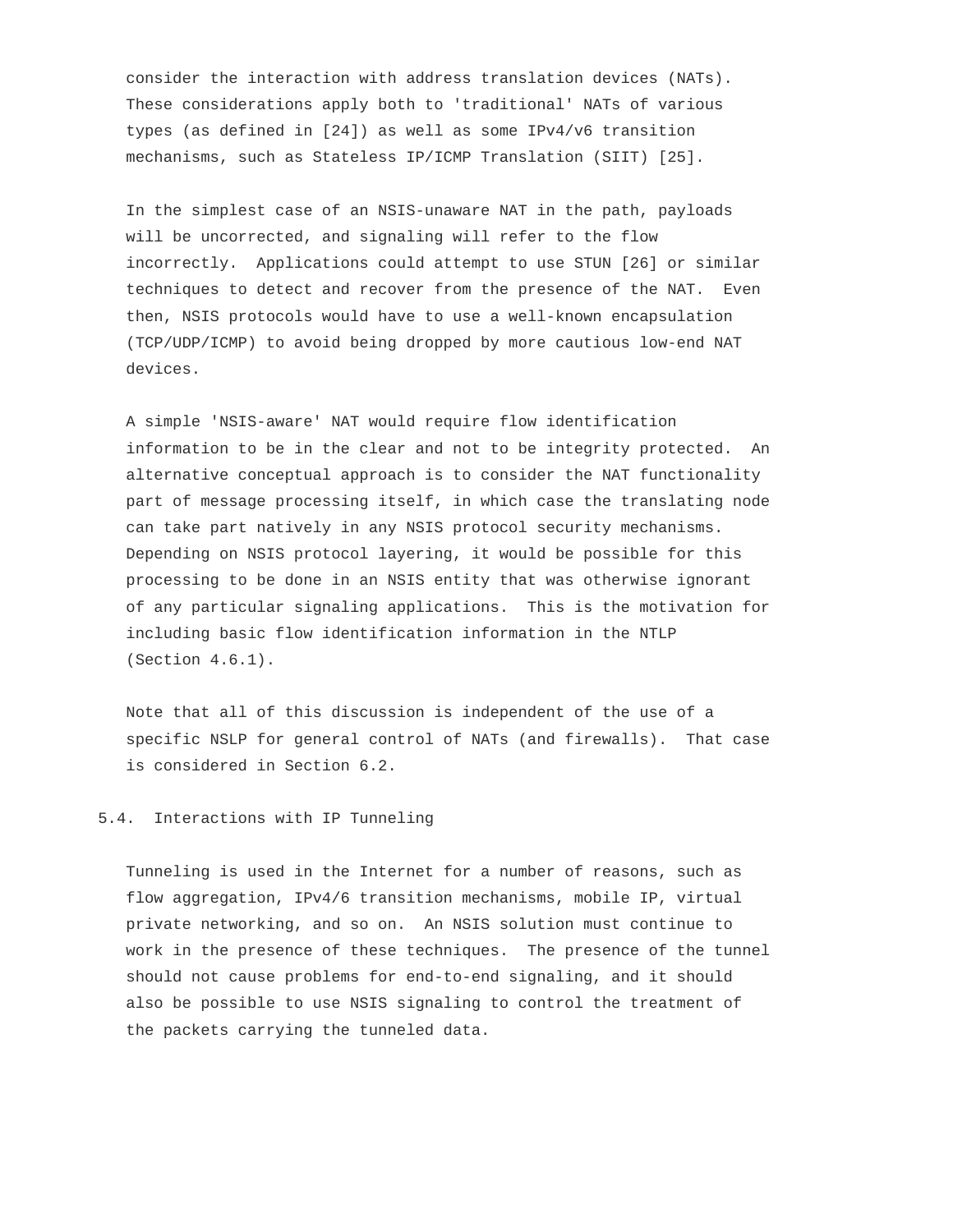It is assumed that the NSIS approach will be similar to that of [27], where the signaling for the end-to-end data flow is tunneled along with that data flow and is invisible to nodes along the path of the tunnel (other than the endpoints). This provides backwards compatibility with networks where the tunnel endpoints do not support the NSIS protocols. We assume that NEs will not unwrap tunnel encapsulations to find and process tunneled signaling messages.

 To signal for the packets carrying the tunneled data, the tunnel is considered a new data flow in its own right, and NSIS signaling is applied to it recursively. This requires signaling support in at least one tunnel endpoint. In some cases (where the signaling initiator is at the opposite end of the data flow from the tunnel initiator; i.e., in the case of receiver initiated signaling), the ability to provide a binding between the original flow identification and that for the tunneled flow is needed. It is left open here whether this should be an NTLP or an NSLP function.

# 6. Signaling Applications

 This section gives an overview of NSLPs for particular signaling applications. The assumption is that the NSLP uses the generic functionality of the NTLP given earlier; this section describes specific aspects of NSLP operation. It includes simple examples that are intended to clarify how NSLPs fit into the framework. It does not replace or even form part of the formal NSLP protocol specifications; in particular, initial designs are being developed for NSLPs for resource reservation [28] and middlebox communication [29].

# 6.1. Signaling for Quality of Service

 In the case of signaling for QoS, all the basic NSIS concepts of Section 3.1 apply. In addition, there is an assumed directionality of the signaling process, in that one end of the signaling flow takes responsibility for actually requesting the resource. This leads to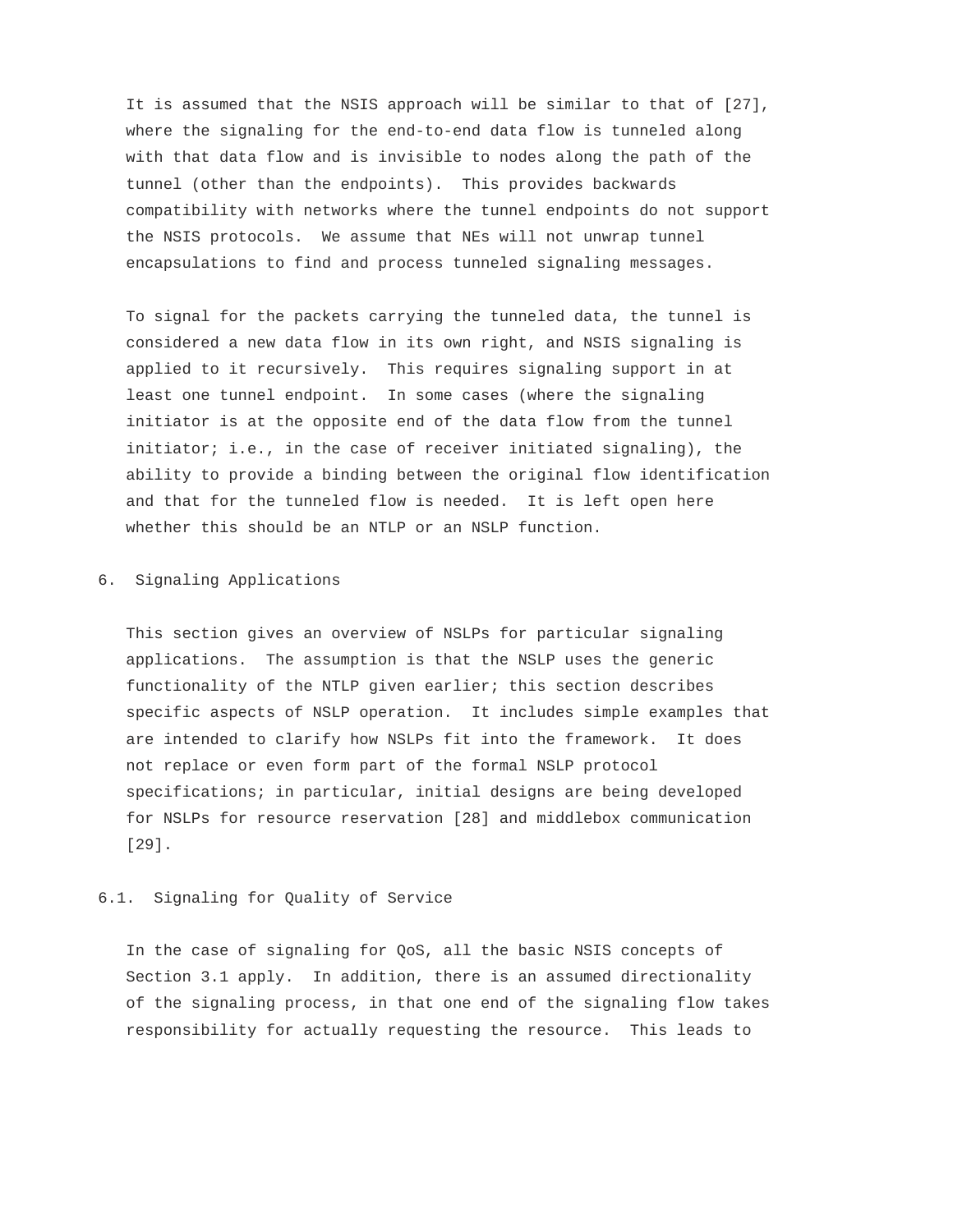the following definitions:

- o QoS NSIS Initiator (QNI): the signaling entity that makes the resource request, usually as a result of user application request.
- o QoS NSIS Responder (QNR): the signaling entity that acts as the endpoint for the signaling and that can optionally interact with applications as well.
- o QoS NSIS Forwarder (QNF): a signaling entity between a QNI and QNR that propagates NSIS signaling further through the network.

 Each of these entities will interact with a resource management function (RMF) that actually allocates network resources (router buffers, interface bandwidth, and so on).

 Note that there is no constraint on which end of the signaling flow should take the QNI role: With respect to the data flow direction, it could be at the sending or receiving end.

# 6.1.1. Protocol Message Semantics

 The QoS NSLP will include a set of messages to carry out resource reservations along the signaling path. A possible set of message semantics for the QoS NSLP is shown below. Note that the 'direction' column in the table below only indicates the 'orientation' of the message. Messages can be originated and absorbed at QNF nodes as well as the QNI or QNR; an example might be QNFs at the edge of a domain exchanging messages to set up resources for a flow across a it. Note that it is left open if the responder can release or modify a reservation, during or after setup. This seems mainly a matter of assumptions about authorization, and the possibilities might depend on resource type specifics.

 The table also explicitly includes a refresh operation. This does nothing to a reservation except extend its lifetime, and it is one possible state management mechanism (see next section).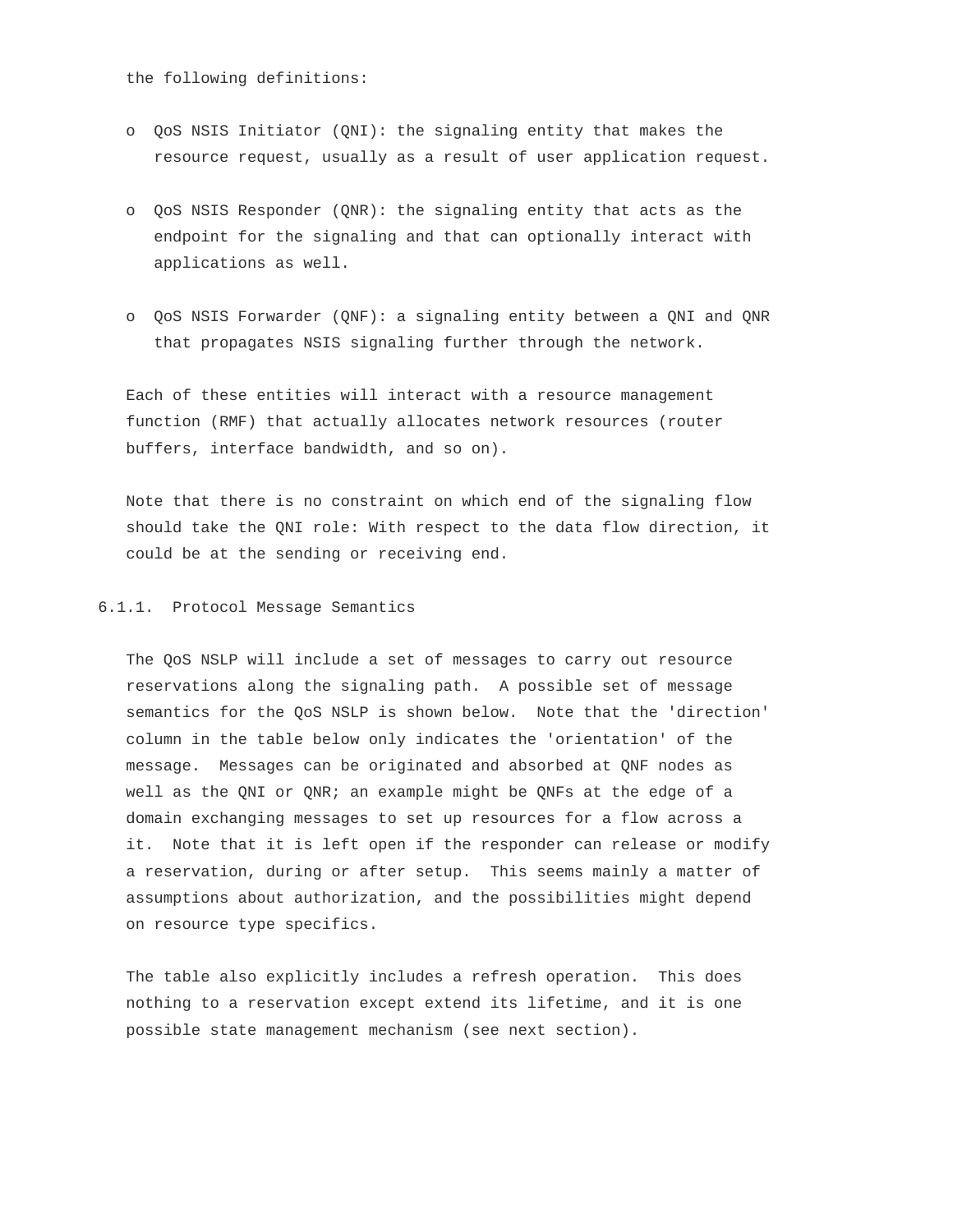+-----------+-----------+-------------------------------------------+ | Operation | Direction | Operation | +-----------+-----------+-------------------------------------------+ Request  $| I--\gt R$  | Create a new reservation for a flow | | | | Modify | I-->R | Modify an existing reservation  $|$  (  $&R-->I$  ? ) | | | | | Release | I-->R | Delete (tear down) an existing  $|$   $(kR-->I?)$  | reservation | | | | | Accept/ | R-->I | Confirm (possibly modified?) or reject a | Reject | | | reservation request | | | | Notify | I-->R  $\&$  | Report an event detected within the R-->I | network | | | |  $Refresh$  | I-->R | State management (see Section 6.1.2) +-----------+-----------+-------------------------------------------+

# 6.1.2. State Management

 The primary purpose of NSIS is to manage state information along the path taken by a data flow. The issues regarding state management within the NTLP (state related to message transport) are described in Section 4. The QoS NSLP will typically have to handle additional state related to the desired resource reservation to be made.

 There two critical issues to be considered in building a robust NSLP to handle this problem:

 o The protocol must be scalable. It should allow minimization of the resource reservation state-storage demands that it implies for intermediate nodes; in particular, storage of state per 'micro' flow is likely to be impossible except at the very edge of the network. A QoS signaling application might require per-flow or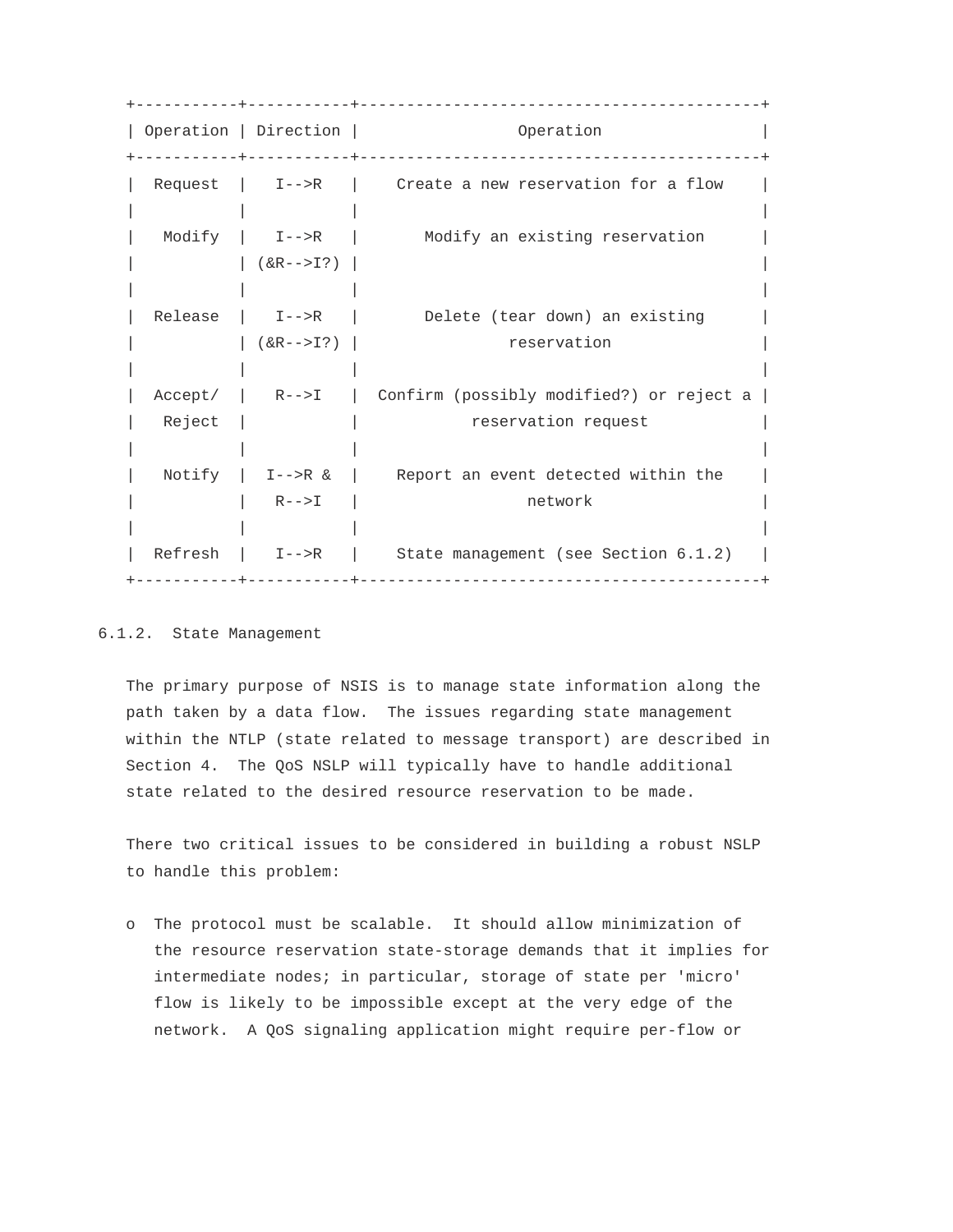lower granularity state; examples of each for the case of QoS would be IntServ [30] or RMD [31] (per 'class' state), respectively.

 o The protocol must be robust against failure and other conditions that imply that the stored resource reservation state has to be moved or removed.

 For resource reservations, soft-state management is typically used as a general robustness mechanism. According to the discussion of Section 3.2.5, the soft-state protocol mechanisms are built into the NSLP for the specific signaling application that needs them; the NTLP sees this simply as a sequence of (presumably identical) messages.

## 6.1.3. Route Changes and QoS Reservations

 In this section, we will explore the expected interaction between resource signaling and routing updates (the precise source of routing updates does not matter). The normal operation of the NSIS protocol will lead to the situation depicted in Figure 7, where the reserved resources match the data path.



data path

Figure 7: Normal NSIS Protocol Operation

 A route change can occur while such a reservation is in place. The route change will be installed immediately, and any data will be forwarded on the new path. This situation is depicted Figure 8.

 Resource reservation on the new path will only be started once the next control message is routed along the new path. This means that there is a certain time interval during which resources are not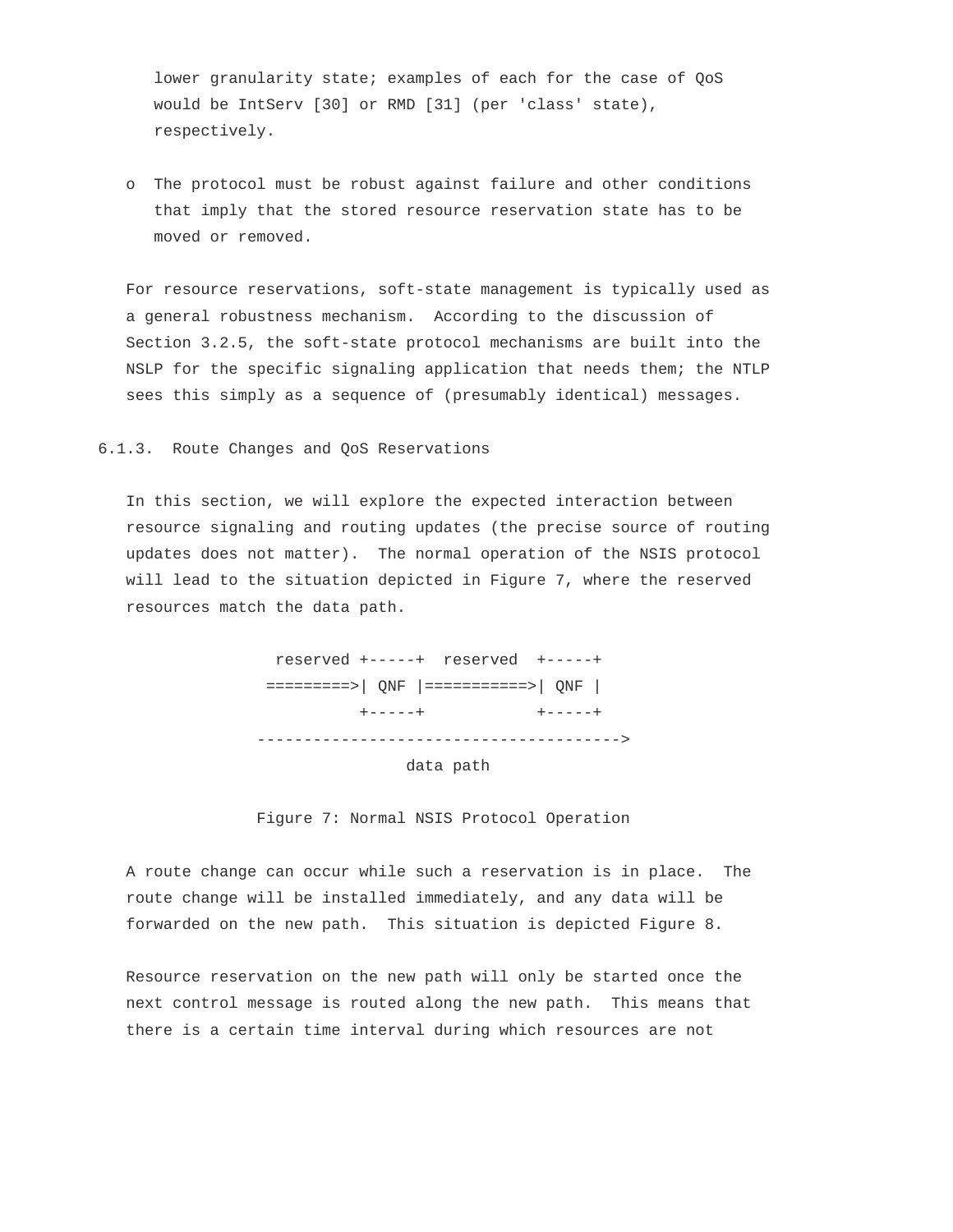reserved on (part of) the data path, and certain delay or drop-sensitive applications will require that this time interval be minimized. Several techniques to achieve this could be considered. As an example, RSVP [7] has the concept of local repair, whereby the router may be triggered by a route change. In that case, the RSVP node can start sending PATH messages directly after the route has been changed. Note that this option may not be available if no per-flow state is kept in the QNF. Another approach would be to pre-install backup state, and it would be the responsibility of the QoS-NSLP to do this. However, mechanisms for identifying backup paths and routing the necessary signaling messages along them are not currently considered in the NSIS requirements and framework.

 Route update | v reserved +-----+ reserved +-----+ =========>| QNF |===========>| QNF | +-----+ +-----+ -------- ||  $\setminus$  || +-----+ | ===========>| QNF | | +-----+ +---------------------------> data path

Figure 8: Route Change

 The new path might not be able to provide the same guarantees that were available on the old path. Therefore, it might be desirable for the QNF to wait until resources have been reserved on the new path before allowing the route change to be installed (unless, of course, the old path no longer exists). However, delaying the route change installation while waiting for reservation setup needs careful analysis of the interaction with the routing protocol being used, in order to avoid routing loops.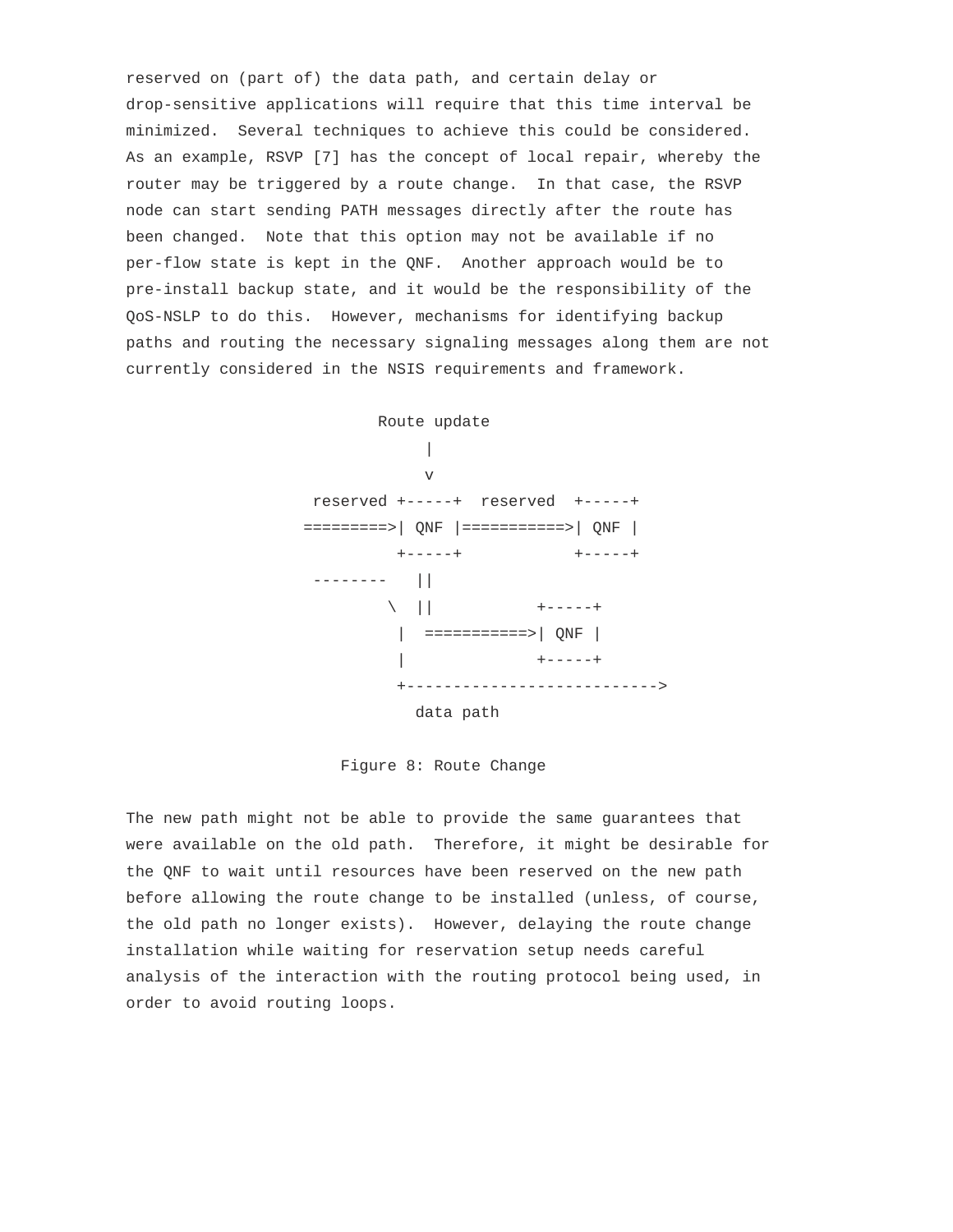Another example related to route changes is denoted as severe congestion and is explained in [31]. This solution adapts to a route change when a route change creates congestion on the new routed path.

#### 6.1.4. Resource Management Interactions

 The QoS NSLP itself is not involved in any specific resource allocation or management techniques. The definition of an NSLP for resource reservation with Quality of Service, however, implies the notion of admission control. For a QoS NSLP, the measure of signaling success will be the ability to reserve resources from the total resource pool that is provisioned in the network. We define the function responsible for allocating this resource pool as the Resource Management Function (RMF). The RMF is responsible for all resource provisioning, monitoring, and assurance functions in the network.

 A QoS NSLP will rely on the RMF to do resource management and to provide inputs for admission control. In this model, the RMF acts as a server towards client NSLP(s). Note, however, that the RMF may in turn use another NSLP instance to do the actual resource provisioning in the network. In this case, the RMF acts as the initiator (client) of an NSLP.

 This essentially corresponds to a multi-level signaling paradigm, with an 'upper' level handling internetworking QoS signaling (possibly running end-to-end), and a 'lower' level handling the more specialized intra-domain QoS signaling (running between just the edges of the network). (See [10], [32], and [33] for a discussion of similar architectures.) Given that NSIS signaling is already supposed to be able to support multiple instances of NSLPs for a given flow and limited scope (e.g., edge-to-edge) operation, it is not currently clear that supporting the multi-level model leads to any new protocol requirements for the QoS NSLP.

 The RMF may or may not be co-located with a QNF (note that co-location with a QNI/QNR can be handled logically as a combination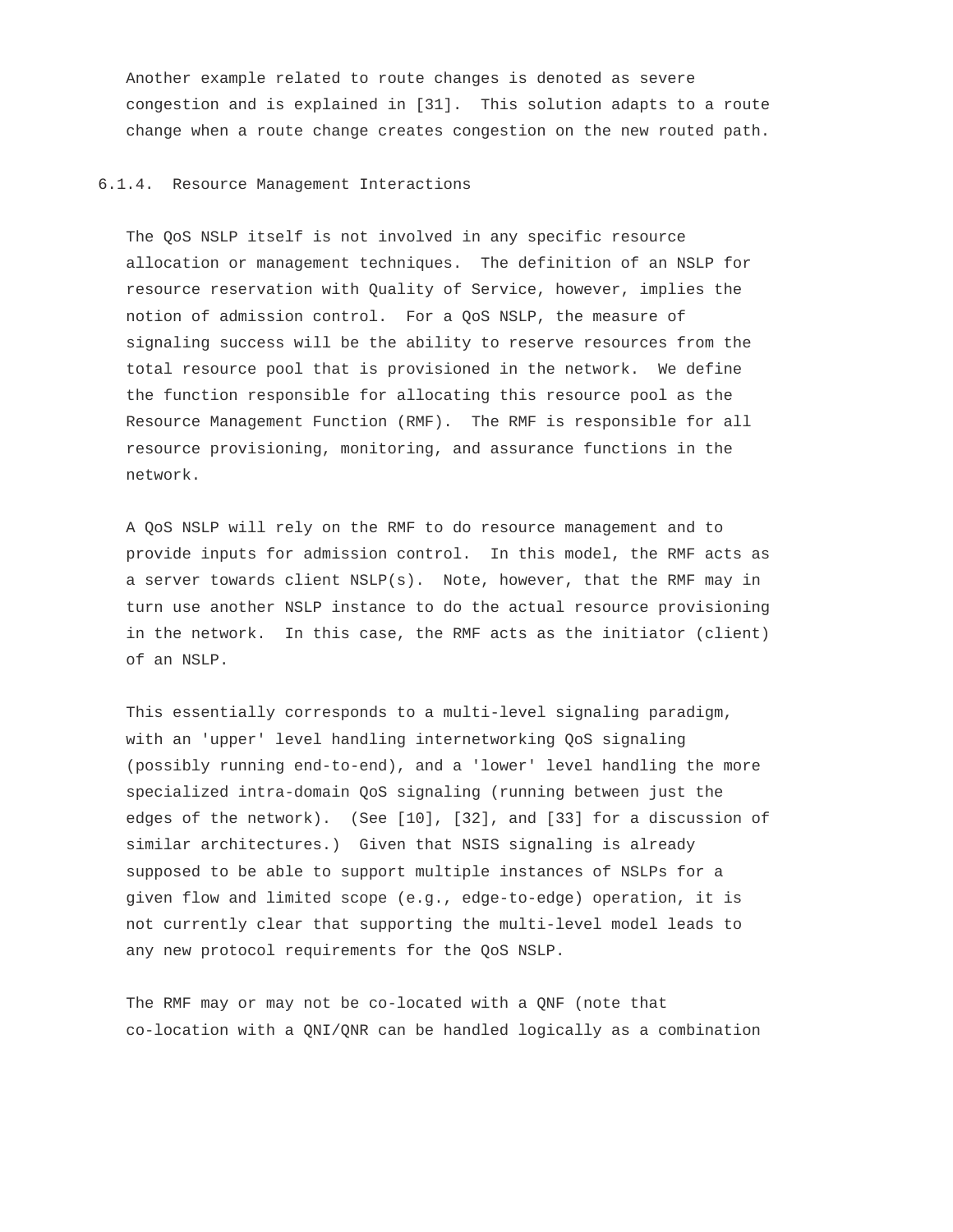between QNF and QNI/QNR). To cater for both cases, we define a (possibly logical) QNF-RMF interface. Over this interface, information may be provided from the RMF about monitoring, resource availability, topology, and configuration. In the other direction, the interface may be used to trigger requests for resource provisioning. One way to formalize the interface between the QNF and the RMF is via a Service Level Agreement (SLA). The SLA may be static or it may be dynamically updated by means of a negotiation protocol. Such a protocol is outside the scope of NSIS.

 There is no assumed restriction on the placement of the RMF. It may be a centralized RMF per domain, several off-path distributed RMFs, or an on-path RMF per router. The advantages and disadvantages of both approaches are well-known. Centralization typically allows decisions to be taken using more global information, with more

 efficient resource utilization as a result. It also facilitates deployment or upgrade of policies. Distribution allows local decision processes and rapid response to data path changes.

### 6.2. Other Signaling Applications

 As well as the use for 'traditional' QoS signaling, it should be possible to develop NSLPs for other signaling applications that operate on different types of network control state. One specific case is setting up flow-related state in middleboxes (firewalls, NATs, and so on). Requirements for such communication are given in [4]. Other examples include network monitoring and testing, and tunnel endpoint discovery.

## 7. Security Considerations

 This document describes a framework for signaling protocols that assumes a two-layer decomposition, with a common lower layer (NTLP) supporting a family of signaling-application-specific upper-layer protocols (NSLPs). The overall security considerations for the signaling therefore depend on the joint security properties assumed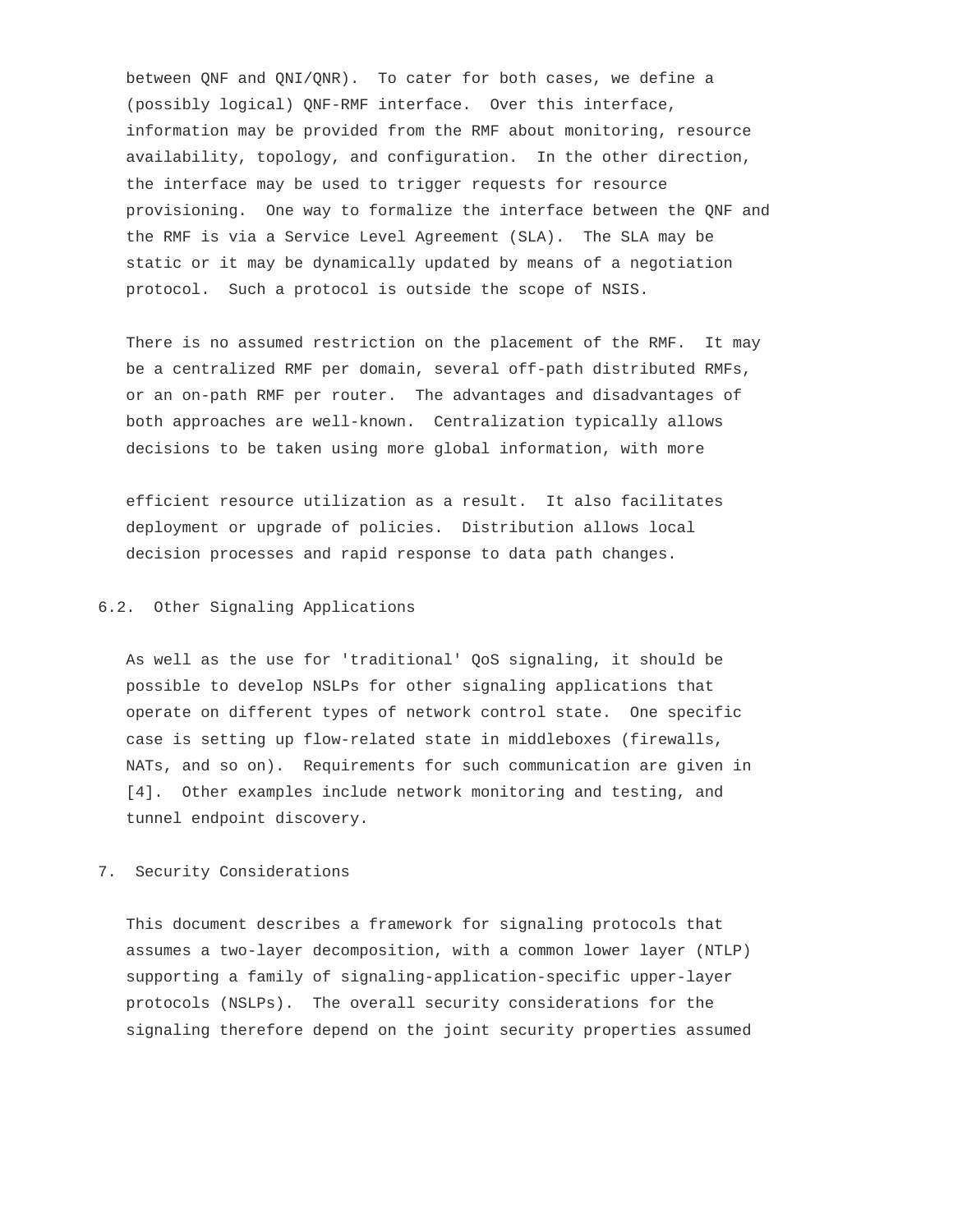or demanded for each layer.

 Security for the NTLP is discussed in Section 4.7. We have assumed that, apart from being resistant to denial of service attacks against itself, the main role of the NTLP will be to provide message protection over the scope of a single peer relationship, between adjacent signaling application entities. (See Section 3.2.3 for a discussion of the case where these entities are separated by more than one NTLP hop.) These functions can ideally be provided by an existing channel security mechanism, preferably using an external key management mechanism based on mutual authentication. Examples of possible mechanisms are TLS, IPsec and SSH. However, there are interactions between the actual choice of security protocol and the rest of the NTLP design. Primarily, most existing channel security mechanisms require explicit identification of the peers involved at the network and/or transport level. This conflicts with those aspects of path-coupled signaling operation (e.g., discovery) where this information is not even implicitly available because peer identities are unknown; the impact of this 'next-hop problem' on RSVP design is discussed in the security properties document [6] and also influences many parts of the threat analysis [2]. Therefore, this framework does not mandate the use of any specific channel security protocol; instead, this has to be integrated with the design of the NTLP as a whole.

 Security for the NSLPs is entirely dependent on signaling application requirements. In some cases, no additional protection may be required compared to what is provided by the NTLP. In other cases, more sophisticated object-level protection and the use of public key-based solutions may be required. In addition, the NSLP needs to consider the authorization requirements of the signaling application. Authorization is a complex topic, for which a very brief overview is provided in Section 3.3.7.

 Another factor is that NTLP security mechanisms operate only locally, whereas NSLP mechanisms may also need to operate over larger regions (not just between adjacent peers), especially for authorization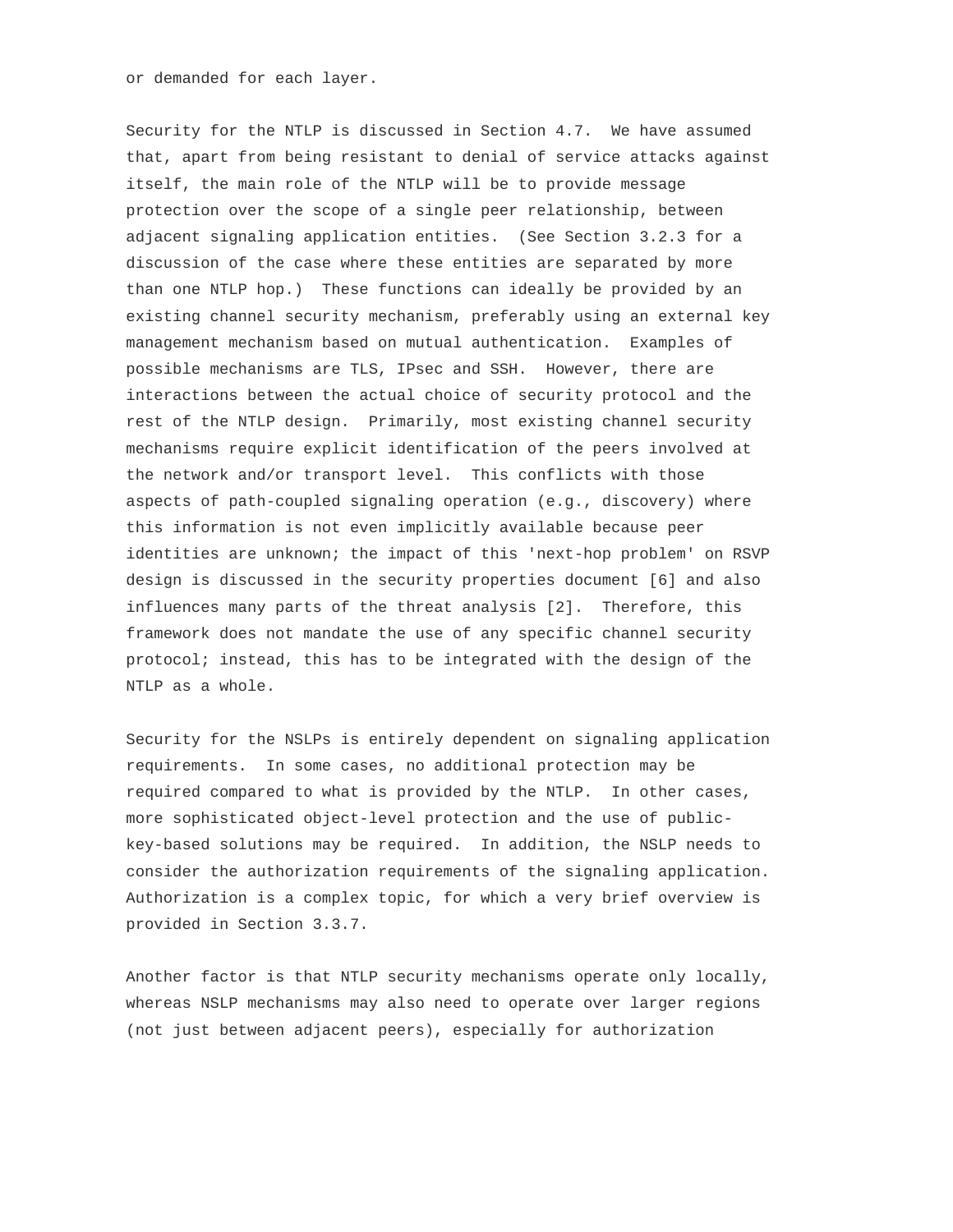aspects. This complicates the analysis of basing signaling application security on NTLP protection.

 An additional concern for signaling applications is the session identifier security issue (Sections 4.6.2 and 5.2). The purpose of this identifier is to decouple session identification (as a handle for network control state) from session "location" (i.e., the data flow endpoints). The identifier/locator distinction has been extensively discussed in the user plane for end-to-end data flows, and is known to lead to non-trivial security issues in binding the two together again. Our problem is the analogue in the control plane, and is at least similarly complex, because of the need to involve nodes in the interior of the network as well.

 Further work on this and other security design will depend on a refinement of the NSIS threats work begun in [2].

### 8. References

# 8.1. Normative References

- [1] Brunner, M., "Requirements for Signaling Protocols", [RFC 3726](http://www.faqs.org/rfcs/rfc3726.html), April 2004.
- [2] Tschofenig, H. and D. Kroeselberg, "Security Threats for Next Steps in Signaling (NSIS)", [RFC 4081](http://www.faqs.org/rfcs/rfc4081.html), June 2005.
- [3] Chaskar, H., "Requirements of a Quality of Service (QoS) Solution for Mobile IP", [RFC 3583](http://www.faqs.org/rfcs/rfc3583.html), September 2003.
- [4] Swale, R., Mart, P., Sijben, P., Brim, S., and M. Shore, "Middlebox Communications (midcom) Protocol Requirements", [RFC 3304](http://www.faqs.org/rfcs/rfc3304.html), August 2002.

# 8.2. Informative References

[5] Manner, J. and X. Fu, "Analysis of Existing Quality of Service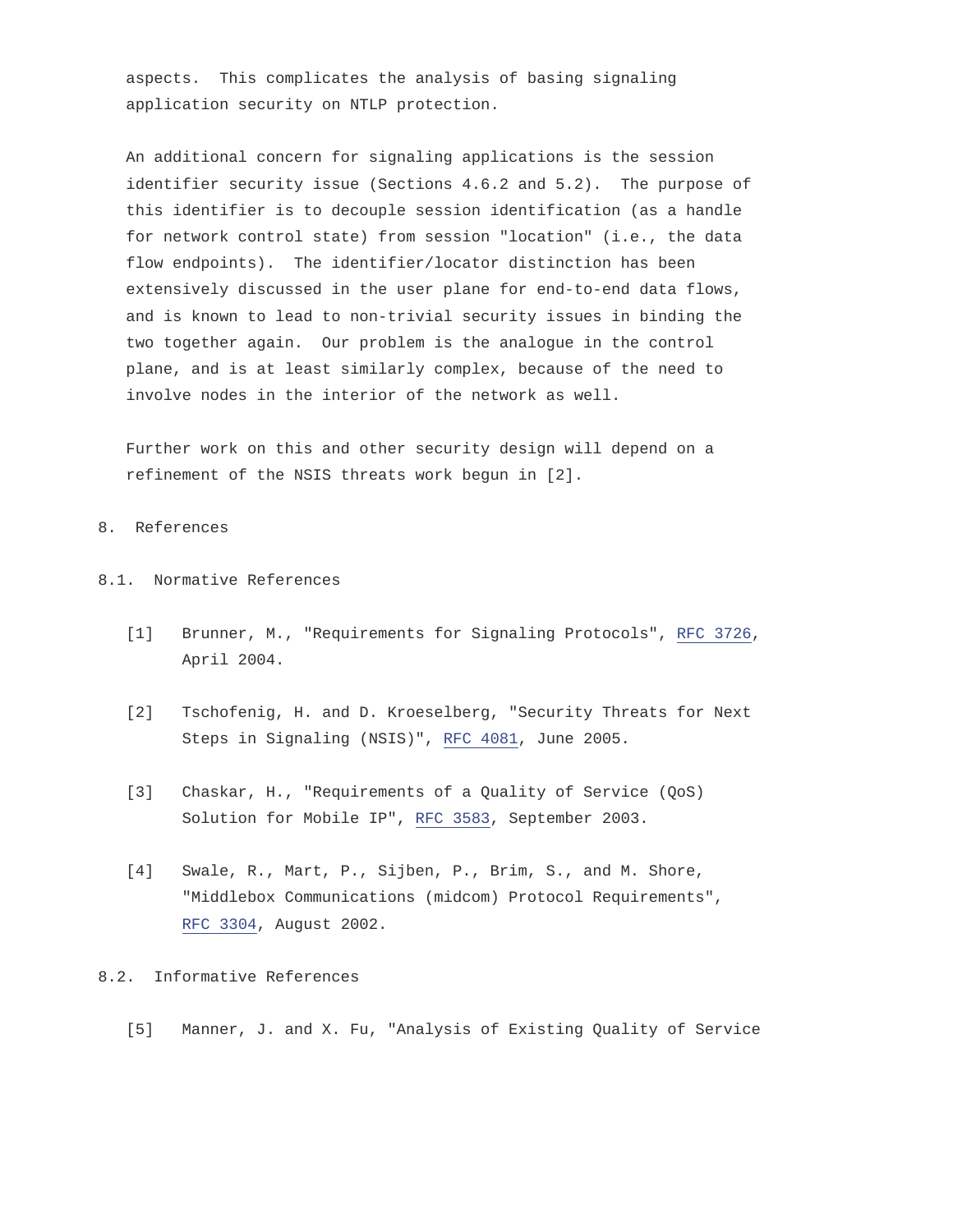Signaling Protocols", Work in Progress, December 2004.

- [6] Tschofenig, H., "RSVP Security Properties", Work in Progress, February 2005.
- [7] Braden, R., Zhang, L., Berson, S., Herzog, S., and S. Jamin, "Resource ReSerVation Protocol (RSVP) -- Version 1 Functional Specification", [RFC 2205](http://www.faqs.org/rfcs/rfc2205.html), September 1997.
- [8] Katz, D., "IP Router Alert Option", [RFC 2113](http://www.faqs.org/rfcs/rfc2113.html), February 1997.
- [9] Partridge, C. and A. Jackson, "IPv6 Router Alert Option", [RFC 2711](http://www.faqs.org/rfcs/rfc2711.html), October 1999.
- [10] Baker, F., Iturralde, C., Le Faucheur, F., and B. Davie, "Aggregation of RSVP for IPv4 and IPv6 Reservations", [RFC 3175](http://www.faqs.org/rfcs/rfc3175.html), September 2001.
- [11] Rescorla, E. and B. Korver, "Guidelines for Writing RFC Text on Security Considerations", BCP 72, [RFC 3552](http://www.faqs.org/rfcs/rfc3552.html), July 2003.
- [12] Tschofenig, H., "NSIS Authentication, Authorization and Accounting Issues", Work in Progress, March 2003.
- [13] Berger, L., Gan, D., Swallow, G., Pan, P., Tommasi, F., and S. Molendini, "RSVP Refresh Overhead Reduction Extensions", [RFC 2961](http://www.faqs.org/rfcs/rfc2961.html), April 2001.
- [14] Ji, P., Ge, Z., Kurose, J., and D. Townsley, "A Comparison of Hard-State and Soft-State Signaling Protocols", Computer Communication Review, Volume 33, Number 4, October 2003.
- [15] Floyd, S., "Congestion Control Principles", BCP 41, [RFC 2914](http://www.faqs.org/rfcs/rfc2914.html), September 2000.
- [16] Apostolopoulos, G., Kamat, S., Williams, D., Guerin, R., Orda, A., and T. Przygienda, "QoS Routing Mechanisms and OSPF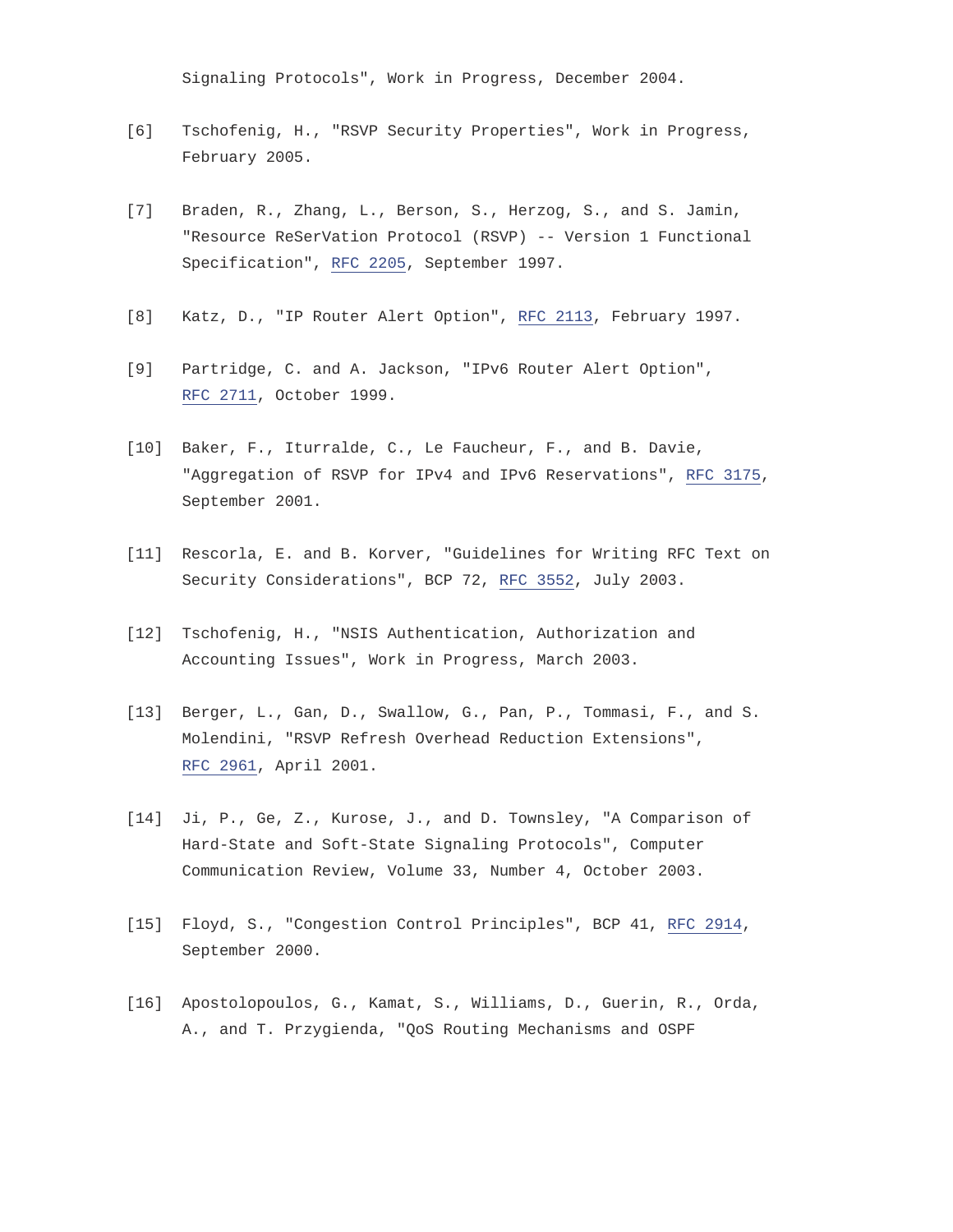Extensions", [RFC 2676](http://www.faqs.org/rfcs/rfc2676.html), August 1999.

- [17] Thaler, D. and C. Hopps, "Multipath Issues in Unicast and Multicast Next-Hop Selection", [RFC 2991](http://www.faqs.org/rfcs/rfc2991.html), November 2000.
- [18] Hinden, R., "Virtual Router Redundancy Protocol (VRRP)", RFC 3768, April 2004.
- [19] Heijenk, G., Karagiannis, G., Rexhepi, V., and L. Westberg, "DiffServ Resource Management in IP-based Radio Access Networks", Proceedings of 4th International Symposium on Wireless Personal Multimedia Communications WPMC'01, September 9 - 12 2001.
- [20] Manner, J., Lopez, A., Mihailovic, A., Velayos, H., Hepworth, E., and Y. Khouaja, "Evaluation of Mobility and QoS Interaction", Computer Networks Volume 38, Issue 2, p. 137-163, 5 February 2002.
- [21] Johnson, D., Perkins, C., and J. Arkko, "Mobility Support in IPv6", [RFC 3775](http://www.faqs.org/rfcs/rfc3775.html), June 2004.
- [22] Liebsch, M., Ed., Singh, A., Ed., Chaskar, H., Funato, D., and E. Shim, "Candidate Access Router Discovery (CARD)", Work in Progress, May 2005.
- [23] Kempf, J., "Problem Description: Reasons For Performing Context Transfers Between Nodes in an IP Access Network", [RFC 3374](http://www.faqs.org/rfcs/rfc3374.html), September 2002.
- [24] Srisuresh, P. and M. Holdrege, "IP Network Address Translator (NAT) Terminology and Considerations", [RFC 2663](http://www.faqs.org/rfcs/rfc2663.html), August 1999.
- [25] Nordmark, E., "Stateless IP/ICMP Translation Algorithm (SIIT)", [RFC 2765](http://www.faqs.org/rfcs/rfc2765.html), February 2000.
- [26] Rosenberg, J., Weinberger, J., Huitema, C., and R. Mahy, "STUN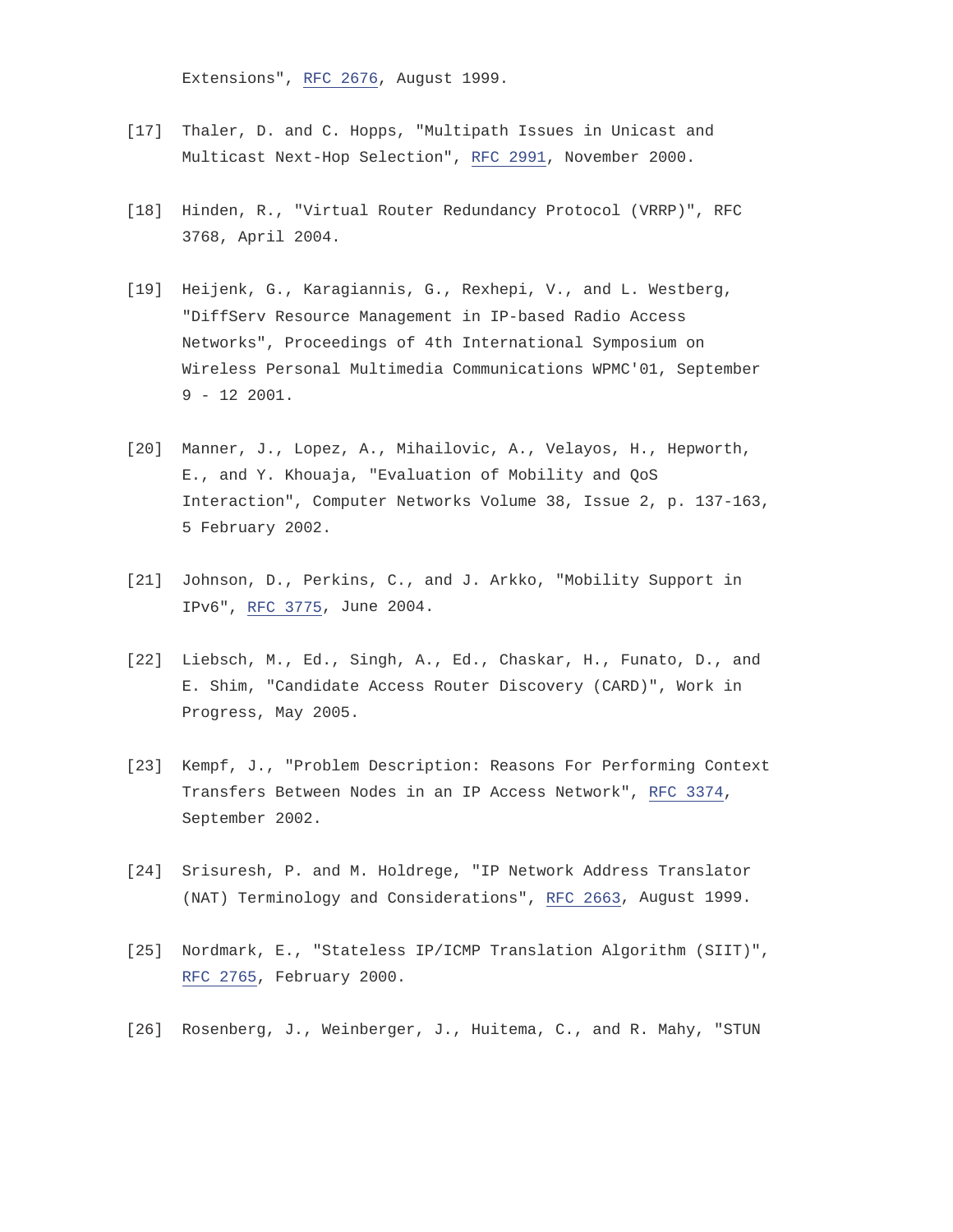- Simple Traversal of User Datagram Protocol (UDP) Through Network Address Translators (NATs)", [RFC 3489](http://www.faqs.org/rfcs/rfc3489.html), March 2003.

- [27] Terzis, A., Krawczyk, J., Wroclawski, J., and L. Zhang, "RSVP Operation Over IP Tunnels", [RFC 2746](http://www.faqs.org/rfcs/rfc2746.html), January 2000.
- [28] Bosch, S., Karagiannis, G., and A. McDonald, "NSLP for Quality-of-Service signaling", Work in Progress, February 2005.
- [29] Stiemerling, M., "A NAT/Firewall NSIS Signaling Layer Protocol (NSLP)", Work in Progress, February 2005.
- [30] Braden, R., Clark, D., and S. Shenker, "Integrated Services in the Internet Architecture: an Overview", [RFC 1633](http://www.faqs.org/rfcs/rfc1633.html), June 1994.
- [31] Westberg, L., Csaszar, A., Karagiannis, G., Marquetant, A., Partain, D., Pop, O., Rexhepi, V., Szabo, R., and A. Takacs, "Resource Management in Diffserv (RMD): A Functionality and Performance Behavior Overview", Seventh International Workshop on Protocols for High-Speed networks PfHSN 2002, 22 - 24 April 2002.
- [32] Ferrari, D., Banerjea, A., and H. Zhang, "Network Support for Multimedia - A Discussion of the Tenet Approach", Berkeley TR-92-072, November 1992.
- [33] Nichols, K., Jacobson, V., and L. Zhang, "A Two-bit Differentiated Services Architecture for the Internet", [RFC 2638](http://www.faqs.org/rfcs/rfc2638.html), July 1999.

Appendix A. Contributors

 Several parts of the introductory sections of this document (in particular, in Sections 3.1 and 3.3) are based on contributions from Ilya Freytsis, then of Cetacean Networks, Inc.

Bob Braden originally proposed "A Two-Level Architecture for Internet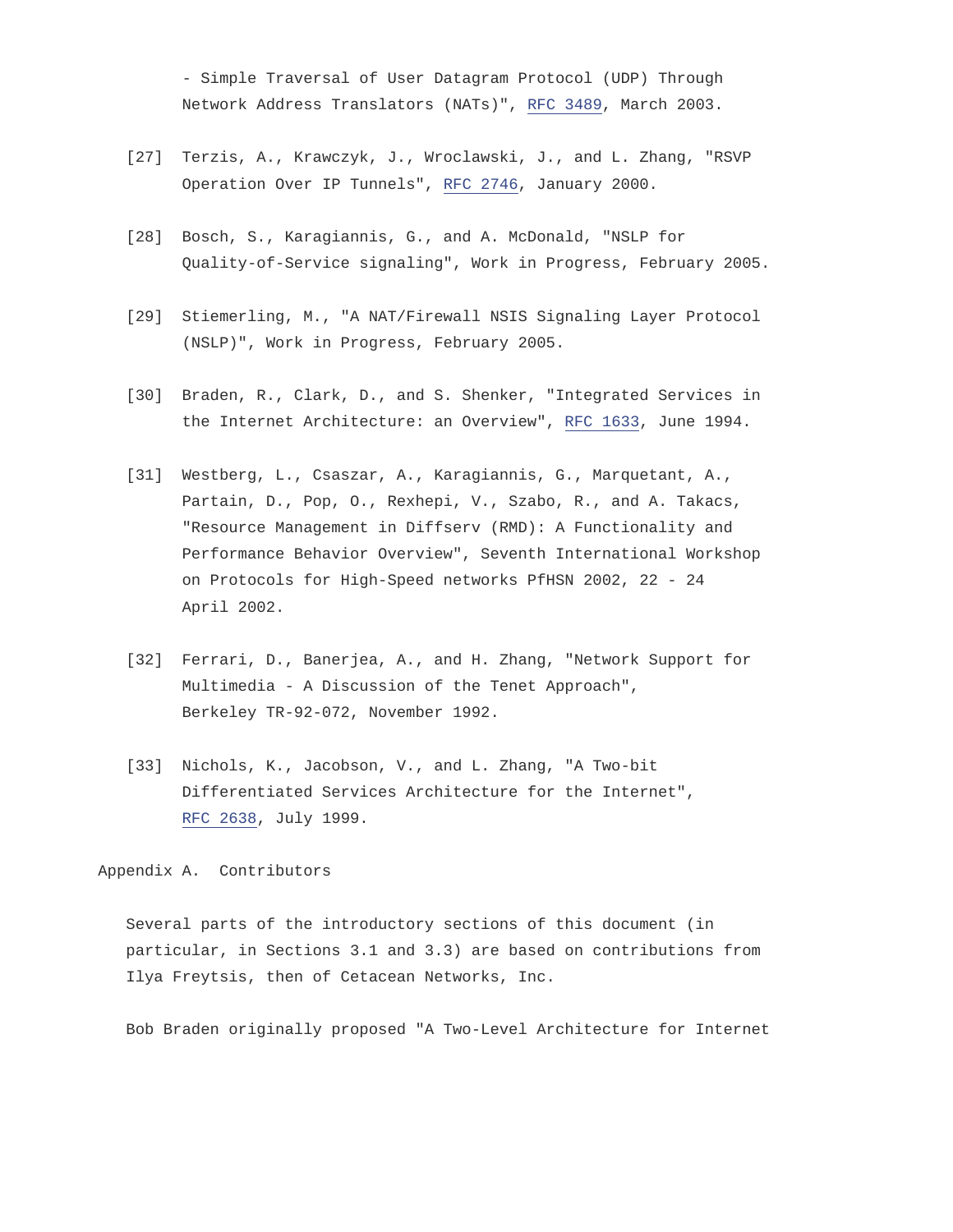Signalling" as an Internet-Draft in November 2001. This document served as an important starting point for the framework discussed herein, and the authors owe a debt of gratitude to Bob for this proposal.

# Appendix B. Acknowledgements

 The authors would like to thank Bob Braden, Maarten Buchli, Eleanor Hepworth, Andrew McDonald, Melinda Shore, and Hannes Tschofenig for significant contributions in particular areas of this document. In addition, the authors would like to acknowledge Cedric Aoun, Attila Bader, Anders Bergsten, Roland Bless, Marcus Brunner, Louise Burness, Xiaoming Fu, Ruediger Geib, Danny Goderis, Kim Hui, Cornelia Kappler, Sung Hycuk Lee, Thanh Tra Luu, Mac McTiffin, Paulo Mendes, Hans De Neve, Ping Pan, David Partain, Vlora Rexhepi, Henning Schulzrinne, Tom Taylor, Michael Thomas, Daniel Warren, Michael Welzl, Lars Westberg, and Lixia Zhang for insights and inputs during this and previous framework activities. Dave Oran, Michael Richardson, and Alex Zinin provided valuable comments during the final review stages.

Authors' Addresses

 Robert Hancock Siemens/Roke Manor Research Old Salisbury Lane Romsey, Hampshire SO51 0ZN UK

EMail: [robert.hancock@roke.co.uk](mailto:robert.hancock@roke.co.uk)

 Georgios Karagiannis University of Twente P.O. BOX 217 7500 AE Enschede The Netherlands

EMail: [g.karagiannis@ewi.utwente.nl](mailto:g.karagiannis@ewi.utwente.nl)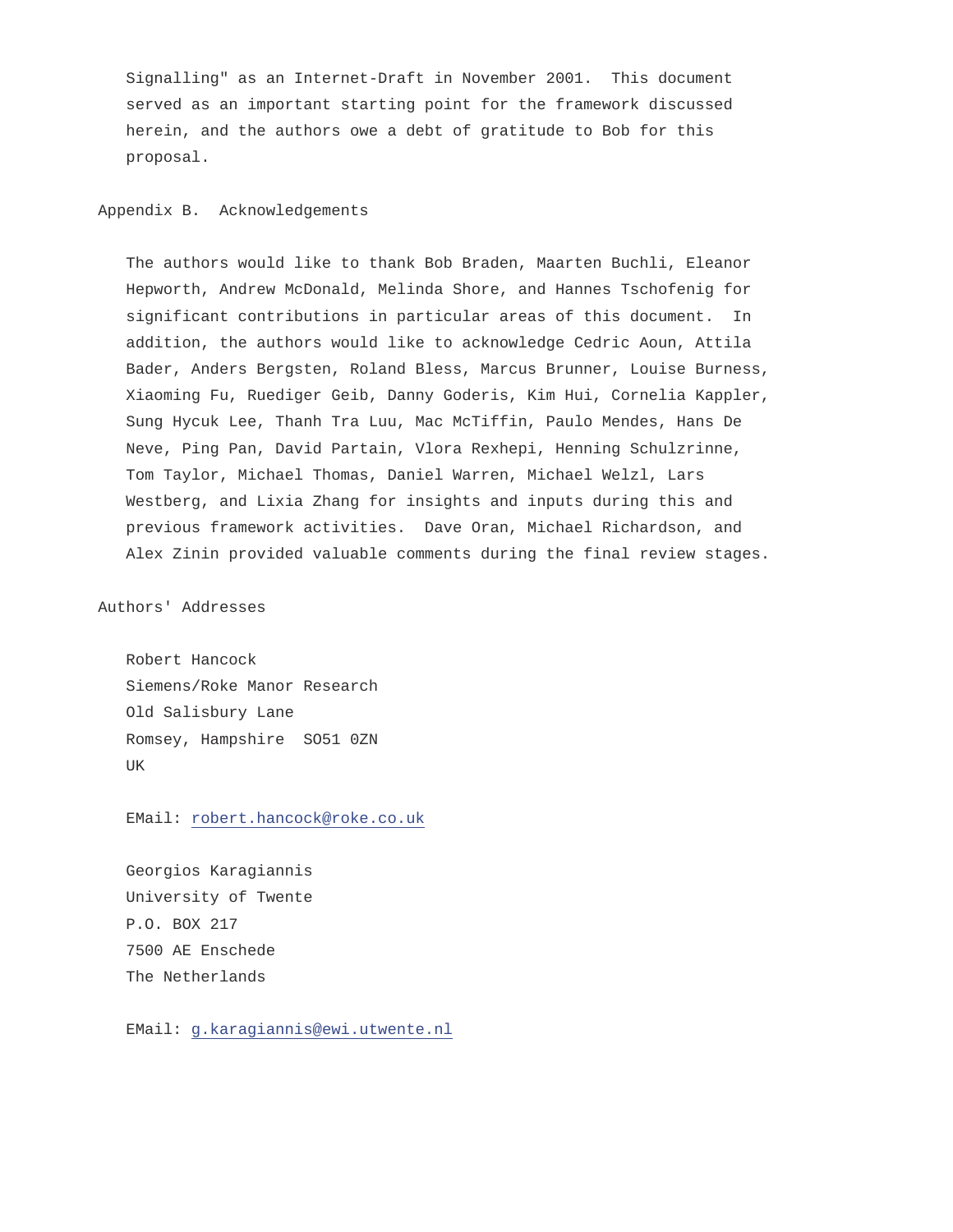John Loughney Nokia Research Center 11-13 Itamerenkatu Helsinki 00180 Finland

EMail: [john.loughney@nokia.com](mailto:john.loughney@nokia.com)

 Sven Van den Bosch Alcatel Francis Wellesplein 1 B-2018 Antwerpen Belgium

EMail: [sven.van\\_den\\_bosch@alcatel.be](mailto:sven.van_den_bosch@alcatel.be)

Full Copyright Statement

Copyright (C) The Internet Society (2005).

 This document is subject to the rights, licenses and restrictions contained in BCP 78, and except as set forth therein, the authors retain all their rights.

 This document and the information contained herein are provided on an "AS IS" basis and THE CONTRIBUTOR, THE ORGANIZATION HE/SHE REPRESENTS OR IS SPONSORED BY (IF ANY), THE INTERNET SOCIETY AND THE INTERNET ENGINEERING TASK FORCE DISCLAIM ALL WARRANTIES, EXPRESS OR IMPLIED, INCLUDING BUT NOT LIMITED TO ANY WARRANTY THAT THE USE OF THE INFORMATION HEREIN WILL NOT INFRINGE ANY RIGHTS OR ANY IMPLIED WARRANTIES OF MERCHANTABILITY OR FITNESS FOR A PARTICULAR PURPOSE.

Intellectual Property

 The IETF takes no position regarding the validity or scope of any Intellectual Property Rights or other rights that might be claimed to